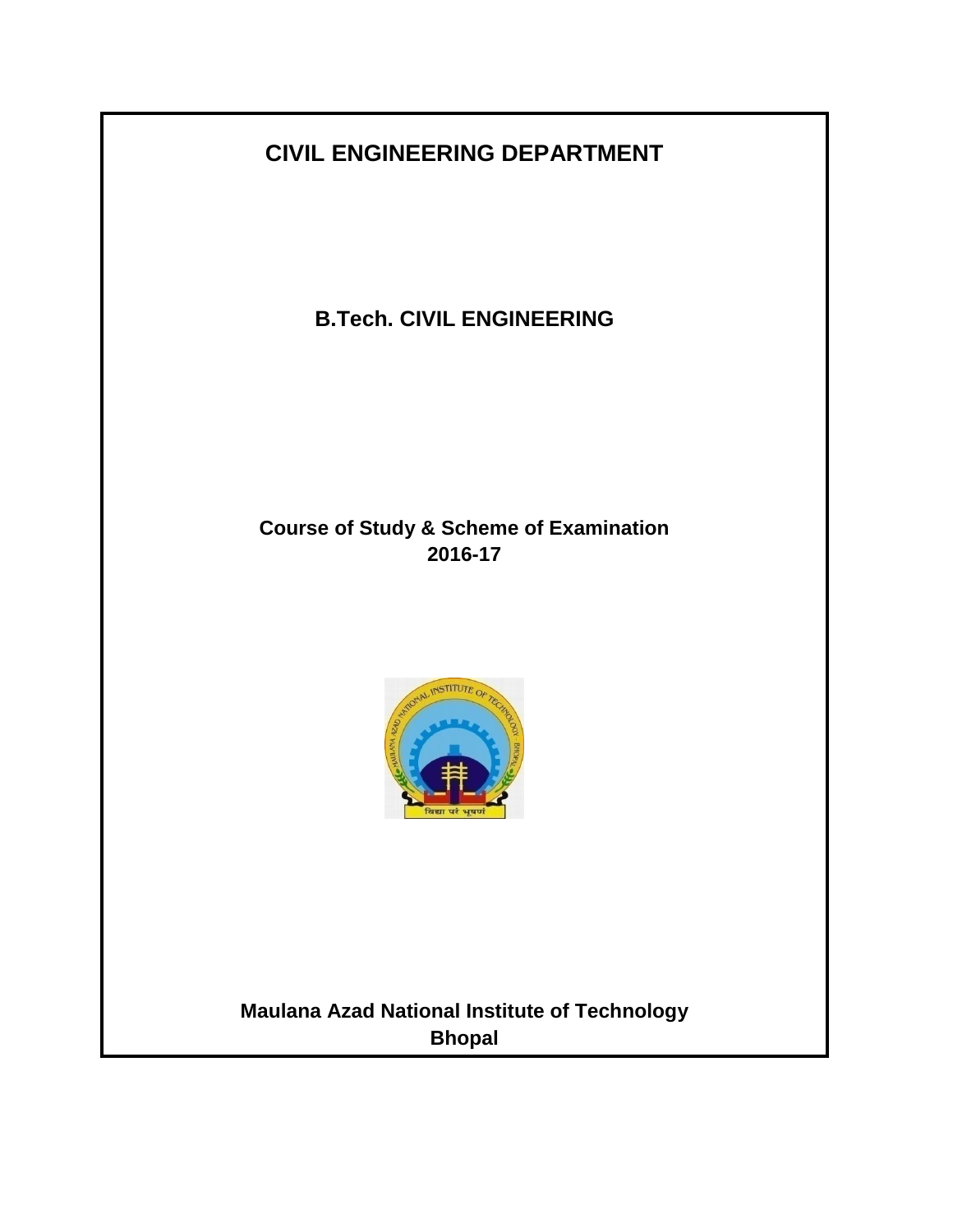## **SCHEME AND SYLLABUS**

## **DEPARTMENT OF CIVIL ENGINEERING (B. Tech.)**

| <b>Course</b> | <b>Subject</b>                 | <b>Scheme of Studies</b> |  |                          | <b>Credits</b> |
|---------------|--------------------------------|--------------------------|--|--------------------------|----------------|
| <b>Number</b> |                                | Periods per week         |  |                          |                |
|               |                                |                          |  | Р                        |                |
| <b>MTH111</b> | <b>Mathematics 1</b>           | 3                        |  | $\overline{\phantom{0}}$ | 3              |
| CE112         | <b>Basic Civil Engineering</b> | 3                        |  | -                        | 3              |
| <b>PHY113</b> | Physics                        | 3                        |  |                          | 3              |
| <b>HUM114</b> | <b>Communication Skills</b>    | 3                        |  |                          | 3              |
| <b>CS115</b>  | <b>Computer Programming</b>    | 3                        |  |                          | 3              |
| <b>ME116</b>  | <b>Engineering Graphics</b>    |                          |  | 6                        | 3              |
| <b>CS117</b>  | Computer Program Lab.          |                          |  | 3                        | $\overline{2}$ |
| <b>PHY118</b> | Physics Lab.                   |                          |  | 3                        | $\overline{2}$ |
|               |                                |                          |  | <b>Total Credits 22</b>  |                |

#### **FIRST SEMESTER**

## **I semester Soft Technology Division/ II semester machine Technology Division**

| Course                               | <b>Subject</b>                          | <b>Scheme of Studies</b> |  | <b>Credits</b> |   |
|--------------------------------------|-----------------------------------------|--------------------------|--|----------------|---|
| <b>Number</b>                        |                                         | Periods per week         |  |                |   |
|                                      |                                         |                          |  | P              |   |
| <b>MTH121</b>                        | Mathematics 2                           |                          |  |                | 3 |
| <b>CHM122</b>                        | <b>Engineering Chemistry</b>            |                          |  | -              | 3 |
| CE123                                | <b>Environmental Science</b>            |                          |  |                | 3 |
| EE124                                | <b>Basic Electronics and Electrical</b> | 3                        |  |                | 3 |
|                                      | Engineering                             |                          |  |                |   |
| ME125                                | <b>Basic Mechanical Engineering</b>     | 3                        |  |                | 3 |
| <b>CE126</b>                         | <b>Solid Mechanics</b>                  | 3                        |  |                | 3 |
| <b>ME127</b>                         | <b>Workshop Practice</b>                |                          |  | $\mathfrak{p}$ | 1 |
| EE128                                | Electronic and Electrical Lab.          |                          |  | $\mathfrak{p}$ |   |
| 3<br><b>CHM129</b><br>Chemistry Lab. |                                         |                          |  | $\mathfrak{p}$ |   |
| <b>Total Credits 22</b>              |                                         |                          |  |                |   |

#### **SECOND SEMESTER**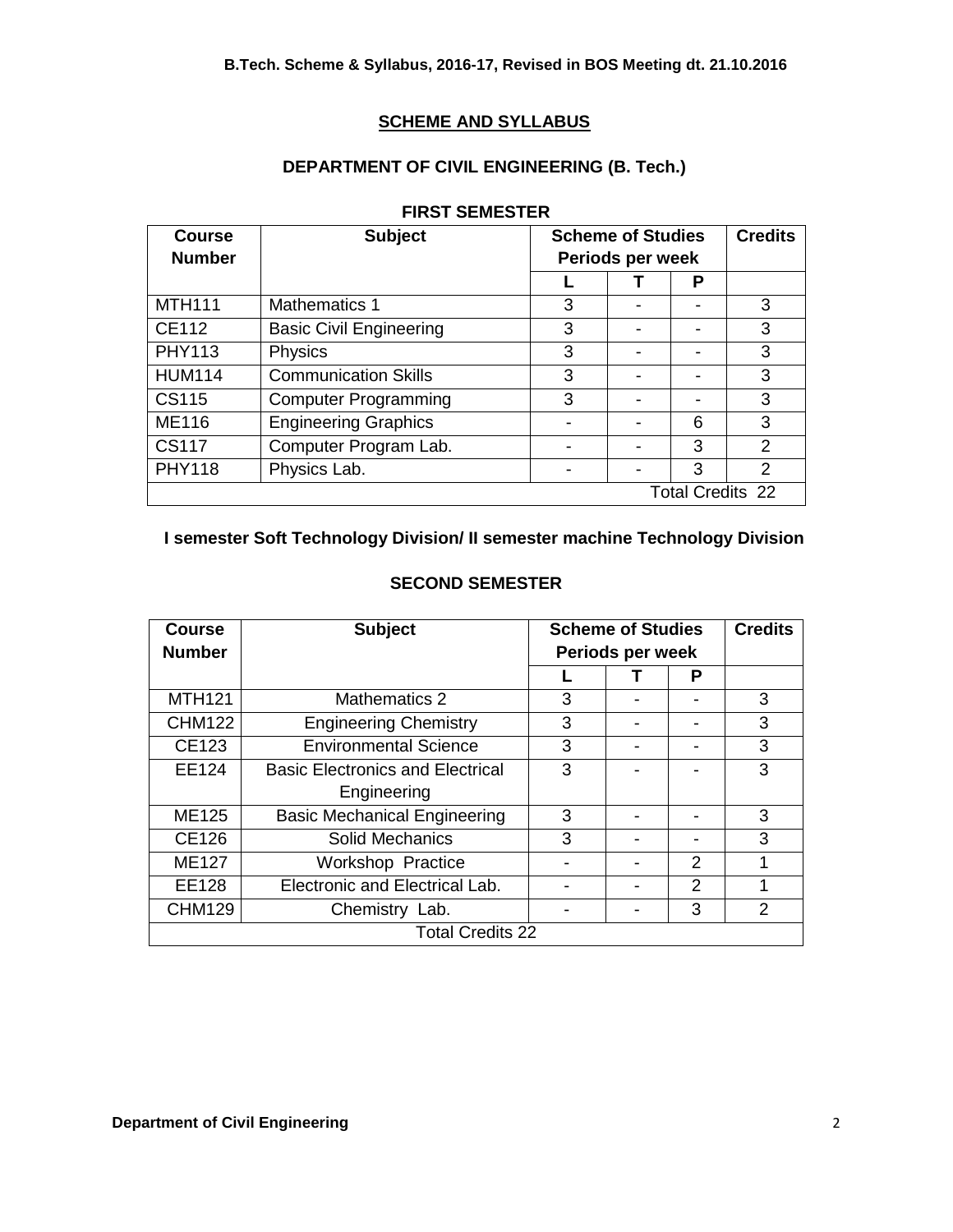| <b>Course</b><br><b>Number</b>    | <b>Subject</b>                       | <b>Scheme of Studies</b><br>Periods per week |               | <b>Credits</b> |                |
|-----------------------------------|--------------------------------------|----------------------------------------------|---------------|----------------|----------------|
|                                   |                                      |                                              |               | Р              |                |
| <b>MTH211</b>                     | <b>Mathematics 3</b>                 | 3                                            |               |                | 3              |
| CE212                             | Surveying 1                          | 3                                            |               |                | 3              |
| CE213                             | <b>Structural Analysis 1</b>         | 3                                            |               |                | 3              |
| CE214                             | <b>Fluid Mechanics 1</b>             | 3                                            |               |                | 3              |
| <b>CE215</b>                      | <b>Engineering Geology</b>           | 3                                            |               |                | 3              |
| CE216                             | <b>Building Planning and Drawing</b> | $\mathfrak{p}$                               | $\mathcal{P}$ |                | 3              |
| <b>CE217</b>                      | Surveying Lab. 1                     |                                              |               | 3              | $\overline{2}$ |
| <b>CE218</b>                      | <b>Fluid Mechanics Lab.1</b>         |                                              |               | 2              | 1              |
| CE219<br>Engineering Geology Lab. |                                      |                                              |               | $\mathfrak{p}$ |                |
| <b>Total Credits 22</b>           |                                      |                                              |               |                |                |

## **THIRD SEMESTER**

## **FOURTH SEMESTER**

| <b>Course</b>                          | <b>Subject</b>                | <b>Scheme of Studies</b> |               | <b>Credits</b> |                |
|----------------------------------------|-------------------------------|--------------------------|---------------|----------------|----------------|
| <b>Number</b>                          |                               | Periods per week         |               |                |                |
|                                        |                               |                          |               | Р              |                |
| CE221                                  | Geotechnical Engg. 1          | 3                        |               |                | 3              |
| <b>CE222</b>                           | <b>Engineering Hydrology</b>  | 3                        |               |                | 3              |
| <b>CE223</b>                           | <b>Fluid Mechanics 2</b>      | 3                        |               |                | 3              |
| <b>CE224</b>                           | <b>Structure Analysis 2</b>   | 3                        |               |                | 3              |
| <b>CE225</b>                           | Structural Design & Drawing 1 | $\mathcal{P}$            | $\mathcal{P}$ |                | 3              |
|                                        | (Concrete Structures)         |                          |               |                |                |
| <b>CE226</b>                           | Surveying 2                   | 3                        |               |                | 3              |
| <b>CE227</b>                           | Surveying Lab. 2              |                          |               | 3              | $\overline{2}$ |
| <b>CE228</b>                           | Geotechnical Engg. Lab 1      |                          |               | $\mathcal{P}$  | 1              |
| Fluid Mechanics Lab. 2<br><b>CE229</b> |                               |                          |               | $\mathcal{P}$  |                |
| <b>Total Credits 22</b>                |                               |                          |               |                |                |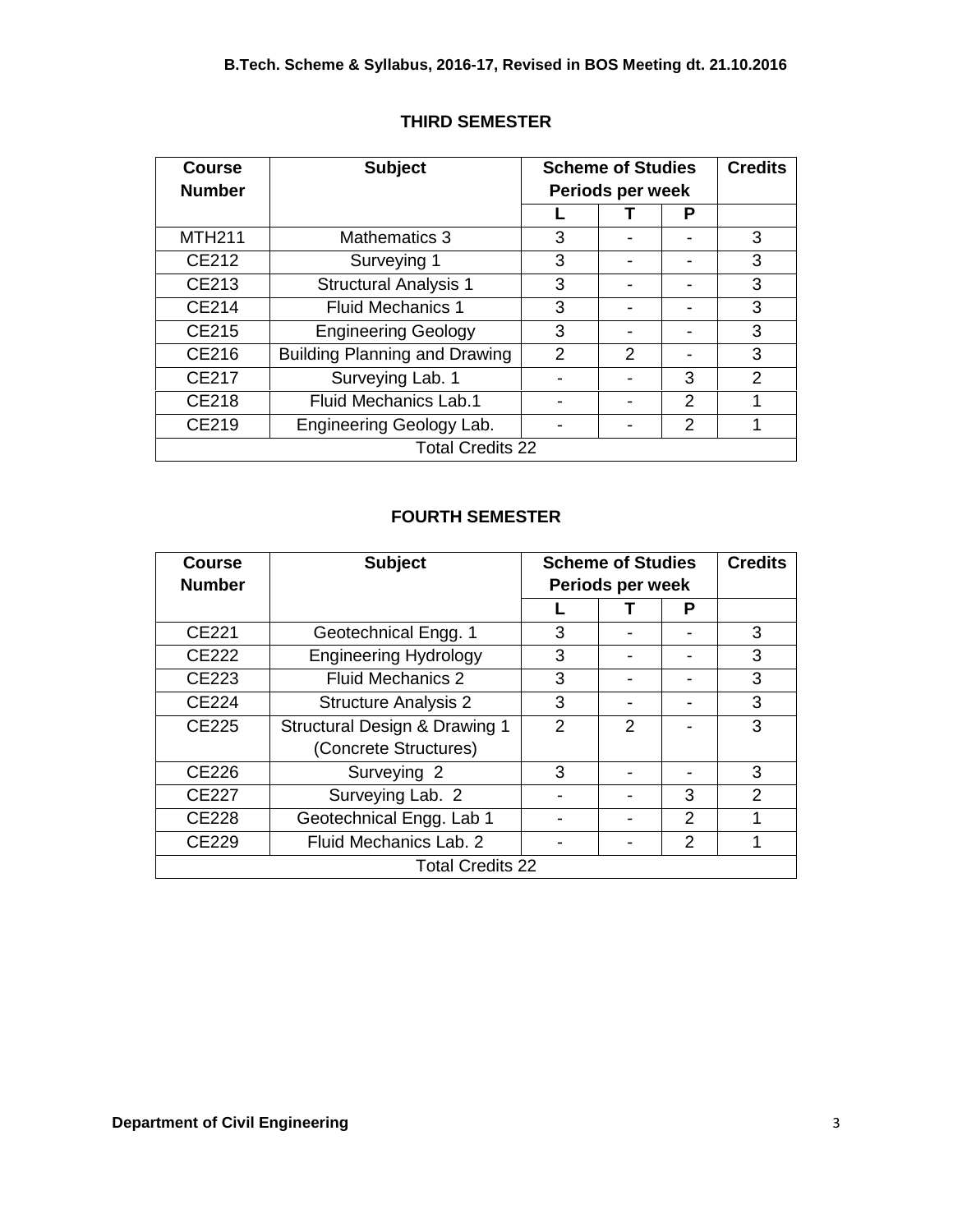| <b>Course</b><br><b>Number</b>     | <b>Subject</b>                      |   | <b>Scheme of Studies</b><br>Periods per week |   | <b>Credits</b> |
|------------------------------------|-------------------------------------|---|----------------------------------------------|---|----------------|
|                                    |                                     |   |                                              | Р |                |
| CE311                              | <b>Structural Design &amp;</b>      | 2 | $\mathcal{P}$                                |   | 4              |
|                                    | Drawing 2(Steel Structures)         |   |                                              |   |                |
| CE312                              | Geotechnical Engg. 2                | 3 |                                              |   | 3              |
| CE313                              | <b>Transportation Engineering I</b> | 3 |                                              |   | 3              |
|                                    | <b>Departmental Elective 1</b>      | 3 |                                              |   | 3              |
|                                    | <b>Departmental Elective 2</b>      | 3 |                                              |   | 3              |
|                                    | Open Elective 1                     | 3 |                                              |   | 3              |
| CE314                              | Geotechnical Engg. Lab. 2           |   | 3                                            | 2 |                |
| Transportation Engg. Lab.<br>CE315 |                                     |   |                                              | 3 | 2              |
| <b>Total Credits 23</b>            |                                     |   |                                              |   |                |

## **FIFTH SEMESTER**

## **SIXTH SEMESTER**

| <b>Course</b>                 | <b>Subject</b>                      | <b>Scheme of Studies</b> |  | <b>Credits</b> |   |
|-------------------------------|-------------------------------------|--------------------------|--|----------------|---|
| <b>Number</b>                 |                                     | Periods per week         |  |                |   |
|                               |                                     |                          |  | Р              |   |
| CE321                         | <b>Irrigation Engineering</b>       | 3                        |  |                | 3 |
| CE322                         | <b>Project Costing and Contract</b> | 3                        |  |                | 3 |
|                               | Management                          |                          |  |                |   |
| CE323                         | <b>Water Supply Engineering</b>     | 3                        |  |                | 3 |
|                               | <b>Departmental Elective 3</b>      | 3                        |  |                | 3 |
|                               | <b>Departmental Elective 4</b>      | 3                        |  |                | 3 |
|                               | Open Elective 2                     | 3                        |  |                | 3 |
| CE324                         | <b>Structural Analysis Lab</b>      |                          |  | $\mathfrak{p}$ | 1 |
| CE325                         | CAD Lab                             |                          |  | $\mathcal{P}$  | 1 |
| CE326<br><b>Minor Project</b> |                                     | 3                        |  | 3              |   |
| <b>Total Credits 23</b>       |                                     |                          |  |                |   |

## **LIST OF ELECTIVES**

- CE331 Concrete Technology
- CE332 Air Quality Monitoring & Control
- CE333 Applied Geology
- CE334 Ground Water Hydrology
- CE335 Traffic Engineering
- CE336 Open Channel Hydraulics

## **Department of Civil Engineering 4 and 2008 10 and 2008 10 and 2008 10 and 30 and 30 and 30 and 4 and 30 and 30 and 4 and 30 and 30 and 30 and 30 and 30 and 30 and 30 and 30 and 30 and 30 and 30 and 30 and 30 and 30 and 30**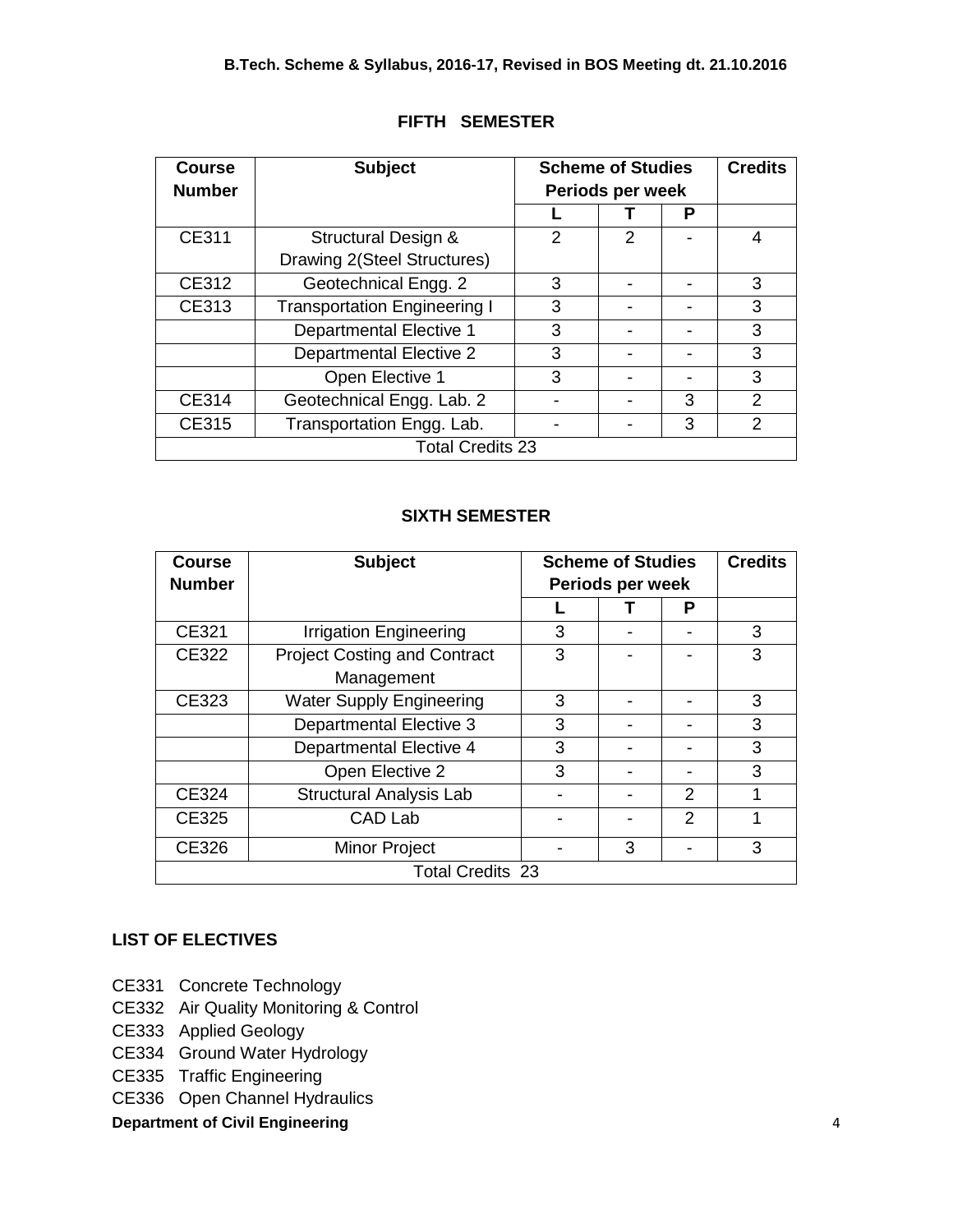- CE337 Computational Methods in Civil Engineering
- CE338 Highway Geometric Design
- CE339 Solid Waste Management
- CE341 Geodesy and GNSS
- CE342 Ground Improvement Techniques
- CE343 Geotechnical Investigations for Civil Engineering Structures
- CE344 Prestressed Concrete
- CE345 New Technologies for Transportation Engineering

## **LIST OF OPEN ELECTIVES**

- CE351 Remote Sensing & GIS
- CE352 Environmental Monitoring
- CE353 Water Harvesting and Reuse
- CE354 Finite Element Method
- **TCE355 Theory of Elasticity**
- CE356 Instrumentation & Measurements
- CE357 Renewable Energy Systems

## **SEVENTH SEMESTER**

| <b>Course</b><br><b>Number</b> | <b>Subject</b>                         | <b>Scheme of Studies</b><br>Periods per week |   | <b>Credits</b> |                         |
|--------------------------------|----------------------------------------|----------------------------------------------|---|----------------|-------------------------|
|                                |                                        |                                              |   | Р              |                         |
| CE411                          | <b>Wastewater Engineering</b>          | 3                                            |   |                | 3                       |
|                                | <b>Departmental Elective 5</b>         | 3                                            |   |                | 3                       |
|                                | Departmental Elective 6                | 3                                            |   |                | 3                       |
|                                | Open Elective 3                        | 3                                            |   |                | 3                       |
|                                | Open Elective 4                        | 3                                            |   |                | 3                       |
| CE412                          | Water and Wastewater Analysis          |                                              |   | 2              |                         |
|                                | Lab                                    |                                              |   |                |                         |
| CE413                          | Major Project/Seminar                  |                                              | 3 |                | 3                       |
| <b>CE414</b>                   | <b>Educational Tour &amp; Training</b> |                                              |   |                |                         |
|                                |                                        |                                              |   |                | <b>Total Credits 20</b> |

#### **EIGHTH SEMESTER**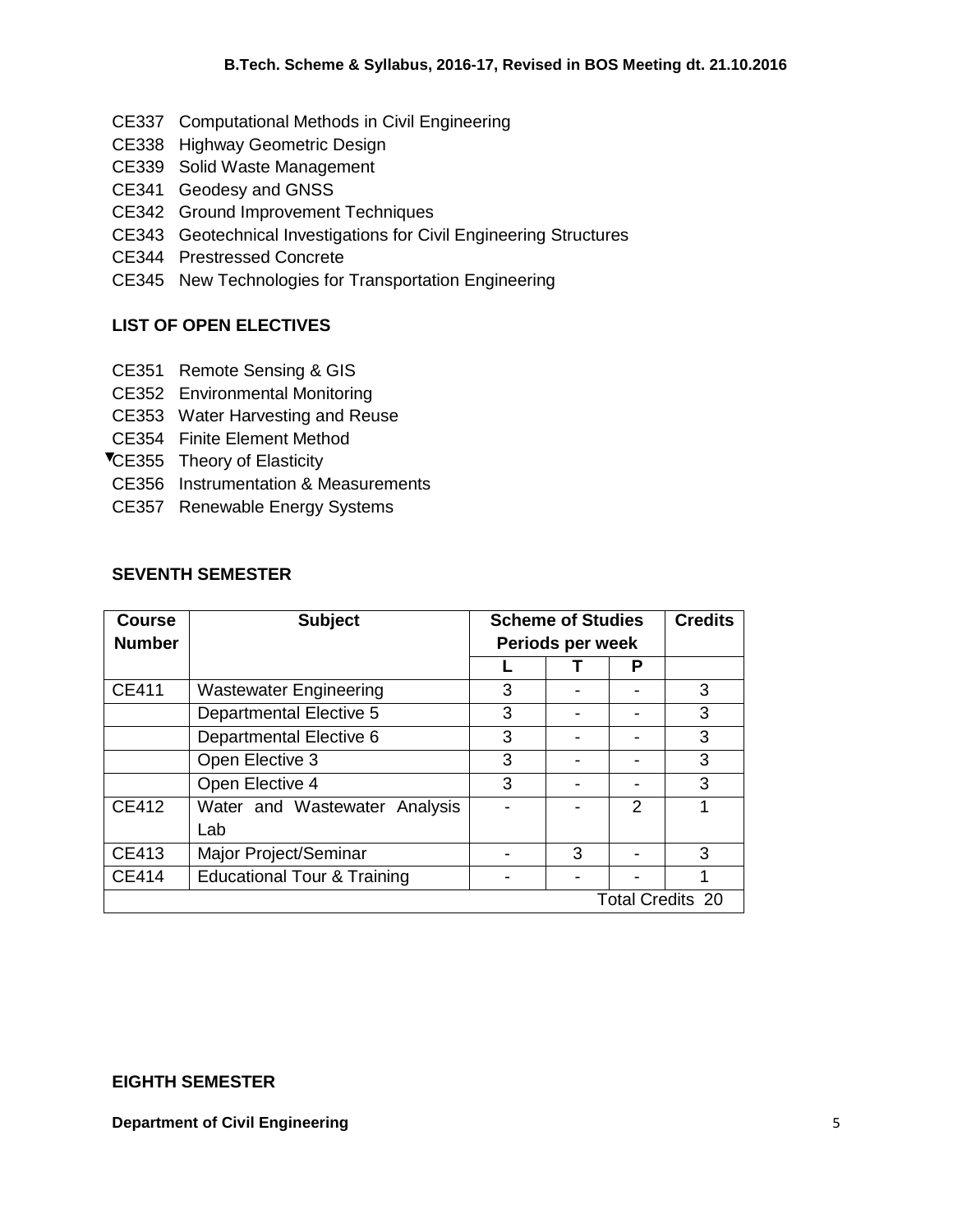| <b>Course</b> | <b>Subject</b>                       | <b>Scheme of Studies</b> |  |                         | <b>Credits</b> |
|---------------|--------------------------------------|--------------------------|--|-------------------------|----------------|
| <b>Number</b> |                                      | Periods per week         |  |                         |                |
|               |                                      |                          |  | Р                       |                |
| CE421         | <b>Transportation Engineering II</b> | 3                        |  |                         | 3              |
|               | Departmental Elective 7              | 3                        |  |                         | 3              |
|               | <b>Departmental Elective 8</b>       | 3                        |  |                         | 3              |
|               | Open Elective 5                      | 3                        |  |                         | 3              |
|               | Open Elective 6                      | 3                        |  |                         | 3              |
| <b>CE422</b>  | Major Project/Seminar                |                          |  |                         | 4              |
| <b>CE423</b>  | <b>General Proficiency</b>           |                          |  |                         |                |
|               |                                      |                          |  | <b>Total Credits 20</b> |                |

## **LIST OF ELECTIVES**

- CE431 Reinforced Earth and Geo-Synthetics Engineering
- CE432 Modern Foundations
- CE433 Earthquake Resistant Design of Structures
- CE434 Software Applications in Geotechnical Engineering
- CE435 Advanced Reinforced Concrete Design
- CE436 Hydro Power Engineering
- CE437 Sediment Transport Engineering
- CE438 Analysis & Design of Substructures
- CE439 Advanced Structural Analysis
- CE441 Theory of Plastic Analysis
- CE442 Hydraulic Structures
- CE443 Site Investigation & Ground Improvement
- CE444 Soil Dynamics & Machine Foundation
- CE445 Hazardous Waste Management and Risk Analysis
- CE446 Advanced Highway Constructions
- CE447 Pavement Design
- CE448 Design of Steel Concrete Composite Structures
- CE449 Bridge Design

## **LIST OF OPEN ELECTIVES**

- CE451 Fluid Measurement Systems
- CE452 Fluid Power Systems
- CE453 Computational Fluid Dynamics
- CE454 Road Safety Engineering
- CE455 Digital Processing of Remote Sensing Data
- CE456 Water Resources Systems
- CE457 Environmental Legislation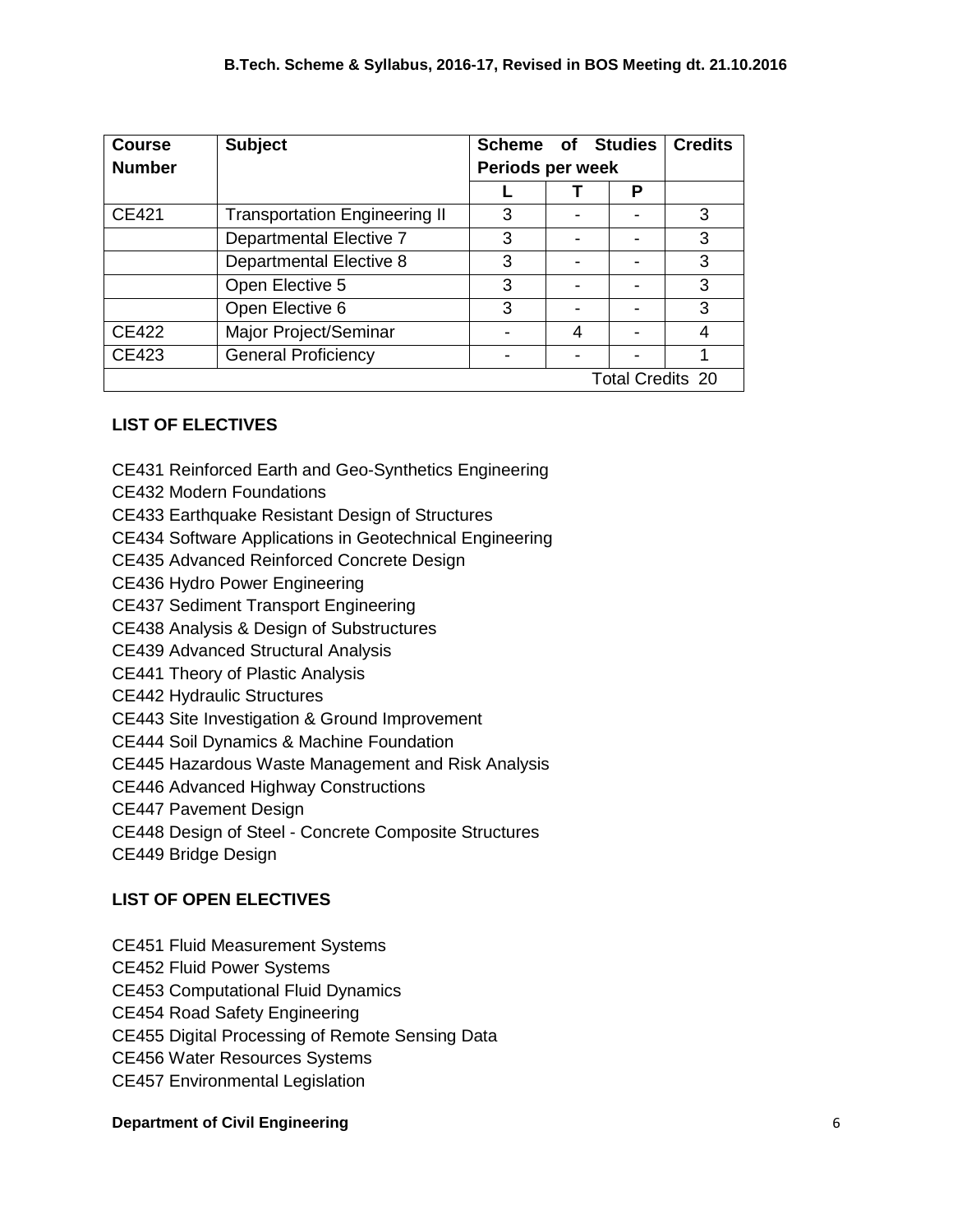CE458 Environmental Impact Assessment

CE459 Advanced Geology

CE461 Construction Project Management

CE462 Experimental Stress Analysis

CE463 Disaster Mitigation and Management

CE464 Digital Mapping and Cartography

CE465 Industrial Waste Treatment

CE466 Analysis & Design of Piping System

CE467 Organizational Behavior

CE468 Global Environmental Issues & Sustainable Development

CE469 Building Design Studio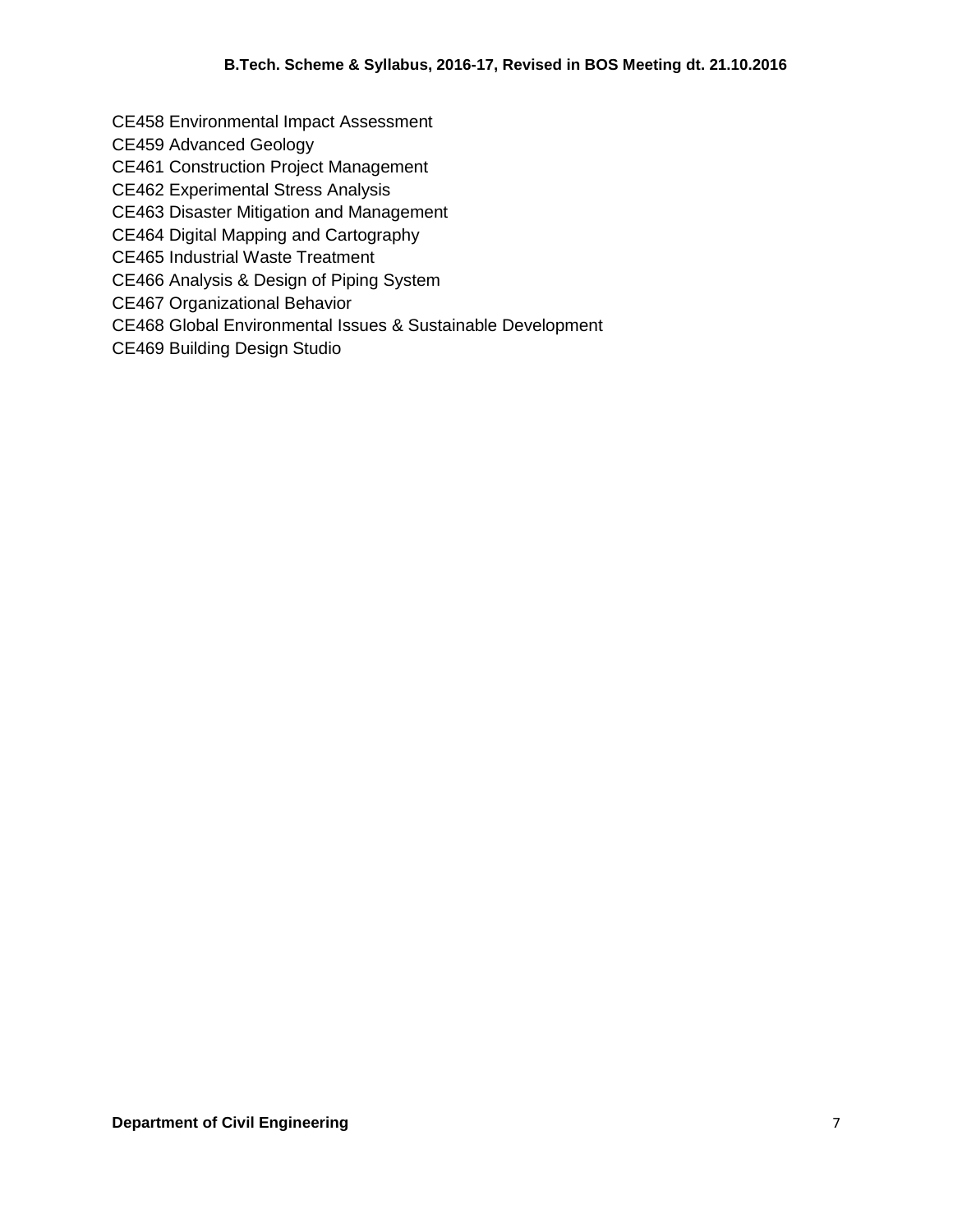## **COURSE CONTENTS**

## **FIRST AND SECOND SEMESTER (COMMON TO ALL B.TECH STUDENTS)**

## **MTH111 MATHEMATICS 1**

Partial differential equation- homogeneous functions, Euler's theorem, Taylor's series, maximum and minima of functions, Lagrange method of undetermined multipliers., Convergence and divergence series- summation of series, beta and gamma functions, length of curves, area volume and surfaces of solids of revolution, Ordinary differential equation statistics –solution, Claitauts forms, methods of variation of parameters.

#### **References**

- 1. Advanced engineering Mathematics Erwin Krevszig, John Wiley & Sons
- 2. Advanced engineering Mathematics Peter V.O.Neil Thomson, Cengage Learning
- 3. Higher engineering Mathematics John Bird, Newnes Publishers

## **CE112 BASIC CIVIL ENGINEERING**

Civil Engineering scope and importance, Construction materials such as Stone, Bricks and timber-Engineering properties, Soils, bearing capacity and its importance. Building components: Foundations- functions, types and applications, Walls, roofs, floors, doors, windows, beams, columns etc. Surveying basics and equipments.

#### **References**

- 1. Engineering Materials Rangwala, Charotar Publishing House pvt. Ltd.
- 2. Building construction Sushil Kumar, Standard Publisher dist. 3. Surveying **B.C. Punmia, Laxmi Publications**
- 

## **PHY113 PHYSICS**

Electron ballistic-Motion of charges particles in electric and magnetic field, Electron microscope, Cathode ray tube, Spectrograph, Electron refraction. Bethes law; Solid state and Semi Conductor Physics- Energy bands in solids, Electron and hole mobility, hall effect, PN junction transistor, Transistor parameters, Photo cell and solar cell: Quantum Mechanics-weave equation, Schrodinger equation, tunnel effect, Harmonic oscillator: Laser and fiber optical- Ruby and He-Ne laser and applications, laser holography; Nuclear Physics & Theory of relativity-transformation equation, time dilation mass energy equation, Acoustics

## **References**

- 1. Physics of dielectrics Tareev, Mir Publishers
- 
- 

2. Principle of optics **Example 3** Brijlal Subramanyam, S Chand & Company ltd. 3. Engineering Physics P.G.Kshirsagar, S Chand Publisher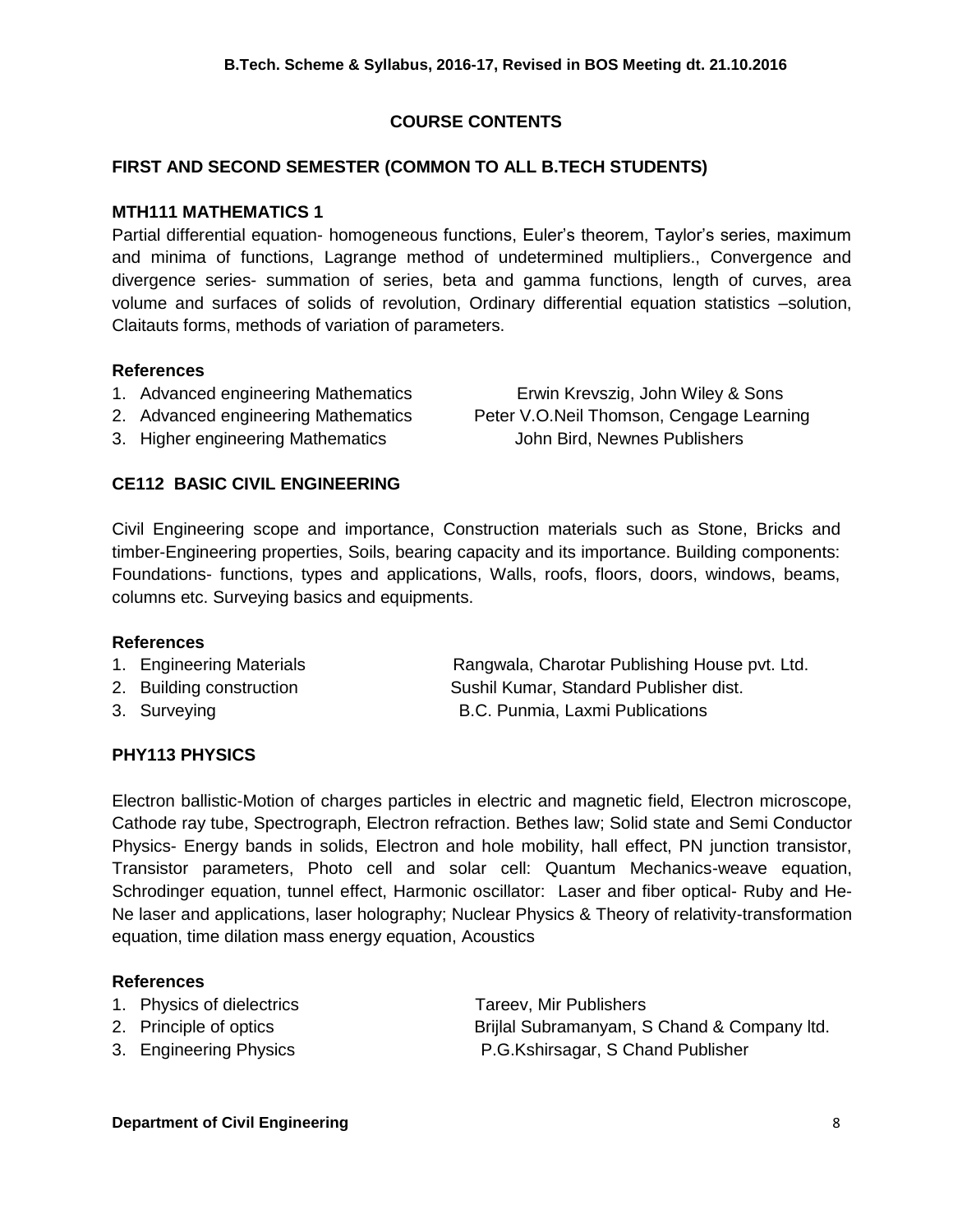#### **HUM114 COMMUNICATION SKILLS**

Introduction to Communication Process, Verbal and Non-Verbal, Communication, Communication Barriers, Electronic devices in communication. Business communication-Managerial communication, meeting skills, group discussion, presentation skills, negotiation skills. Employment Communication. Speaking Skills, Listening Skills and Reading skills. Writing Skills- Letter writing, report writing, emails, proposals, memorandum, writing notices, minutes and agendas. Soft Skills and Personality Development- Time Management skills, interpersonal skills, Leadership styles, positive personal attitudes, personal SWOT analysis.

#### **References**

- 1. Effective business communications Murphy, McGraw-Hill Companies
- -

2. Effective technical communication, M.Ashraf Rizvi, [Tata McGraw-Hill](https://books.google.co.in/url?id=xKKMiJXAWPMC&pg=PR2&q=http://www.tatamcgrawhill.com&clientid=ca-print-tata_mcgraw_hill&linkid=1&usg=AFQjCNGaTLIV67KSKuULeSEnq9j9hzHoLw&source=gbs_pub_info_r) Pub Co. Ltd. 3. The Ace of Soft Skills **Gopalaswamy and Mahadevan, Pearson Education** 

## **CS115 COMPUTER PROGRAMMING**

Concepts, definitions, taxonomy and history of computer programming, operating systems and program execution, Unix system, Input/output devices, Storage devices, Flow chart and algorithm development, Computer program. C programming, Statements, Arrays and functions

#### **References**

- 1. Programming with C Gottfried, McGraw Hill Education
- 
- 

2. C programming Ritchie &Kernighan, Pearson Education India 3. UNIX programming example and the Kermighan &Pike, Pearson Education India

## **ME116 ENGINEERING GRAPHICS**

Geometrical construction, use of instruments, scales, engineering curves, Orthographic projections, conversion of pictorial views to orthographic views and vice versa, Dimensioning, Projections of points, lines, planes and solids. Development of plane and curved surfaces, sections of solids. Orthographic projections of simple elements of machines like nut, bolt, rivets, keys and cotters, joints, pulleys, Introduction of Auto-CAD

## **References**

- 1. Engineering drawing with AUTOCAD T.Jayapoovam, Vikas Publishing House
- 

2. Engineering graphics **K.R.Mohan, Dhanpat Rai Publishing Company** Private Limited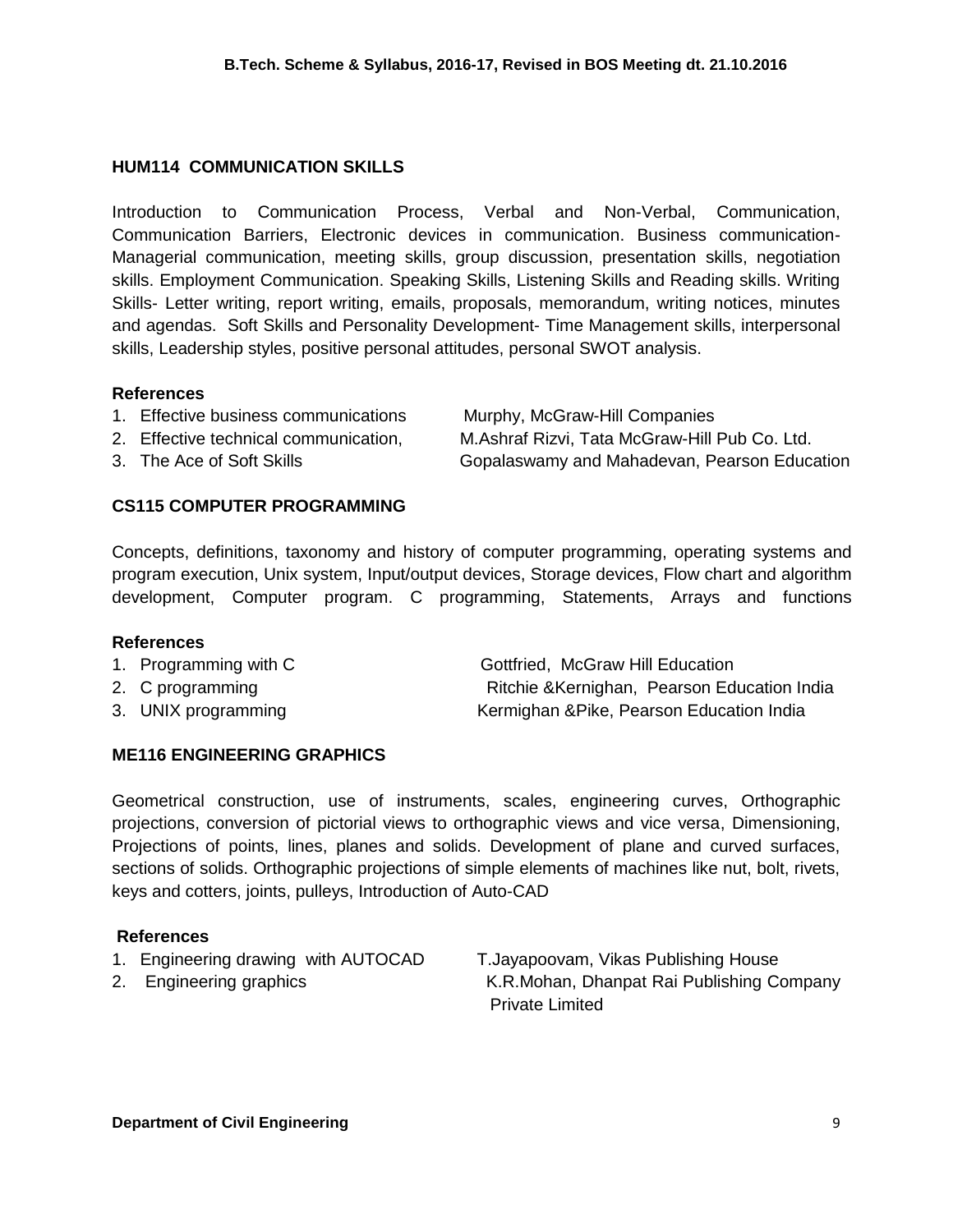## **CS117 COMPUTER PROGRAMMING LAB**

Introduction to fundamentals of DOS and window, C programming, Operating System, Use of algorithms and execution, small practical problems, Arrays, Matrices.

#### **References**

- 1. Program with C Brain W Kernighan, Prentice Hall 2. C programming **Balagurusamy, McGraw Hill Education India Private Limited**
- 

## **PHY117 PHYSICS LAB**

Experiments on Zener Diode, characters tics, Newton Rings. Series/parallel resonance, Photo electric and Hall Effect.

#### **References**

- 1. Concepts of Modern physics **Arther Beiser, McGraw-Hill Education**
- 2. A text book on advance practical Physics Chauhan &Singh, Pragati Prakashan

## **MTH121 MATHEMATICS 2**

Multiple integral: Multiple and triple integrations, series solution of differential equations Bessel and Legendre functions, Complex variable: Conformal mapping. Cauchy's theorem, Complex integration, Taylor's and Laurent's series, Laplace transform: Laplace transform of elementary functions, Inverse transform, and solution of ordinary differential equations. Vector calculus: Cross products, vector differentiation, gradient and divergent theorem, Green's Gauss and strokes theorem, Partial differential equations.

## **References**

- 1. Advanced engineering Mathematics Erwin Krevszig, John Wiley & Sons
- 2. Higher engineering Mathematics **John Bird, Newnes Publishers**

## **CHM122 ENGINEERING CHEMISTRY**

Lubricants: function of lubricates, solid lubricants, synthetic lubricants, mechanism of lubrication, testing of lubricants Fuels: classifications, calorific value, selection of lubricants ,knocking and anti-knocking compounds, combustion problems., environment Chemistry: air , water and soil, noise , soil and land, Corrosion: chemical corrosion, pitting, stress corrosion, galvanic series, corrosion control, Materials: Iron, steel, heat treatment, non ferrous metals, alloys

## **References**

- 
- 2. Engineering Chemistry S.S. Dara, S Chand
- 
- 4. Engineering Chemistry B.K. Sharma, Krishna Prakashan

1. Engineering Chemistry Jain and Jain, Dhanpat Rai Publishing Company 3. Engineering Chemistry Shashi Chawla, Dhanpat Rai & Co.

#### **Department of Civil Engineering 10 and 20 and 20 and 20 and 20 and 20 and 20 and 20 and 20 and 20 and 20 and 20 and 20 and 20 and 20 and 20 and 20 and 20 and 20 and 20 and 20 and 20 and 20 and 20 and 20 and 20 and 20 and**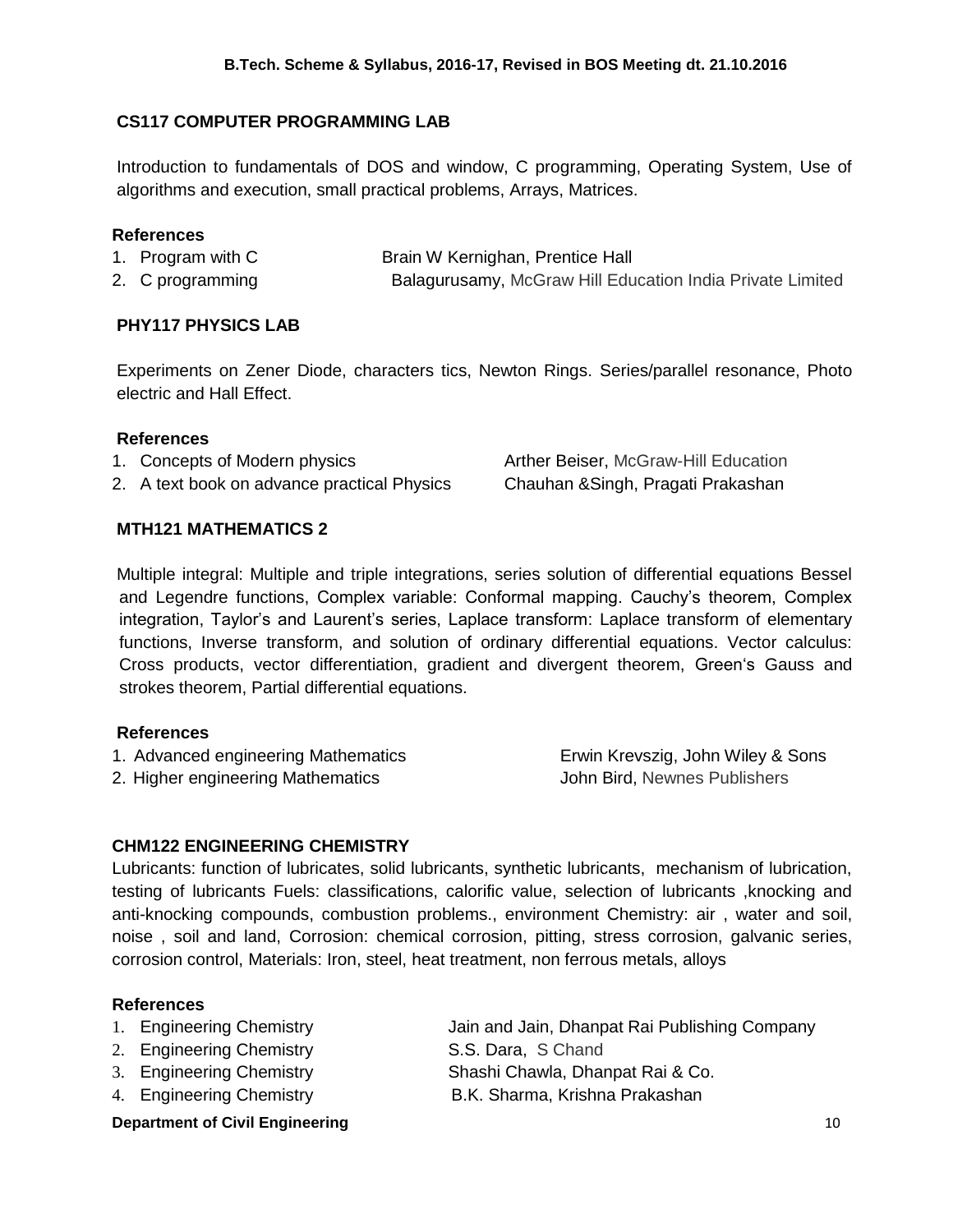## **CE123 ENVIRONMENT SCIENCE**

Natural Resources: Study of various natural resources like forest, minerals, atmosphere, soil and water conservation. Ecosystem: structure, function and classification of ecosystem, biogeochemical cycle, hydrological cycle, carbon cycle, nitrogen cycle, oxygen cycle, food chain, food web, and energy flow in ecosystem. Biological diversity and its conservation, Global Environmental Issues, Case studies of environmental disasters like Bhopal Gas Tragedy, Chernobyl Nuclear Accident, and Concept of sustainable development. Environmental Pollution, pollutants and their classification, impact of pollution on environment. Types of pollution such as water, air, solid waste, noise, radioactive etc: sources, impact, Pollution control and environmental management, Basic concepts of Life Cycle analysis, Environmental Impact Assessment.

#### **References**

| 1. Environment engineering and management | Suresh K Dhaneja, S. K. Kataria & Sons      |
|-------------------------------------------|---------------------------------------------|
| 2. Environment science                    | S.C.Santra, New Central Book Agency (P) Ltd |
| 3. Environment studies                    | J.P.Sharma, Pinnacle Technology             |
| 4. Waste water treatment                  | B.C. Punmia, Laxmi Publications             |
|                                           |                                             |

## **EE124 BASIC ELECTRONIC AND ELECTRICAL ENGINEERING**

D.C. and A.C. sources: loop and nodal equations, superposition theorem, Norton's theorem Star Delta transformers. Simple series and parallel circuits and network analysis, Electrical machines: Faraday's law of electromagnetic induction, Lenz's law and tests on transformer, autotransformer, DC machines, Diodes and transistors: diode characteristics ripple factor, filter circuit, cathode ray oscilloscope, and Power supply.

## **References**

- 1. Electrical technology H Cotton, Reem Publications Pvt. Ltd
- 
- 3. Electronics devices Bell, Oxford

2. Electrical circuits Schaum series, McGraw Hill Education

## **ME125 BASIC MECHANICAL ENGINEERING**

Review of Thermodynamics: Units and Dimensions system, Heat and Work, Ideal gas equation. Thermodynamic equations, Zeroth law and first law of Thermodynamics. Enthalpy and Internal energy of gases. Simple numerical of first law as applied to a closed and open system. Statement of Second law of Thermodynamics, Steam Boilers**,** mountings & accessories. Boiler draught. Properties of Steam: Wet and Superheated steam, Volume, Enthalpy, Entropy and internal Energy of steam, Steam Table.

Internal Combustion Engines: Otto and diesel cycles and their efficiencies. Functions of different parts of the engines. Machine tool: lathe, shaper, drilling machine, types of drilling machine,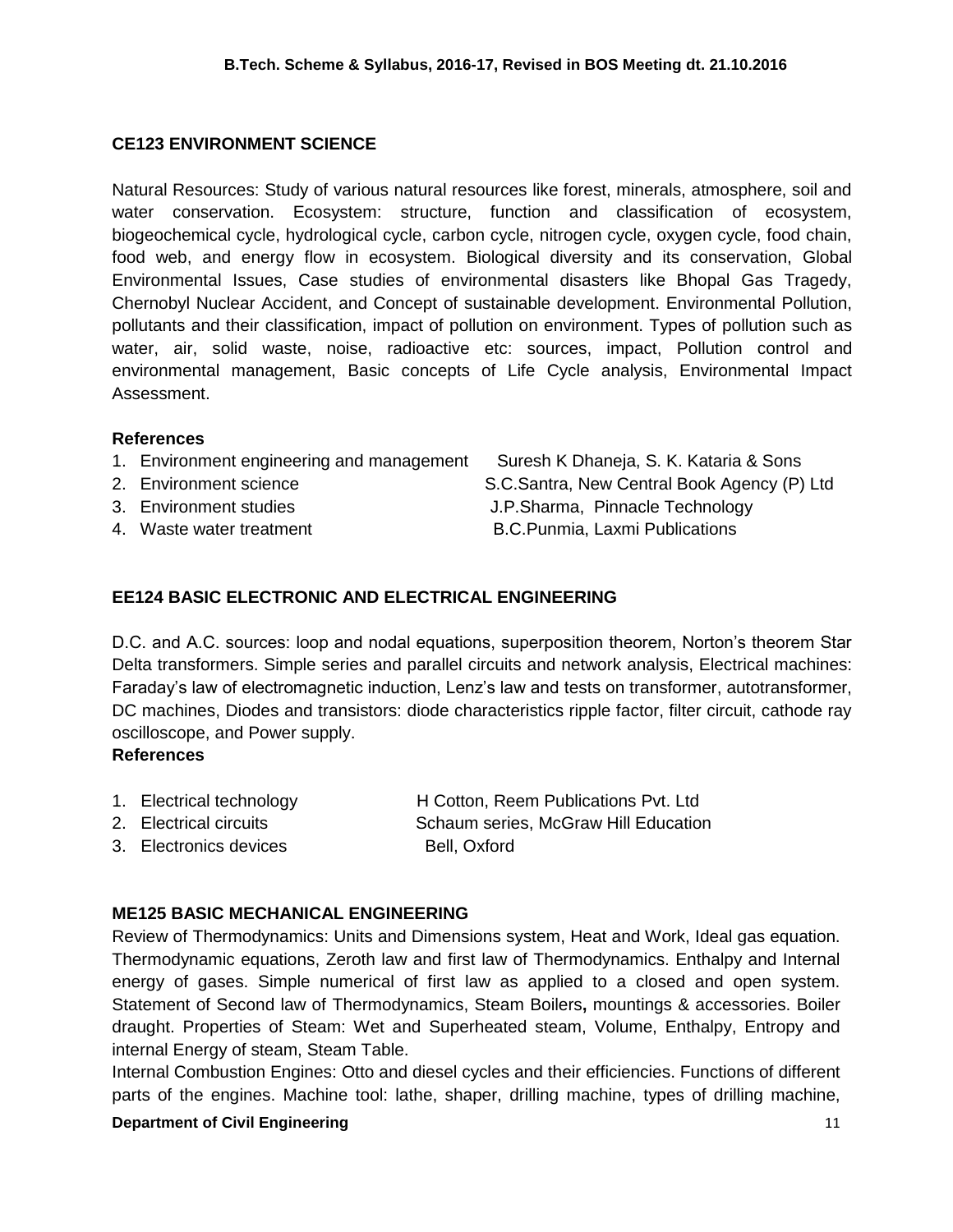machining time for machine tool. Welding : Types of welding process, important terms in welding, types of welding joints, gas welding, arc welding ,comparison between A.C. and D.C. Casting: Pattern materials, types of patterns, pattern allowances, mould, constituents of moulding sand.

## **References**

- 
- 

1. Elements of mechanical engineering Gupta P.N and Poonia, Standard Publication 2. Elements of mechanical engineering Roy and Choudhary, Media Promoters & Pub Pvt Ltd

## **CE 126 SOLID MECHANICS**

Fundamentals of force systems, concept of Rigid body, Free body diagram Support Reactions, Analysis of Frames and structure. Centroid and moment of Inertia of plane area, Shear force and Bending Moment diagrams, Simple stress and strain, Mechanical properties of the materials, Elastic constants, compound stresses, Mohr's circle of stresses.

## **References**

1. Strength of materials **Singer F.L., Longman** 

2. Mechanics of material example and the Hearn E.I., Butterworth-Heinemann

3. Engineering mechanics Merian J.L.Kraige, Wiley

## **ME127 WORKSHOP PRACTICE**

Students will do practice in following shop.

Carpentry (two models), 2. Fitting, (two models) 3. Foundry (demonstration) 4. Welding. (Demonstration)

## **References**

| 1 Manufacturing science    | Ghosh and Mallick, Affiliated East-West Press |
|----------------------------|-----------------------------------------------|
|                            | Pvt. Ltd.                                     |
| 2 Manufacturing Technology | P.N. Rao, McGraw Hill Education               |

## **EE128 ELECTRONICS AND ELECTRICAL LAB**

Laboratory experiments and assignments to supplement EE124

## **CHM129 CHEMISTRY LAB**

Quantitative Analysis

Oxidation-Reduction Titrations: Estimation of percentage of iron using potassium dichromate by internal indicator method. Estimation of percentage of iron using potassium dichromate by external indicators.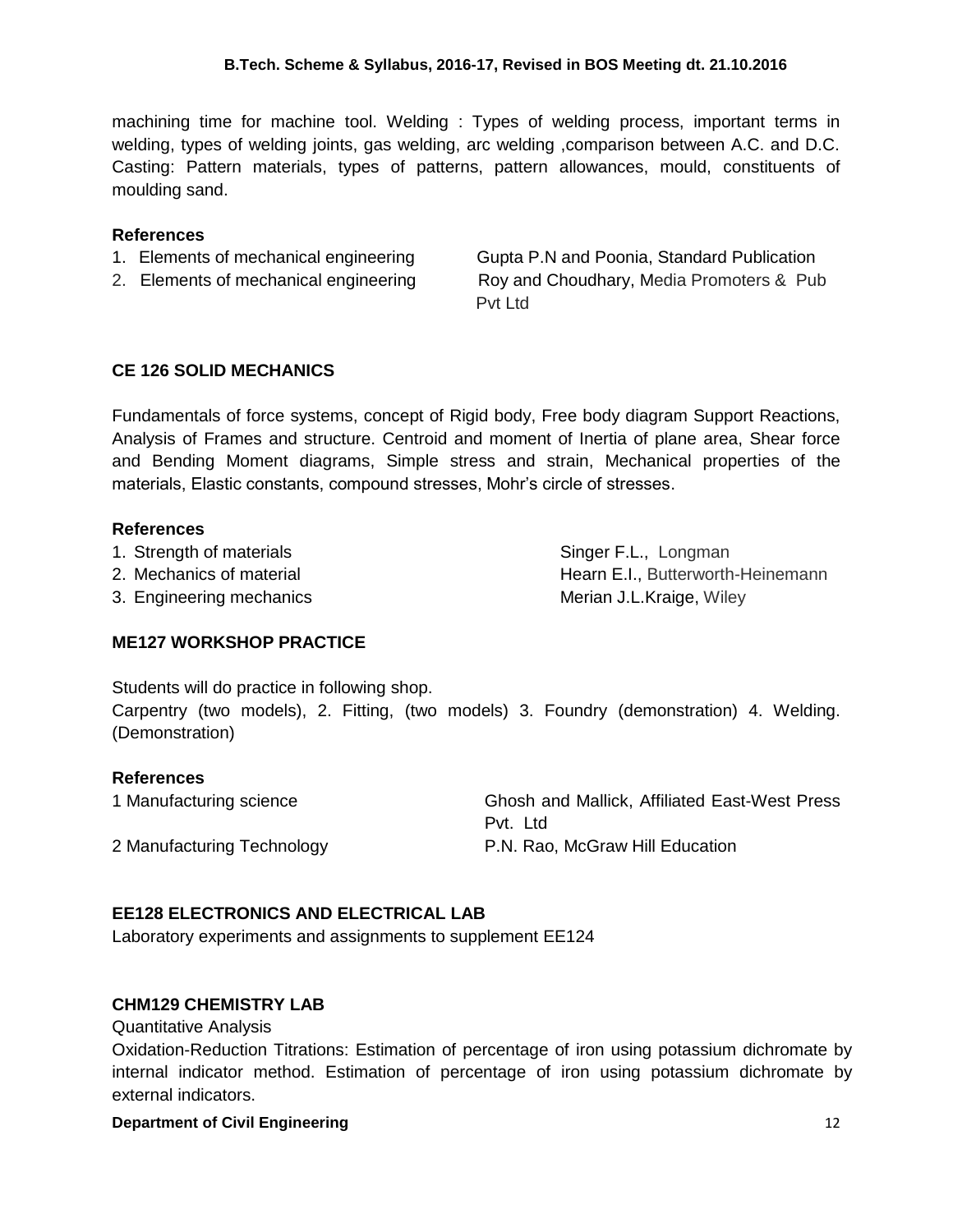Iodometric titration of copper, sulphate by hypo-iodometric titration of potassium dichromate by hypo.

Water Analysis: Determination of alkalinity, hydroxyl, carbonate and bicarbonate in water. Determination of total hardness in water using soap or EDTA titrations. Determination of salinity of water sample by Mohr's method.

Lubricant Testing: Determination of viscosity of lubricating oil with change of temperature by Determination of Flash and Fire point of liquid fuel and lubricants

## **References**

- 1. Practical Chemistry **S.S. Dara, S. Chand**
- 2. Practical Engineering Chemistry **Mittal & Mittal & Mittal & Mittal**

## **THIRD SEMESTER**

## **MTH211 MATHEMATICS 3**

Numerical Methods: Solution of algebraic and transcendental equations, Solution of linear Simultaneous Equations, Finite Differences, Interpolation and Extrapolation, Inverse Interpolation, Numerical Differentiation and Integration, Numerical solution of Ordinary & Partial Differential Equations.

Statistics: Curve fitting, Correlation and Regression Analysis Probability Distribution, Sampling and Testing of Hypothesis.

## **References**

- 1. Numerical Analysis **Hildebrand, McGraw-Hill Book Company Inc**
- 2. Numerical Analysis Scarborough, John Hopkins University Press 3. Numerical Methods E .Balaguruswamy, Tata McGraw-Hill Education
- 4. Numerical Methods for scientific and Engineering M.K.Jain, New Age International Publishers

## **CE212 SURVEYING 1**

Basic concepts, Principles and classifications of surveying, Linear measurements, Chain surveying. Measurement of Angles and Directions, Traversing and closing error adjustments. Plane table surveying,

Levelling, Contouring: methods, Characteristics, Uses of contour maps.

Angles and Directions with Theodolites: types of theodolites, Measurement of horizontal and vertical angles. Theodolite traversing, omitted measurements

Computation of area: Planimeter. Computation of volumes: Mass Haul diagram. Hydrographic Surveying: Basic concepts and method

| <b>References</b>                           |  |  |
|---------------------------------------------|--|--|
| $\triangle$ District Comparable $\triangle$ |  |  |

2 Surveying and Leveling-Part-I & II T. P. Kanetkar and S. V. Kulkarni, Pune Vidar

1 Plane Surveying **A. M. Chandra., New Age International** publishers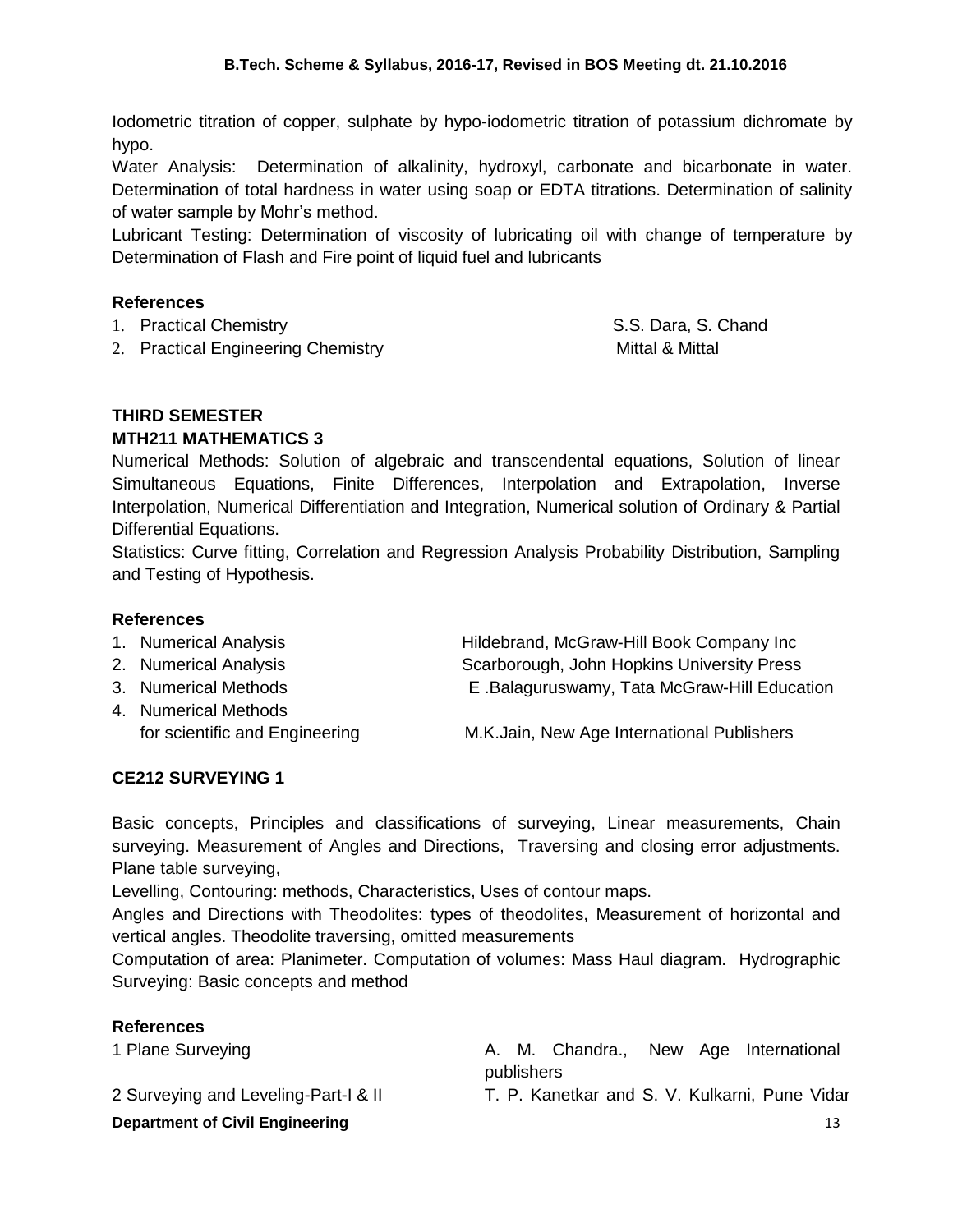Griha Prakashan

| 3 Engineering Surveying: Theory and    | W. Schofield. Butterworth-Heinemann Title    |
|----------------------------------------|----------------------------------------------|
| Examination                            | <b>Problems for Students</b>                 |
| 4 Surveying Principles and Application | B.F. Kavanagh and S.J.G. Bird, Prentice Hall |
|                                        |                                              |

#### **CE213 STRUCTURAL ANALYSIS 1**

Bending moment & shear force diagrams; Direct, Bending & Shear Stresses; Columns & Struts; Unsymmetrical Bending, Torsion of shaft, strain energy, Analysis of trusses, Deflection of determinate beams and trusses, Three hinged arches, Introduction to cable and suspension bridges.

#### **References**

| 1 Strength of Materials                                                |  | Timoshenko and young, D. Van Nostrand  |  |  |  |
|------------------------------------------------------------------------|--|----------------------------------------|--|--|--|
|                                                                        |  | Company                                |  |  |  |
| 2 Mechanics of Material                                                |  | E.P. Popov., Prentice Hall College Div |  |  |  |
| 3 Strength of Materials & Mechanics of B.C. Punmia, Laxmi Publications |  |                                        |  |  |  |
| Structures', Vol. 1                                                    |  |                                        |  |  |  |

#### **CE214 FLUID MECHANICS 1**

Review of Fluid Properties pressure and its measurement, Fluid Statics, Forces on plane and curved surfaces, Stability of floating and submerged bodies, Relative Equilibrium Fluid Kinematics, Continuity, Energy and momentum equations and their applications; Pressure, Velocity and flow measurement devices. Dimensional Analysis and Hydraulic similitude, Similarity laws, viscous & Strokes law and introduction to turbulent flow and boundary layer, forces on immersed bodies.

#### **References**

- 1. Fluids Mechanics & Hydraulics Machines Modi & Seth., Standard Book House
- 2. Fluids Mechanics & Hydraulics Machines A.K. Jain., Khanna Publisher
- 
- 

3. Fluid Mechanics **Streeter & Wylie., McGraw Hill Education** 4. Engineering Fluid Mechanics R.J. Garde & A.G. Mirajgaonker, Scitech

## **CE215 ENGINEERING GEOLOGY**

Introduction to Geology, Earth as a part of solar system, Origin of earth, Age of the earth, internal structure of earth, , Weathering of rocks, Geological work of wind, water, glaciers, river and sea. Plate tectonics and Sea-floor spreading, Geological Hazards: Volcanoes, Earthquake and Landslides.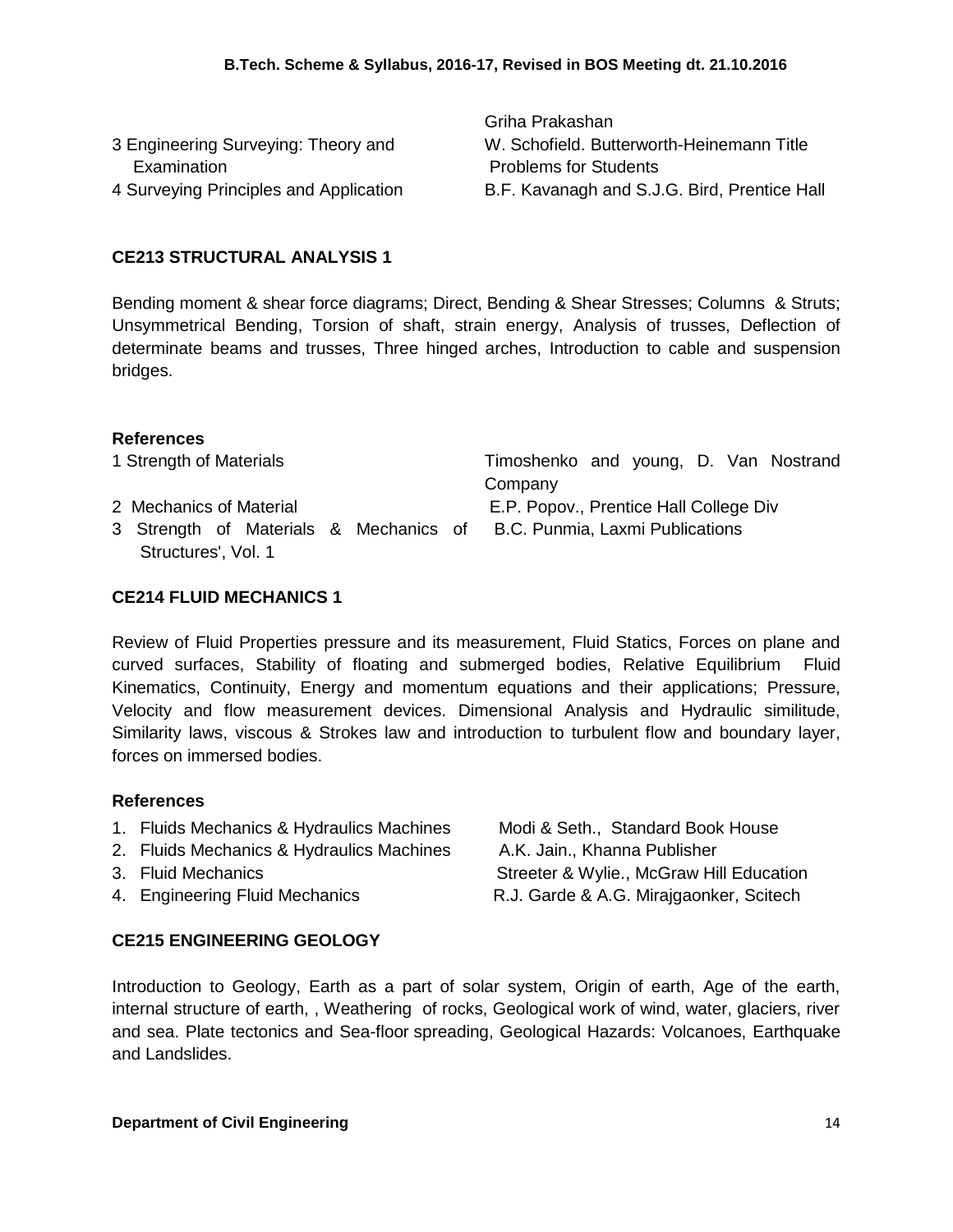Indian Stratigraphy: Introduction, Geological Time scale, study of different group and systems and their economic importance. Petrology: Mode of origin of Igneous, Sedimentary & Metamorphic rocks, Classification of rocks.

Mineralogy & Crystallography: Common rock forming minerals and their importance in Civil Engineering.

Structural Geology: Engineering Projects: Dams, Reservoirs, Tunnels, Roads, Bridges, Importance of Geology in Engineering project constructions,

Recent Advancements: Fundamentals of Remote Sensing technique and its Applications.

## **References**

- 1. Engineering Geology B.S. Sathya Narayaan Swami, Dhanpat Rai
- 2. A Text Book of Geology and Engineering L.M. Bangar, Standard Publishers Distributors
- 
- 3. Text Book of Geology V.D. Muthayya, Oxford & IBH Publishing Co.
- 
- 4. Text Book of Geology P.K. Mukherjee, The World Press Private Ltd.
- 5. Engineering Geology C. Kesavulur, Macmillan
	-

## **CE216 BUILDING PLANNING AND DRAWING**

General principles of composition, Unity, Symmetry, Balance and proportion, Functional treatment. Considerations in building-orientation and design, Circulation, Grouping of areas, Privacy, Planning & design concepts of energy efficient building.

Drawings of simple buildings, Residential buildings and public buildings, Empirical design of foundations, approximate proportioning of structural element. Building regulations: Building bylaws, provisions in developed and developing urban areas, Plan approval process. Introduction to building drawing software like AUTOCAD etc.

## **References**

- 1. Building Drawing Shah M. G. Kale C. M, Tata McGraw-Hill Education
- 2. Planning & Designing of Building Sane Y. S, Allies Book Stall
- 3. Architectural Design Ernest Pickering, J. Wiley & Sons
- 4. National Building Code

## **CE217 SURVEYING LABORATORY 1**

The laboratory work will consist of experiments and class work based on the topics taught in the theory paper of Surveying-I.

## **CE218 FLUID MECHANICS LABORATORY 1**

## **List of Experiments**

- 1. Verification of Bernoulli's theorem.
- 2. Verification of Impulse momentum principle.
- 3. Study of various types of flows using Reynolds apparatus.

## **Department of Civil Engineering 15 and 200 and 200 and 200 and 200 and 200 and 200 and 200 and 200 and 200 and 200 and 200 and 200 and 200 and 200 and 200 and 200 and 200 and 200 and 200 and 200 and 200 and 200 and 200 an**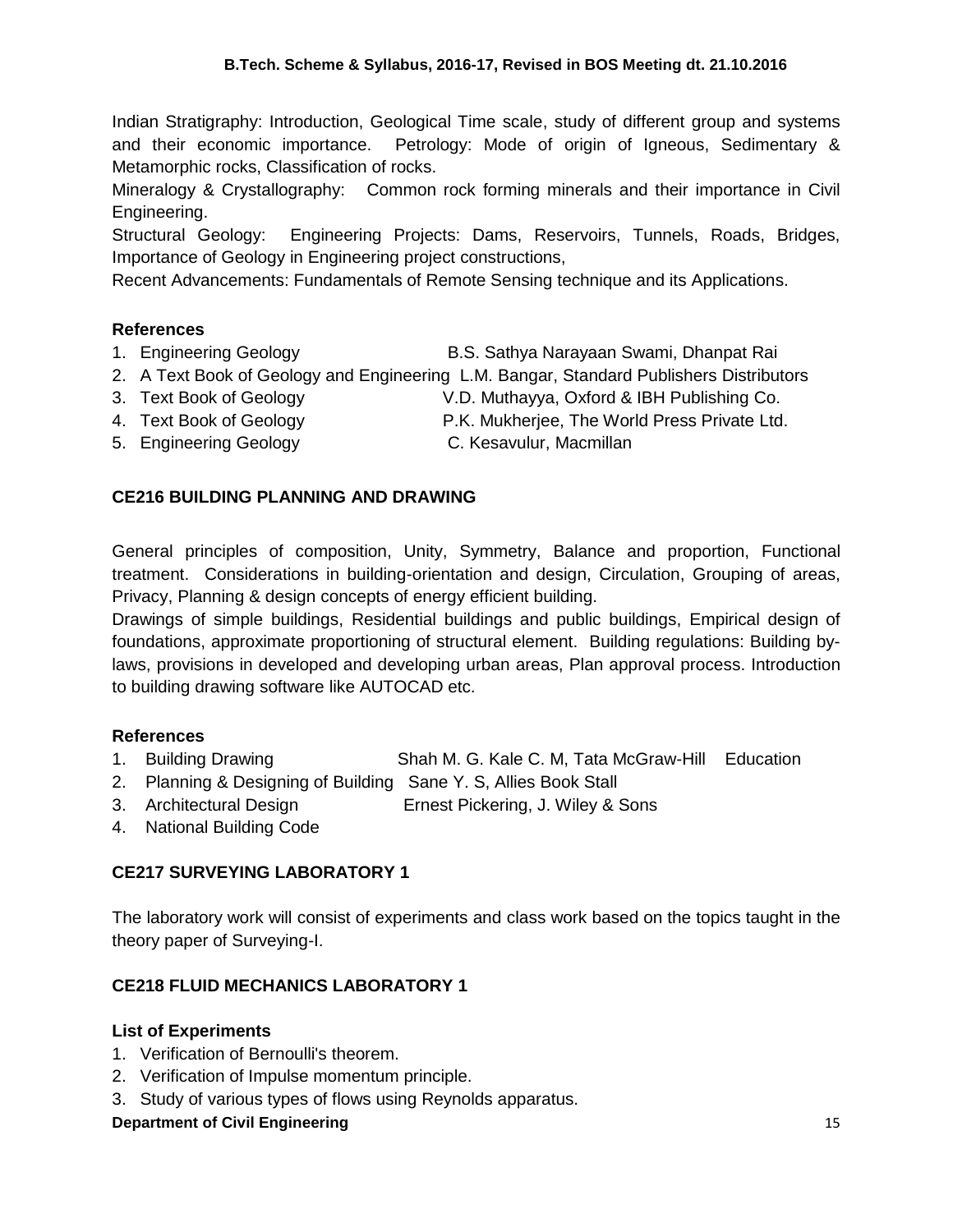- 4. Calibration of Venturimeter.
- 5. Calibration of Nozzle meter.
- 6. Calibration of Orifice meter.
- 7. Calibration of Orifice.
- 8. Calibration of Rota meter
- 9. Calibration of V-Notch.
- 10. Calibration of water meter

## **CE219 ENGINEERING GEOLOGY LABORATORY**

## **List of experiments**

- 1. Determination of Specific Gravity of minerals by steel yard balance.
- 2. Identification of important rock forming minerals in hand specimen.
- 3. Identification of important ore minerals in hand specimen.
- 4. Petrological studies of igneous, sedimentary and metamorphic rocks in hand specimen & under microscope.
- 5. Study of important crystal models.
- 6. Study of structural models.
- 7. Study of geological maps, describing topography, structure, history and geological cross section. Engineering geological maps.
- 8. Topographical maps, reading and interpretation.
- 9. Geological field work in and around Bhopal.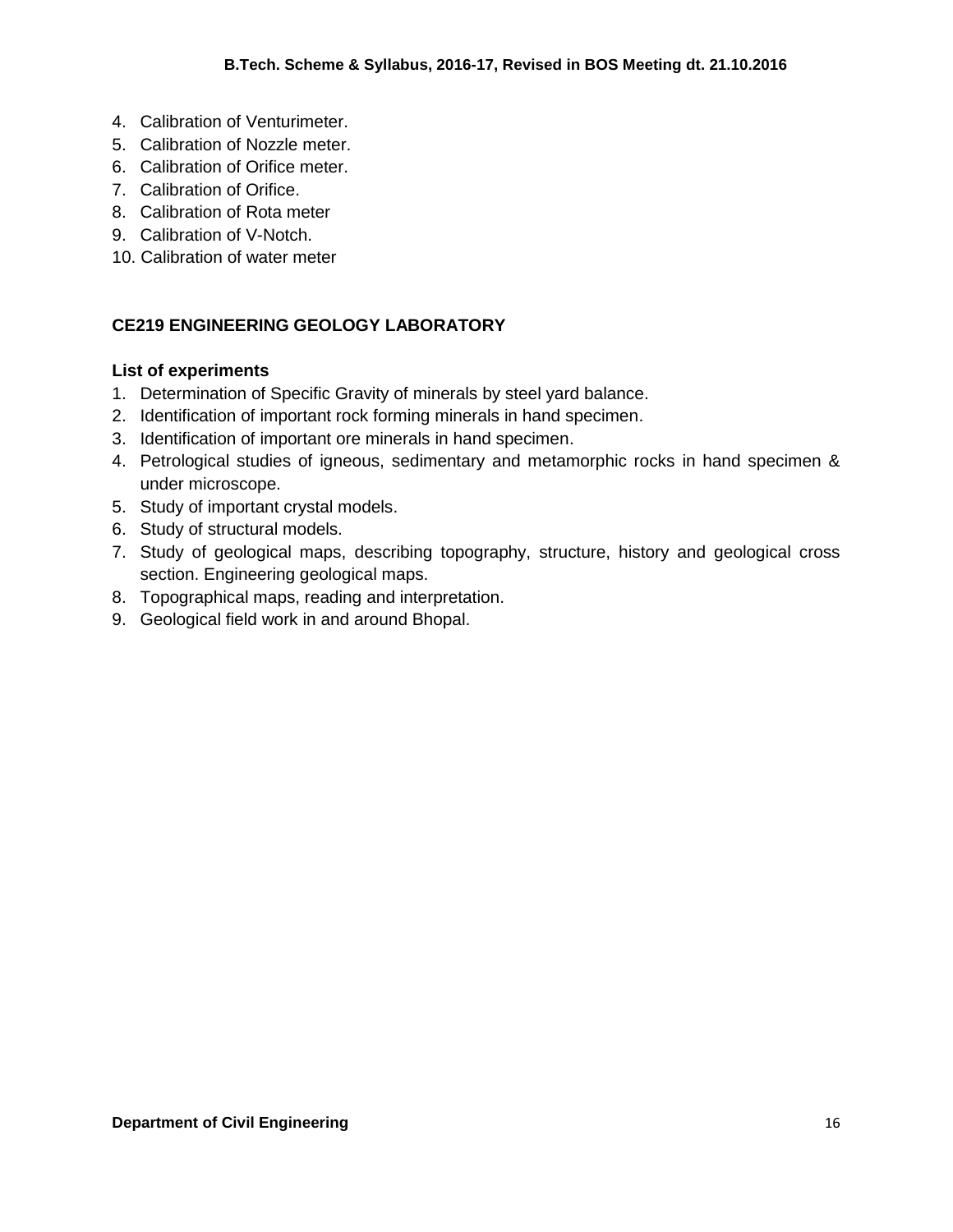## **FOURTH SEMESTER**

## **CE221 GEOTECHNICAL ENGINEERING 1**

Preliminary definitions, Weight-volume relationships. Index properties, Classification of Soil. Pore water pressure and effective stress, Permeability, Stress distribution beneath loaded areas, Newmark's influence chart, Contact pressure distribution. Compressibility & Consolidation: Shear strength of soils, stress path .Soil Exploration and field testing of soils: Significant depth. Penetration Test, Plate Load Test, Pressure Meter Test, data interpretation and reporting.

## **References**

| 1. Soil Mechanics and foundation Engineering | B.C. Punmia, Firewall Media            |
|----------------------------------------------|----------------------------------------|
| 2 Basic & Applied Soil Mechanics             | Gopal Ranian and A.S.R. Rao., New Age  |
|                                              | International Publishers Ltd.          |
| 3 Geotechnical Engineering                   | Purushattam Raj, McGraw-Hill Education |
| 4 Soil engineering in theory and Practice    | Alam Singh, Apt Books                  |

## **CE222 ENGINEERING HYDROLOGY**

Rainfall: Hydrologic cycle, Measurement and analysis of precipitation, Estimation of losses, Runoff estimation and Analysis of flow data, hydrograph analysis: Unit hydrograph theory, Synthetic unit hydrograph, Instantaneous Unit Hydrograph (IUH).

Floods: Estimation, Probability and frequency analysis, Flood routing, Flood control measures, Ground water and wells: Hydraulics of wells, Infiltration galleries, Ground water recharge, Storage works: Site selection, Zones of storage, Mass curve analysis, Life of reservoir.

## **References**

- 1. Engineering Hydrology K.Subramanya, Tata McGraw-Hill Education
- 2. Hydrology Principles, Analysis and Design H.M.Raghunath, New Age International
- 3. Hand Book of Applied hydrology V.T.Chow, McGraw-Hill, Inc
- 

4. Engineering Hydrology R.S.Varshney, Nem Chand & Brothers

## **CE223 FLUID MECHANICS 2**

Turbulent flow, Flow through pipes, Losses in pipes pipe networks. Boundary layer theory, Boundary layer separation and its control. Water Hammer in Pipes.

Flow in open channels, Efficient channel sections, Specific energy concept critical flow and its computations, Channel transitions, Gradually varied flow, Flow profiles, Hydraulic jump, Surges in channels.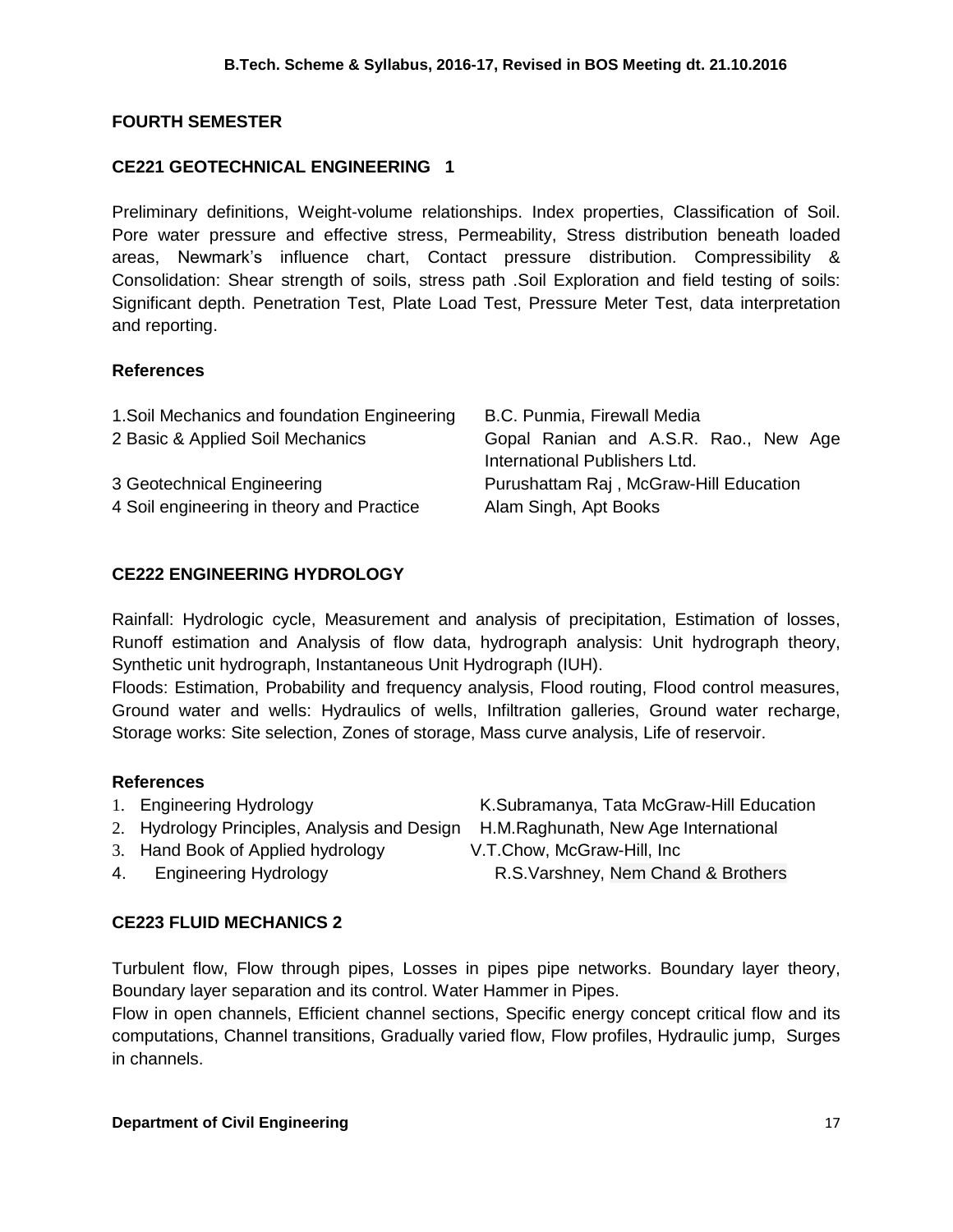Impact of free jets, Turbines- classifications, Specific speed and unit quantities. Design and construction aspects of Impulse and Reaction Turbines, Characteristic Curves, Runaway speed, cavitation. Pumps - classification and working principles, Characteristic Curves. Similarity laws for hydraulic machines.

## **References**

- 1. Fluids Mechanics & Hydraulics Machines Modi & Seth, Standard Book House
- 2. Fluids Mechanics & Hydraulics Machines A.K. Jain, Khanna Publishers
- 
- 
- 
- 

3. Mechanics of Fluids Frank M. White, McGraw-Hill Series 4. Hydraulic Machines J.Lal, Metropolitan Book Co.Pvt Ltd. 5. Engineering Fluid Mechanics R.J.Garde. & A.G. Mirajgaonkar, Scitech 6. Open Channel Hydraulics. K.G. Ranga raju, Tata McGraw-Hill

## **CE224 PROJECT COSTING AND CONTRACT MANAGEMENT**

Purpose and importance of estimates, principles of estimating methods of taking out quantities of items of work. Mode of Measurement, Measurement sheet and abstract sheet; bills of quantities. Specification of works, introduction to various types of estimates of Building, Services for building such as water supply, drainage.

Estimating for road and culverts. Rate Analysis: various factors involved in the rate of an item, material and labour requirement for various trades; preparation for rates of important items of work. Current schedule of rates (C.S.R)/DSR

Cost of works: Factors affecting cost of work, overhead charges Contingencies and work charge establishment.

Valuation: Purpose, depreciation, sinking fund. Scrap value year's purchase, gross and net income, and dual rates interest. Method of Valuation, rent fixation of buildings.

Contracts: Different types notices inviting tenders, contract documents, security deposit and earnest money, conditions of contract, arbitration.

Preparation of detailed estimate: Detailed estimate for services of pluming and water supply or Electrification work. Detailed estimate for earth work for the road construction and culvert. Rate analysis for at least 8 items of construction.

## **References**

1. Estimation & Costing The B.N. Dutta, UBS Publishers Distributors 2. Estimation & Costing The Rangwala, Charotar Publishing House Pvt. Ltd

## **CE225 STRUCTURAL DESIGN & DRAWING 1 (CONCRETE STRUCTURES)**

Limit State design of Beams, slabs, columns and footings, stair cases, cantilever and counterfort retaining walls. Introduction of RCC Water Tanks and Prestressed Concrete, Introduction to working stress method, Introduction to relevant software.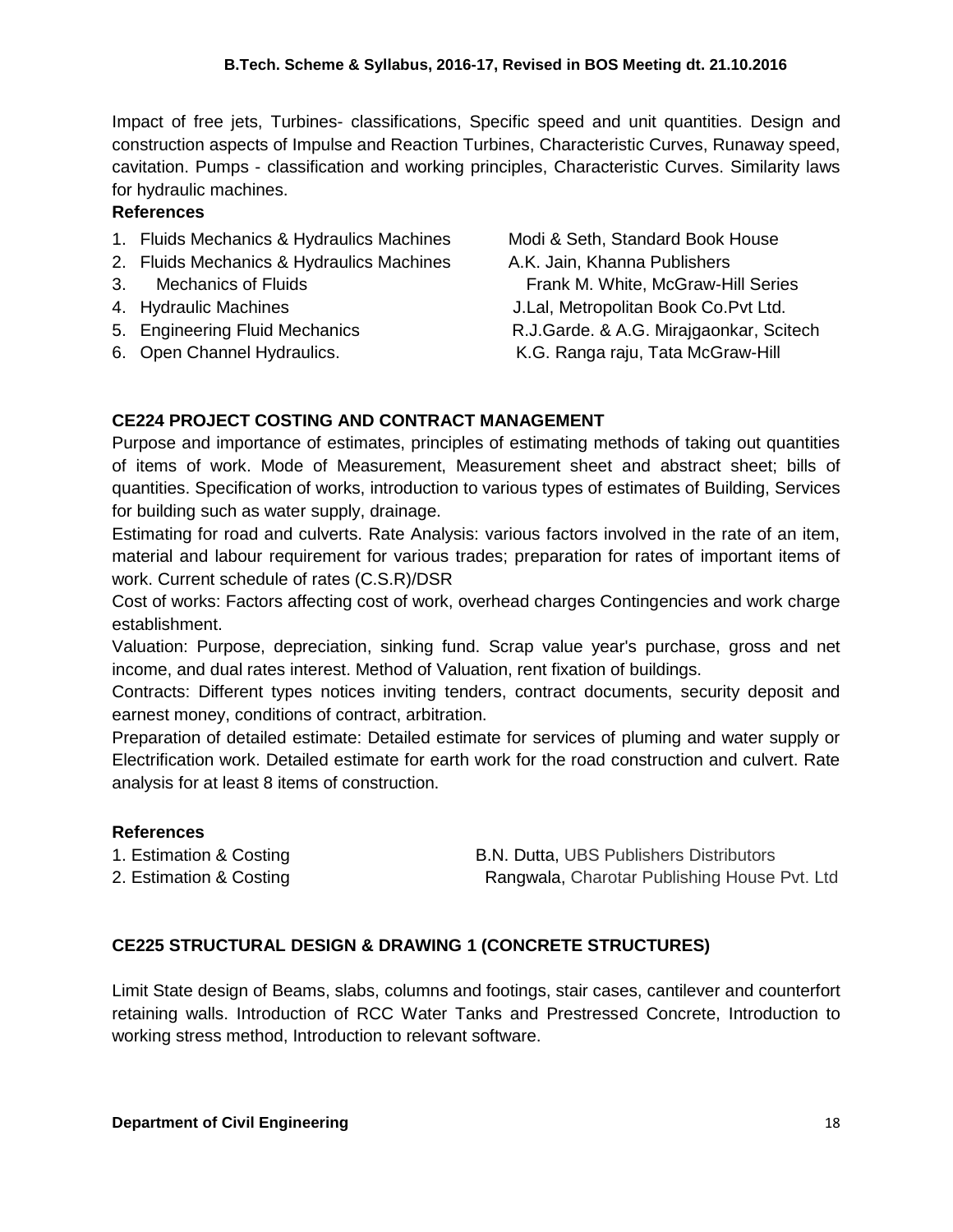## **References:**

- 1. Design of Reinforced Concrete Structures N.Krishnaraju, CBS
- 
- 

2. Design of R.C.C Structures Vazirani & Ratwani, Khanna Publishers 3. Design of R.C.C Structures **P.C. Warghese, PHI Learning Pvt.** Ltd

## **CE226 SURVEYING 2**

Basic concepts, principle and methods of tachometry, Trigonometry Leveling & triangulation. Curves: Classifications elements & methods for curves. Setting out vertical curves and obstacles and special problems in the setting out of curves.

Introduction to modern equipments for surveying: like digital levels and theodolite, Total Station and GNSS receivers.

Global Navigation Satellite Systems (GNSS) based Surveying: Definitions terminology & methods, projections and commonly used datum and map projections. GPS survey methods and their advantages.

Photogrammetry: Principle, definitions and classifications of terrestrial and aerial photogrammetry

Remote Sensing and Geographic Information System (GIS): Definition, principle, components, and classifications. Introduction to popular remote sensing data processing and GIS software.

## **References**

- 
- 
- 
- 4. Engineering Surveying:
- 1 Advanced Surveying **A. M. Chandra, New Age International**
- 2. Surveying Vol II Same S. K. Duggal, Tata McGraw-Hill
- 3. Surveying and Leveling-Part-I & II T. P. Kanetkar and S. V. Kulkarni, Pune Vidyarthi Griha Prakashan
	- Theory and Examination Problems for Students W. Schofield, Butterworth-Heinemann

## **CE227 SURVEYING LABORATORY 2**

The laboratory work will consist of experiments based on the theory paper of Surveying-II.

## **CE228 GEOTECHNICAL ENGINEERING LABORATORY 1**

## **List of Experiments:**

- 1. Determination of in-situ density of soil by sand replacement method
- 2. Determination of in-situ density of soil by core cutter method
- 3. Determination of specific gravity of fine grained soil
- 4. Determination of specific gravity of coarse grained soil
- 5. Determination of Atterberg limits of soil
- 6. Grain size distribution of soil by wet analysis
- 7. Grain size distribution of soil by dry process
- 8. Direct shear test

#### **Department of Civil Engineering 19 and 200 and 200 and 200 and 200 and 200 and 200 and 200 and 200 and 200 and 200 and 200 and 200 and 200 and 200 and 200 and 200 and 200 and 200 and 200 and 200 and 200 and 200 and 200 an**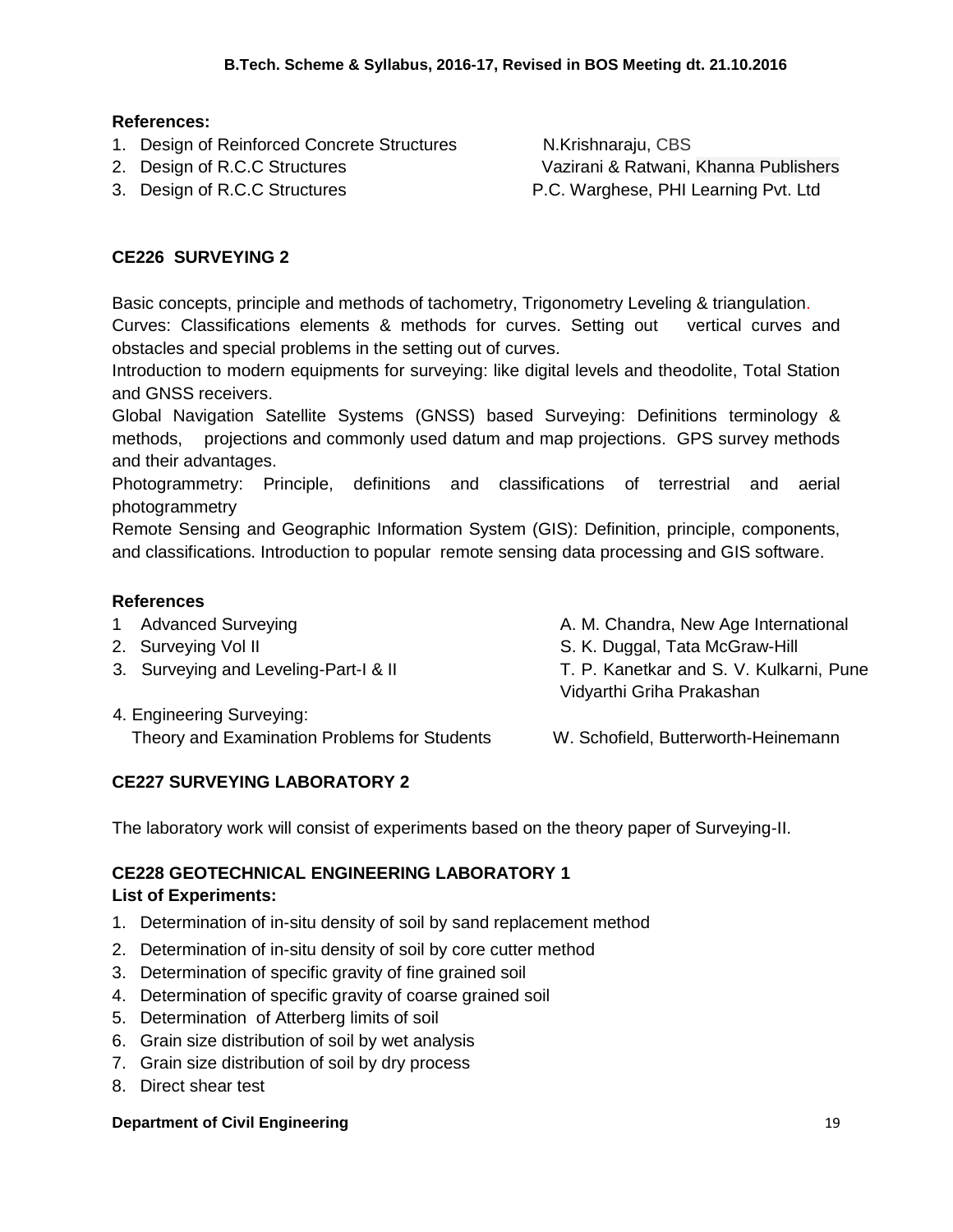- 9. Triaxial shear test
- 10. Unconfined compression test
- 11. Compaction test

## **References**

1.Soil Mechanics Shamsher Prakash and P.K.Jain, Nemchand Brothers

## **CE229 FLUID MECHANICS LABORATORY 2 List of Experiments**

- 1. Losses in Pipe lines
- 2. Velocity distribution in open channel
- 3. Velocity distribution in pipe flow
- 4. Board crested weir
- 5. Pelton wheel
- 6. Francis Turbines
- 7. Kaplan turbines
- 8. Centrifugal Pump
- 9. Reciprocating Pump.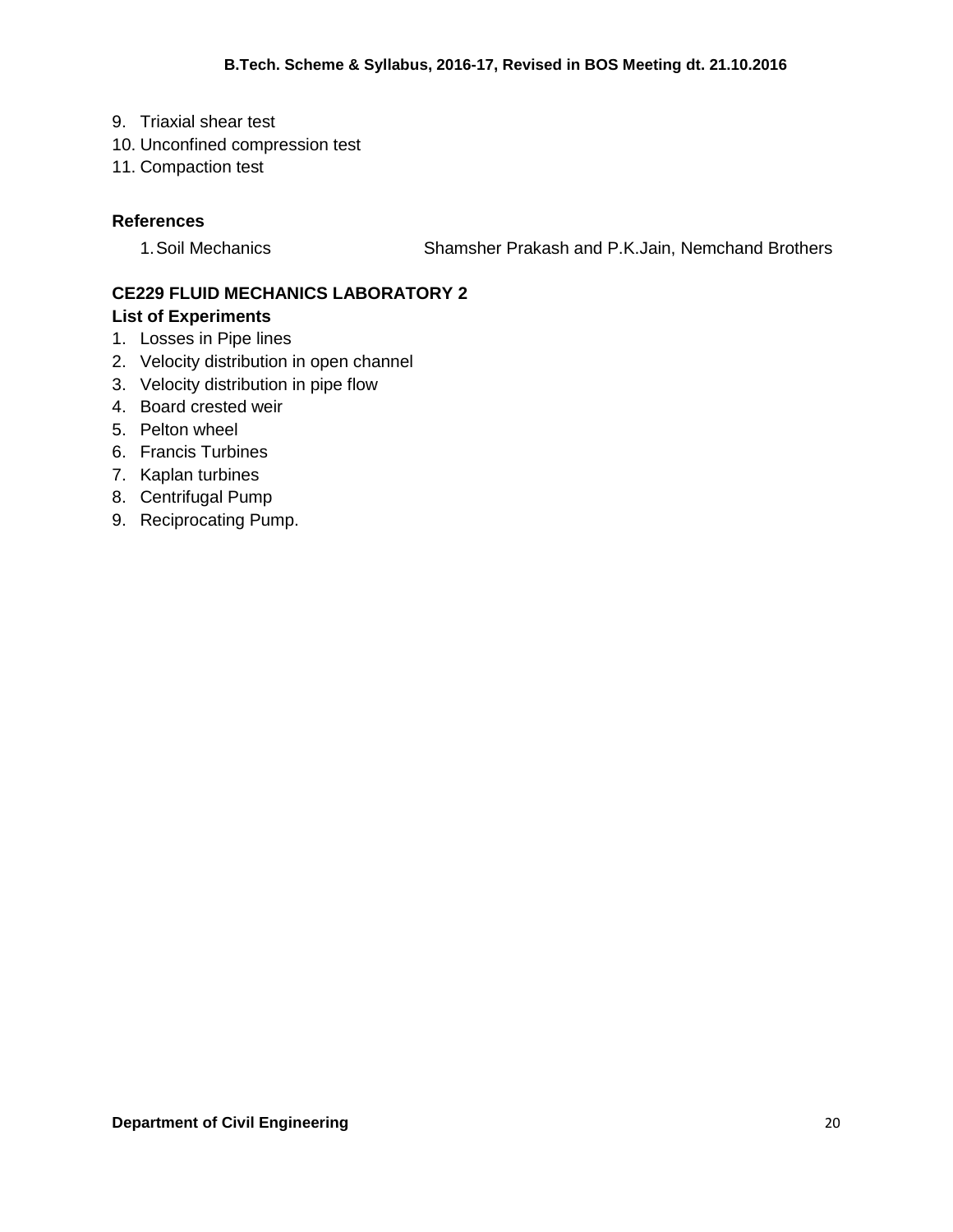## **FIFTH SEMESTER**

## **CE311 STRUCTURAL DESIGN AND DRAWING 2 (STEEL STRUCTURES)**

Indian Standard Steel Sections, Design of Bolted and welded connections; Tension and compression members; Built up columns with battens and lacing; Design of simple and built up beams, Plate girders, footings, Introduction to steel water tanks, Introduction to relevant softwares.

#### **References**

- 1. Design of Steel Structures Subramanyan, Oxford; Pap/Cdr edition
- 
- 3. Design of Steel Structures S.A.Kazimi,
- 4. Comprehensive Design of Steel Structures B.C.Punmia, Laxmi Publications

## **CE312 GEOTECHNICAL ENGINEERING 2**

Bearing Capacity - Theories, Determination, Factors Affecting. Foundation on expansive and collapsible soils, Ground improvement techniques.

Stability of Slopes: Finite and Infinite slopes, Stability Analysis, Analytical and Graphical methods.

Deep Foundation: piles, estimation of individual and Group capacity. Pile Load Test, Settlement of Pile Groups, Negative Skin Friction, and Well Foundation: Analysis for stability, well foundation for bridges and aspect of design tilt and shifts, remedial measures. Sheet piles under various end conditions Reinforced earth retaining walls.

#### **References**

- 1. Soil Mechanics & Foundation Engineering Arora, Standard Publisher
- 2. Soil Mechanics & Foundation Engineering VNS Murthy, CBS
- 3. Analysis and Design of Structures Swami Saran, CRC Press

4. Foundation Analysis and Design Bowels, McGraw-Hill Higher Education

## **CE313 TRANSPORTATION ENGINEERING 1**

Highway – planning, Classification of roads, surveys and Alignments, Geometric Design, material characterization etc. Design of pavements, Construction and Maintenancemaintenance of bituminous and concrete pavements, Evaluation and Strengthening of pavement

Traffic Engineering and Transport Planning: traffic studies, traffic control devices- signs, Introduction to transportation planning process etc. Basic concepts for intelligent transport system, road safety audit, transport economics, drainage of roads, expressway and freeway.

2. Design of Steel Structures S.K.Duggal, Tata McGraw-Hill Education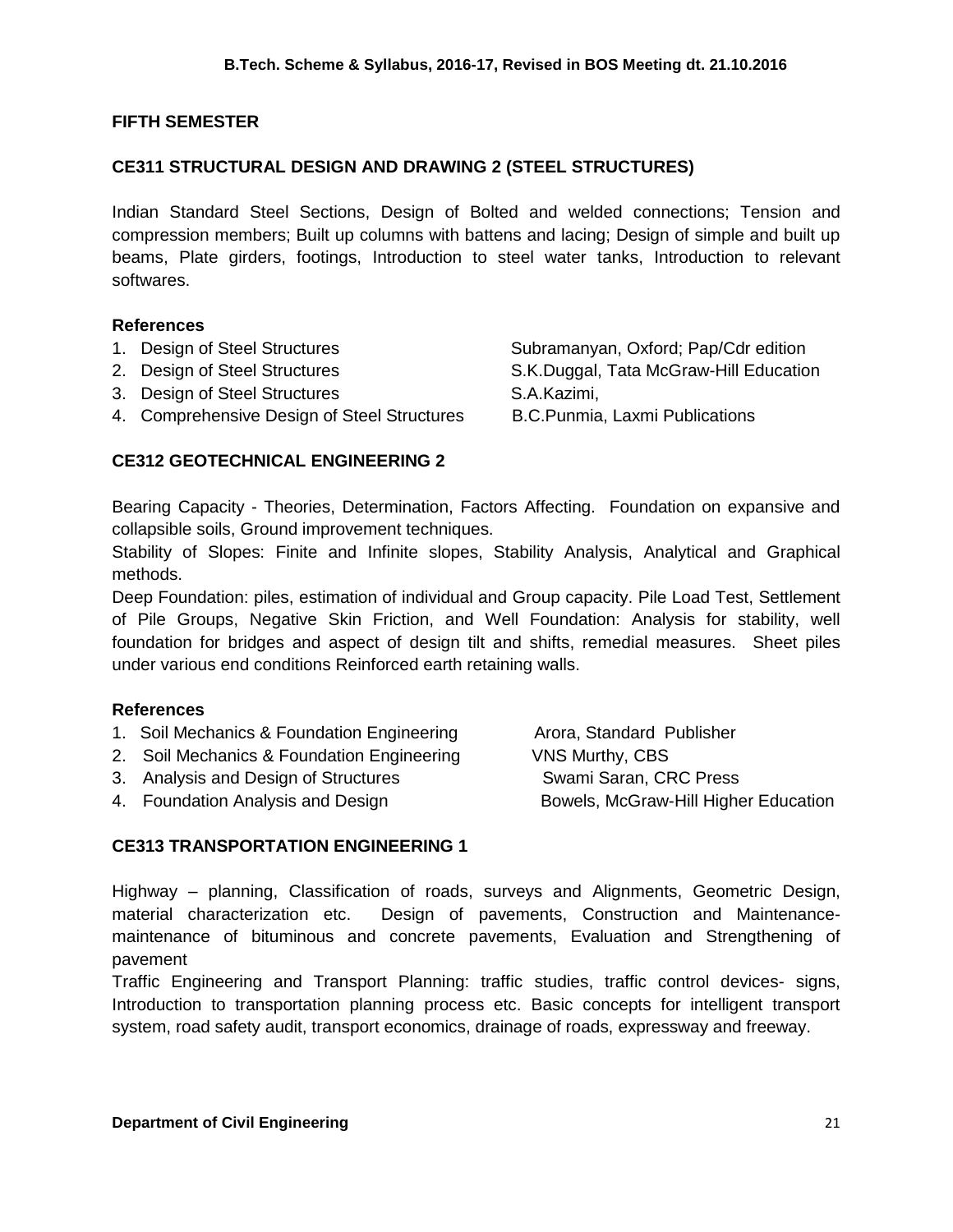## **References**

1**.** Principles of Transportation Engineering Chakroborti and Das,

Prentice Hall India Learning Private Limited

- 2. Highway Engineering S.K.Khanna & C.E.G. Justo, Nem Chand & Bros
- 3. Principles & Practice of Highway Engg. L.R. Kadiyali, Khanna Publishers
- 4. Principles of Pavement Design E.J. Yoder and M.W. Witczak, Wiley

## **CE314 GEOTECHNICAL ENGINEERING LABORATORY 2**

## **List of Experiments**

- 1. Consolidation test
- 2. Plate load test
- 3. Cyclic plate load test
- 4. Static cone penetration test
- 5. Standard cone penetration test
- 6. Block vibration test.

## **References**

1. Manual of soil testing P.K. Jain, Nem Chand & Brothers

2. Engineering soil testing **Alam Singh, CBS Publishers & Distributors** 

## **CE315 TRANSPORTATION ENGINEERING LABORATORY**

## **List of Experiments**

- 1. Aggregate Crushing Value Test.
- 2. Los Angeles Abrasion Test
- 3. Aggregate Impact Test.
- 4. Specific Gravity of Aggregate
- 5. Water Absorption of Aggregate
- 6. Shape Test (a) Flakiness Index (b) Elongation Index
- 7. Viscosity of Bituminous Material
- 8. Penetration Test
- 9. Softening Point Test
- 10. Ductility Test.
- 11. Flash and Fire Point Test
- 12. CBR Test.

## **References:**

1. Highway Materials and Pavement Testing S.K. Khanna, C.E.G. Justo and

A.Veeraragavan, Nem Chand & **Brothers**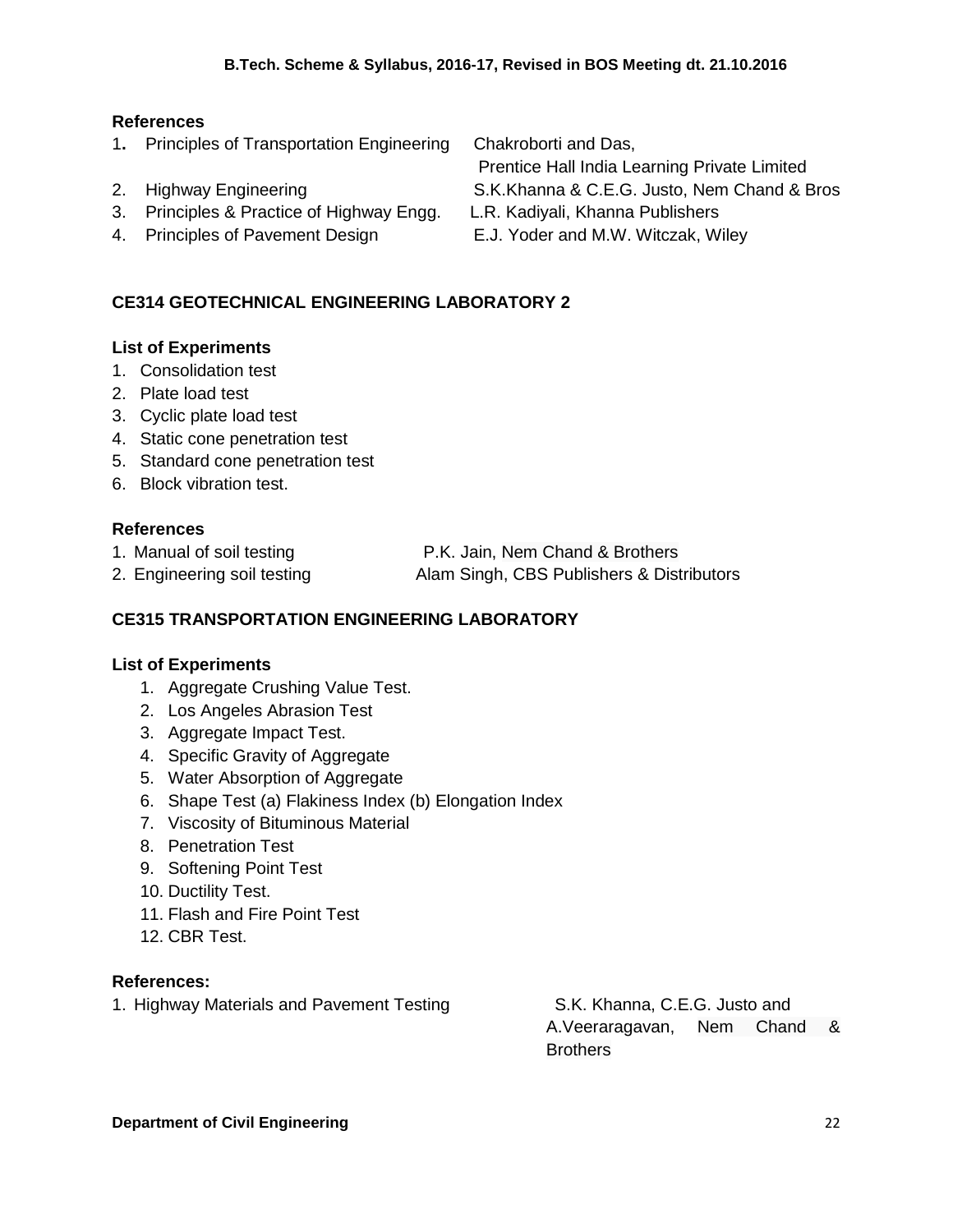## **SIXTH SEMESTER**

## **CE321 IRRIGATION ENGINEERING**

Irrigation and water requirement of crops, Soil - water relationship, Methods of water application, Duty, Evapo-transpiration, Reservoir Planning, Diversion works: Weirs and barrage and their design. Design principles of Gravity and Earth dams, Introduction to Spillways. Flow in canals, Design of unlined and lined canal. Canal structures: Canal falls, Cross drainage works.

## **References**

| G.L. Asawa, New Age International                                                                                                                               |
|-----------------------------------------------------------------------------------------------------------------------------------------------------------------|
| R.S.Varshney, S.C Gupta & R.L.                                                                                                                                  |
| Gupta, Nem Chand & Bros,                                                                                                                                        |
| S.K.Garg, Khanna publishers                                                                                                                                     |
| A.M.Michael, Vikas Publishing House                                                                                                                             |
| 1. Irrigation Engineering<br>2 Theory & Design of Irrigation Structure<br>3. Irrigation Engineering & Hydraulic Structures<br>4. Irrigation Theory and Practice |

## **CE322 STRUCTURAL ANALYSIS 2**

Determinacy and indeterminacy of structures; Analysis of fixed and continuous beams; two hinged arches; Rolling load and Influence Line; Moment Distribution Method (sway and Non sway); Slope deflection Method; Kani's Method; Introduction to Plastic Analysis, Approximate methods of frames for lateral loads, Matrix Method of Structural Analysis.

## **References**

| 1. Analysis of Structure | Vajirani and Ratwani, Khanna Publishers |
|--------------------------|-----------------------------------------|
| 2. Theory of Structures  | Ramamurutham, Dhanpat Rai Publishing    |
| 3. Theory of Structures  | B.C. Punmia, Vol. 2, Firewall Media     |

## **CE323 WATER SUPPLY ENGINEERING**

Water demand, Population forecasting, Sources of water and augmentation. Water quality requirements, water borne diseases, Standards for different uses, Water Conveyance System: Intake Structures, Rising and gravity mains, Pumps systems and pumping stations, Valves and appurtenances, Pipe materials and Pipe fitting, O&M and trouble shooting for conveyance system.

Aeration Sedimentation Coagulation and Flocculation, Filtration, Disinfection. Purification Processes in natural systems, Water Softening, Removal of Taste and odor, Deflouridation, Dissolved solids removal.

Distribution reservoir capacity, Water distribution network, distribution network, leak detection, Water supply in buildings and plumbing. Management issues in water supply & Treatment. Rural water supply, Introduction to environmental softwares.

## **Department of Civil Engineering 23 and 23 and 24 and 24 and 24 and 24 and 24 and 25 and 26 and 23 and 23 and 23 and 23 and 23 and 24 and 25 and 26 and 26 and 26 and 26 and 26 and 26 and 26 and 27 and 27 and 27 and 27 and**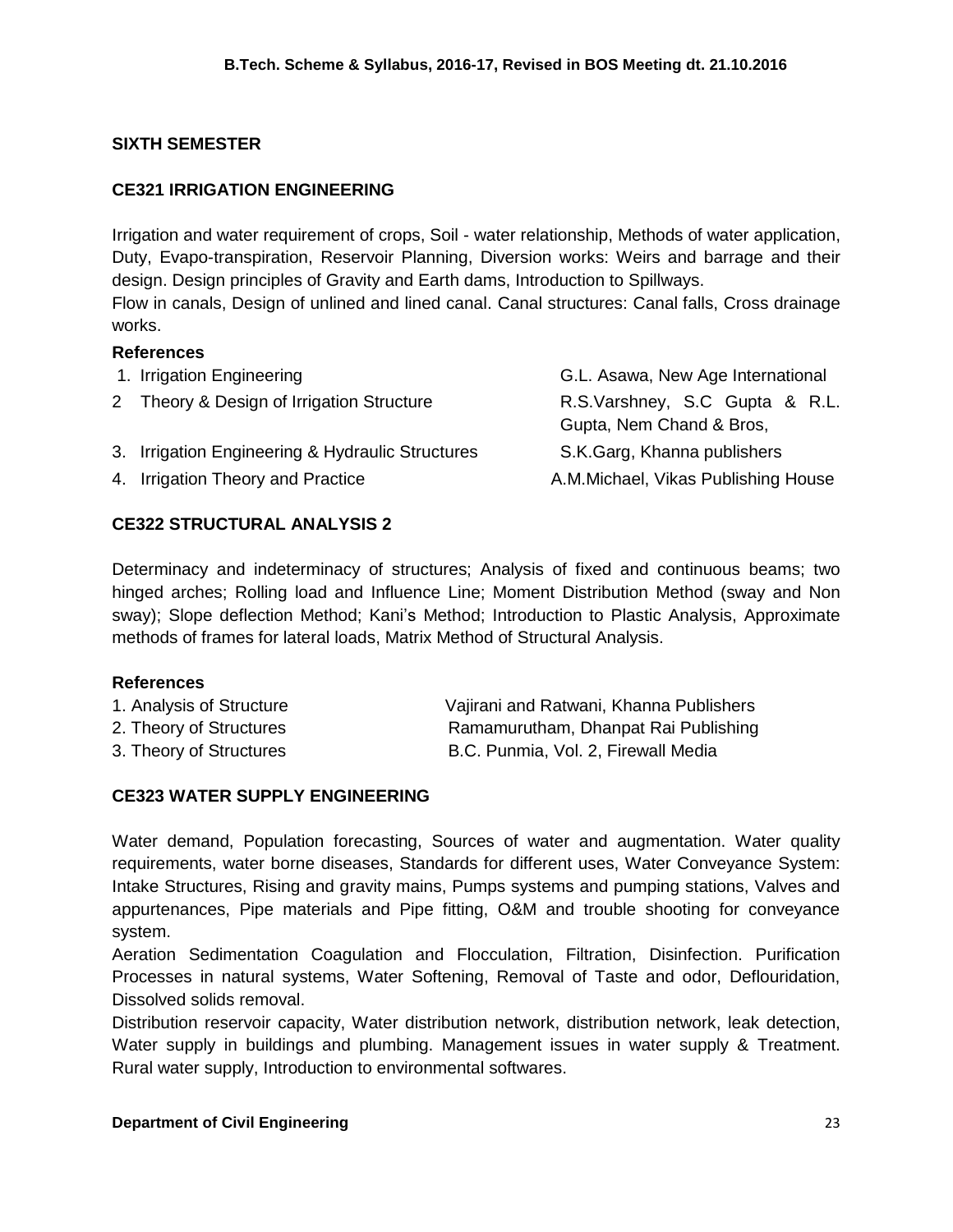## **References**

- 
- 

- 4. Water and Waste Water Technology Mark T Hammer, Pearson
- 5. Manual on Water Supply Engineering CPHEEO,

## **CE324 STRUCTURAL ANALYSIS LABORATORY**

#### **List of experiments**

- 1. Compression test. (Concrete & mortar cubes, bricks)
- 2. Modulus of rupture of concrete.
- 3. Flexural rigidity of beam.
- 4. Buckling of struts with different end conditions.
- 5. Reactions of statically determinate beams.
- 6. Non destructive testing of concrete using Rebound Hammer Method.

## **CE325 CIVIL ENGINEERING SOFTWARE LAB**

This laboratory will provide training to the students in using popular software's for various Civil Engineering Applications such as: STAAD Pro, PLAXIS, MX Road Suite, STORM CAD, SEWER CAD, HDM IV etc.

## **CE326 MINOR PROJECT**

#### **DEPARTMENT ELECTIVES CE331 CONCRETE TECHNOLOGY**

Concrete Technology:- Concrete making materials : Cements, Aggregates, Water, Admixtures, Properties of Fresh and Hardened Concrete, Variability of Concrete Strength, Extreme Weather Concreting. Testing of Concrete Mixes, Modern Construction Equipments.

Mix Design-Principles of Concrete Mix Design, Basic Considerations, IS Guidelines, Introduction to Other Mix Deign Practices such as ACI, USBR, British mix etc. Building Materials:- Bricks, stones, glass, wood, plywood doors, shutters, plastics, tiles, aluminum, steel, properties and tests. IS code procedures.

#### **References**

- 1. Hand Book of Mix Design BIS Publication
- 2. Concrete Technology M.S.Shetty, S Chand
- 
- 

3. Civil Engineering Materials and Testing Syed Danish Hasan, Alpha Science Intl Ltd 4. Mechanics of Materials **Adarsh Swaroop, New Age International Pvt. Ltd** 

#### **Department of Civil Engineering 24 and 24 and 24 and 24 and 24 and 24 and 24 and 24 and 24 and 24 and 24 and 24 and 25 and 26 and 26 and 26 and 26 and 26 and 26 and 26 and 26 and 26 and 26 and 26 and 26 and 26 and 26 and**

1. Environmental Engineering Vol. 1 Santosh kumar Garg, Khanna Publishers 2. Environmental Engineering Howard S.Peavy, Donald R. Rowe and George Tchobanoglous, McGraw Hill Education 3. Water Supply and Sewage Terence J.Mcghee, Mc Graw Hill Litd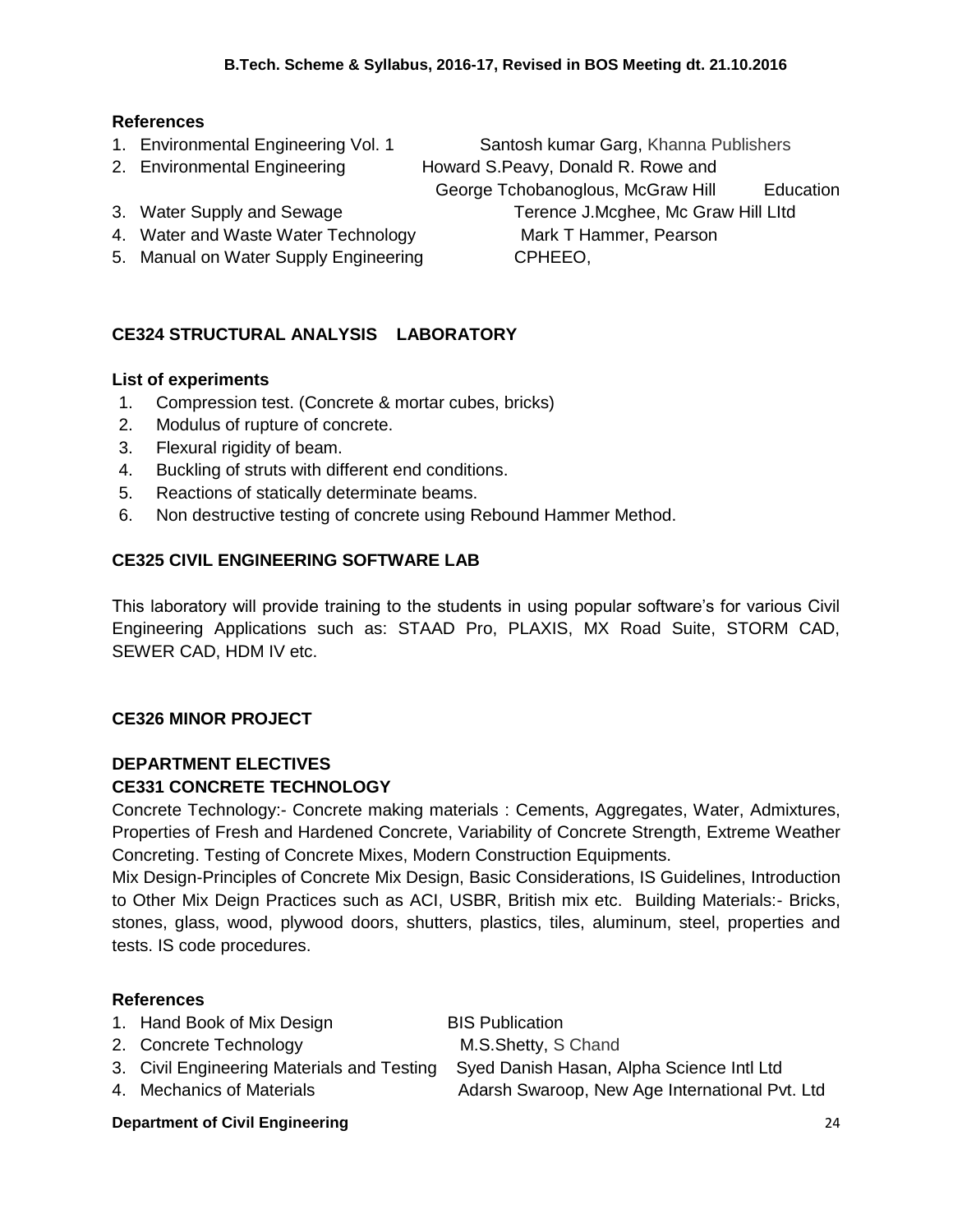## **CE332 AIR QUALITY MONITORING & CONTROL**

Sources of Air pollution, Effects of air pollution on health, Animal, plants and Materials. Properties of Typical Air Pollutants, Toxicity of various pollutants, Photochemical Smog. Meteorological aspects, lapse rate, plume behavior, air pollution dispersion, Gaussian dispersion model, stack height. Air pollution problem: historical episodes of air pollution. Sampling of air pollutants, ambient air sampling, sampling instruments, standards of air pollution. Stack sampling. Analysis of air pollutants: Sulphur dioxide, nitrogen oxide, carbon monoxide, ozone, hydrocarbons. Principle of air pollution control, site selection and zoning, control methods, process and equipment changes, design and operation of various air pollution control equipments for gaseous and particulate pollutants.

## **References**

| 1. Air Pollution         | MN Rao & MN Rao, Tata Mc Graw Hill               |
|--------------------------|--------------------------------------------------|
| 2. Air Pollution Control | A.C. Stern, Tata Mc Graw Hill                    |
| 3. Air Pollution         | Perkins, H.C. Wark and Warner, Tata Mc Graw Hill |

## **CE333 APPLIED GEOLOGY**

Study of minerals with their properties, crystallography, Study of igneous, sedimentary and igneous rocks, engineering properties of rocks for civil engineering work. Ground Water – sources, Ground water potential of India. Arial photo geological study and remote sensing. Earthquake Study of structural features such as folds, faults, unconformity and joints. Physical and engineering properties of soil. Soil groups of India. Geophysical investigation methods and its importance for geological investigation of dams, reservoirs, tunnels, roads, bridges etc.

## R**eferences**

| 1. Engineering and General Geology   | Parbeen Singh, S. K Kataria & Sons                |
|--------------------------------------|---------------------------------------------------|
| 2. Physical & Engineering Geology    | S.K.Garg., Khanna Publisher                       |
| 3. Principles of Engineering Geology | Rebert B Johnson, Jesome V. Degraff, John Wiley & |
|                                      | Sons                                              |
| 4. Geology for Engineers             | Joseph M. Trefethen, Van Nostrand Reinhold Inc.US |

## **CE334 GROUND WATER HYDROLOGY**

Fundamentals of ground water flow and Well Hydraulics, Unsteady Ground Water Flow Surface and Subsurface investigations, Ground water flow modelling, Pollution of aquifers, sea water intrusion, Aquifer remediation and management, Groundwater recharge, Ground water legislation

| 1. Ground Water Hydrology                   | D. K Todd, Wiley                      |    |
|---------------------------------------------|---------------------------------------|----|
| 2. Groundwater                              | H.M.Raghunath, New Age International  |    |
| 3. Groundwater System Planning & Management | R. Willes & W.W.G. Yeh, Prentice Hall |    |
| <b>Department of Civil Engineering</b>      |                                       | 25 |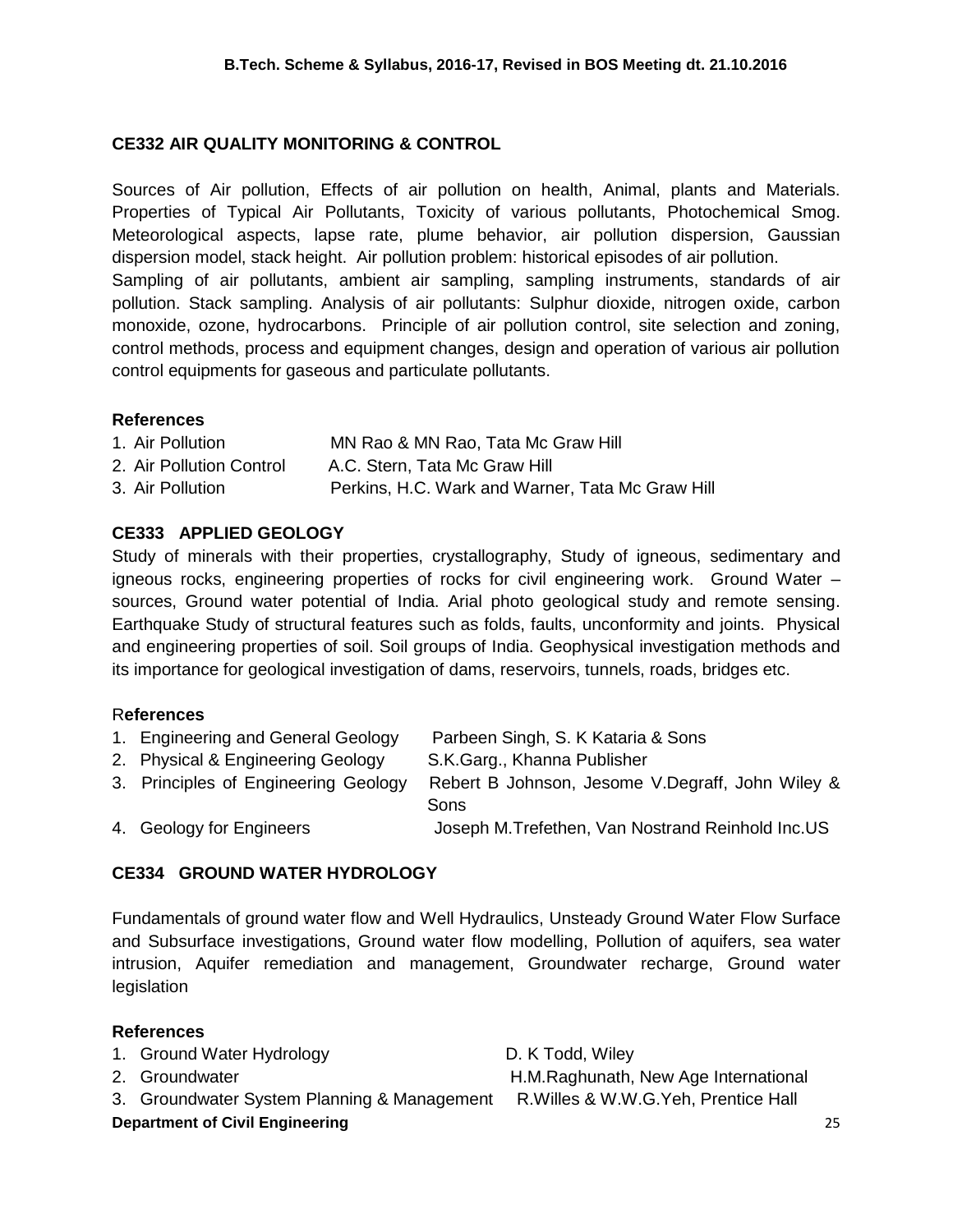## **CE335 TRAFFIC ENGINEERING**

Traffic Characteristics: Road user characteristics, vehicular characteristics- static and dynamic characteristics of vehicles affecting traffic performance etc.

Traffic Studies: Spot speed studies and volume studies, Speed and delay studies, Origin and destination studies (O&D), Traffic capacity studies, Accident studies, preventive measures.

Traffic operations and Control: Traffic regulations and various means of control. Traffic control devices, One way streets, Traffic Signals

Basic concepts for traffic flow theory**,** intelligent transport system, traffic forecasting, road safety audit, transport economics, expressway and freeway, design of traffic facilities like intersections, parking, street lighting etc.

#### **References**

- 1. Traffic Engineering and Transport Planning L.R. Kadiyali, Khanna Publisher
- 2. Principles of Transportation Engineering Chakroborti and Das, PHI Learning Pvt. Ltd

## **CE336 OPEN CHANNEL HYDRAULICS**

Channel controls and transitions, application of specific energy and critical depth concepts. Gradually varied Flow – Types, governing equation characteristics and classification of surface curves, computations of gradually, varied flow in prismatic and non prismatic channels, hydraulic Jump, surges.

## **References**

- 1. Open Channel Hydraulics V.T. Chow, Blackburn Press
- 
- 

2. Open Channel Hydraulics Subrhamanyam, Tata McGraw-Hill Education 3. Open Channel Hydraulics Richard H. French, McGraw-Hill Book Company

## **CE337 COMPUTATIONAL METHODS IN CIVIL ENGINEERING**

Need of computational methods, numerical errors, and numerical methods for linear and non linear equations, regression and statistical analysis of data applicable to civil engineering problems

Boundary and Eigen value problems, advanced numerical method, simple computer programs for problems related to civil engineering.

| 1. Numerical Methods for Mathematics, | Mathew John H., Prentice Hall           |
|---------------------------------------|-----------------------------------------|
| Engineering                           |                                         |
| 2. Numerical Methods for Engineers    | Chapra S.C. and Canale R.P. McGraw Hill |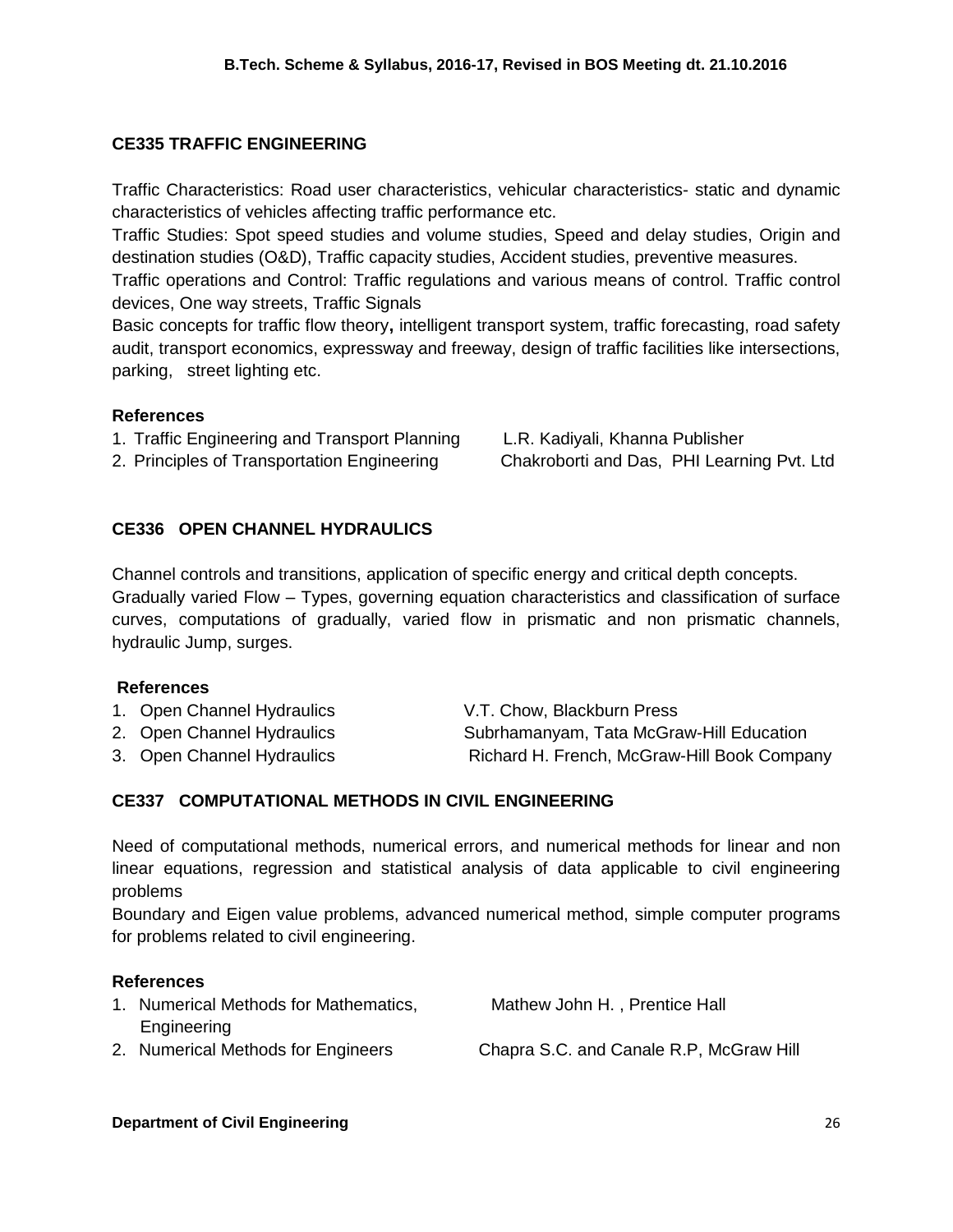## **CE338 HIGHWAY GEOMETRIC DESIGN**

Introduction: Importance and necessity, geometrical design elements, design control and criteria, highway cross sectional elements: pavement surface characteristics camber, right of way, and width etc, Sight Distances Considerations:

Design of Horizontal Alignment: elements of horizontal alignments like radius, speed, super elevation, transition curves etc. Design of Vertical Alignment: gradient, vertical curves, valley and summit curve etc. Design of intersection: types of intersection, design of at grade intersections like rotary etc.

Introduction to relevant design softwares.

## **References**

- 1. Highway Engineering S.K.Khanna & C.E.G. Justo., [Khanna Publishers](http://booksdelivery.com/khanna-publishers)
- 2. Principles & Practice of Highway Engg. L.R. Kadiyali, Khanna Publishers
- 3. Principles of Transportation Engineering Chakroborti and Das , PHI Learning Pvt. Ltd
- 4. Relevant Indian Standards and Guidelines

## **CE339 SOLID WASTE MANAGEMENT**

Solid Waste**:** Nuisance, potential and extent of solid waste problems, scope and necessity of solid waste management. Sources, type, compositions, physical, chemical and biological properties of solid wastes, sources and types of hazardous and infectious wastes in municipal solid wastes. Solid waste generation, collection, handling, storage, processing, transportation, container carrier system and route, selection and its suitability under Indian conditions Materials separation and processing, recycling of material in municipal solid wastes. Thermal conversation, types of incinerator, biological conversations, Methods of composting, anaerobic digestion of waste. Disposal methods: Land filling, gas generation in landfill, closure of landfills.

| 1 Handbook of solid waste management       | Frank Kreith, McGraw-Hill Education                                           |
|--------------------------------------------|-------------------------------------------------------------------------------|
| 2 Management of Solid Wastes in Developing | Frank Flintoff, World Health Organization                                     |
| Countries                                  |                                                                               |
|                                            | 3 Solid Waste Management in Developing A.L. Bhide and B.B. Sundarasan, Indian |
| Countries                                  | <b>National Scientific Documentation Centre</b>                               |
| 4 Solid Waste Conversion to Energy         | Harvey Alter, J.J. Dunn, Jr., M. Dekker                                       |
| 5 Manual on solid waste management         | <b>CPHEEO</b>                                                                 |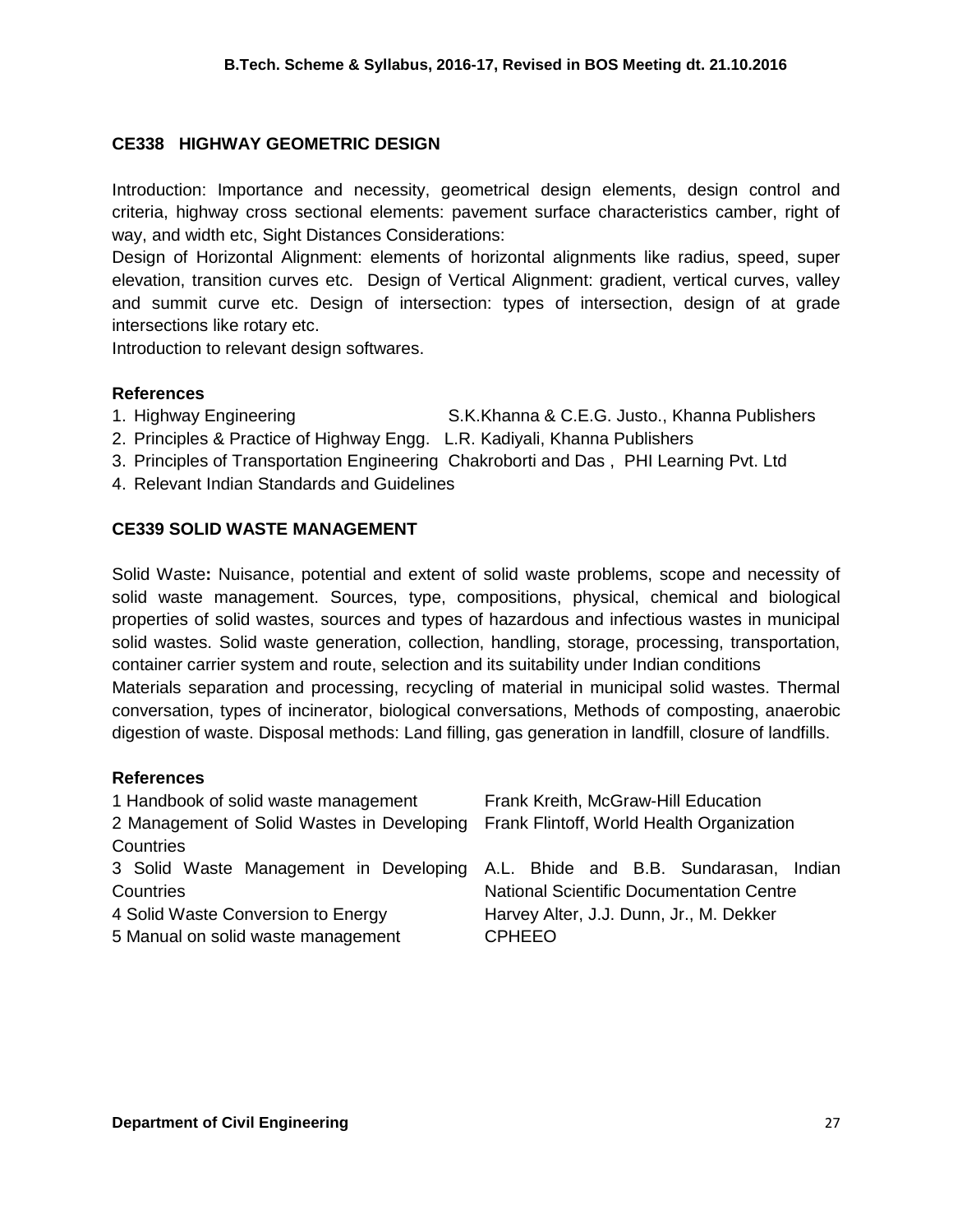## **CE341 GEODESY & GLOBAL NAVIGATION SATELLITE SYSTEM (GNSS)**

Global Navigation Satellite System (GNSS) Survey – introduction, principle, components of GNSS, Different types of GNSS receivers,

Elements of Geodesy & Satellite based surveys –International and local datum, time systems, satellite orbit determination, Map projection-necessity and classification, properties of cylindrical and conical projections. WGS-84 and Indian datum and transformation of GPS coordinates from WGS-84 to local datum.

GNSS Surveys: Methods & data analysis, Differential positioning, Static positioning and Kinematic positioning, data pre-processing and data formats. Sources of errors in GPS observations. Ground control and Real time kinematic (RTK) surveys.

Applications of GNSS technology in the management and monitoring of natural resources, engineering projects, planning etc.

#### **Reference**

| Understanding GPS : Principles and<br>1<br>Applications | Kaplan, E.D., Artech House Inc.          |
|---------------------------------------------------------|------------------------------------------|
| 2 Global positioning system: Theory and<br>practice     | Hofman-Wellenhof, B. et. Al, Springer    |
| 3 Essentials of GPS                                     | Agrawal, N. K., Geodesy and GPS Service  |
| 4 Global Positioning System: Principles and             | Satheesh, G., Tata McGraw-Hill Education |
| Applications                                            |                                          |

## **CE 342 GROUND IMPROVEMENT TECHNIQUES**

Requirements of ground improvement technique, Factors affecting ground improvement techniques.

Compaction: Principles of compaction, Laboratory compaction, comparison of properties of soil compacted to wet and dry-of optimum moisture content, Compaction control. Field methods for shallow surface compaction

Deep compaction methods: vibro-flotation, Terra Probe, Dynamic compaction Preloading, sand drains and sand columns.

Soil Stabilization: Mechanical Stabilization, Role of fine and coarse fractions, method of mixing soil to get designed plasticity Index.

Stabilization with Additives: Lime, fly ash, cement, bitumen and other chemicals.

Grouting, Grout materials, Grouting techniques, Dewatering Methods, Use of Geo synthetics in ground Improvement, Modern techniques involved in ground improvement.

## **References:**

| 1. Ground Improvement Techniques    | Dr. P. I |
|-------------------------------------|----------|
| 2. Basic and Applied Soil Mechanics | Dr. Gop  |

Purushothama Raj, Firewall Media

2. baal Ranjan, A.S.Rao, New Age International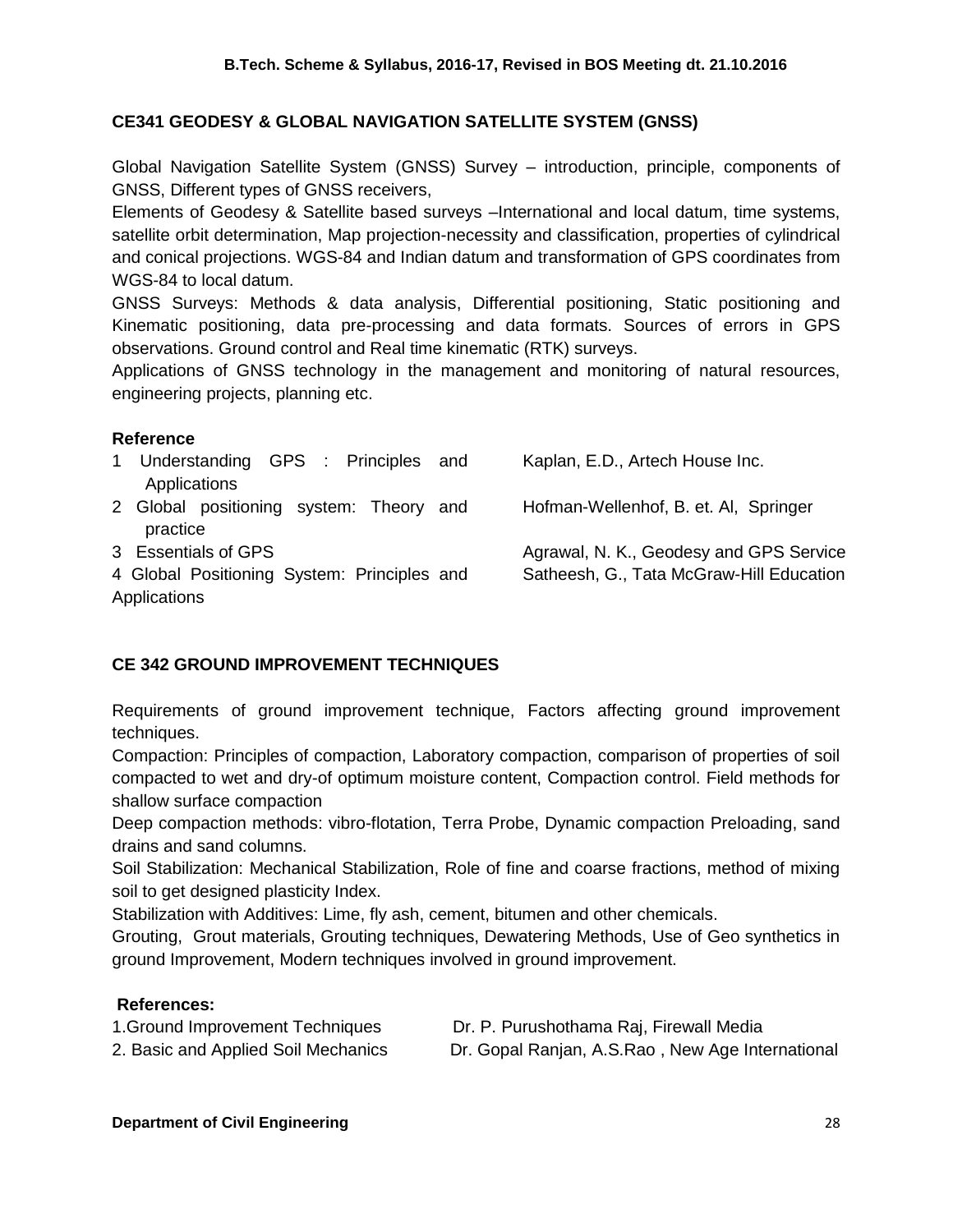## **CE343 GEOTECHNICAL INVESTIGATIONS FOR CIVIL ENGINEERING STRUCTURES**

What is geotechnical investigation, Reasons for geotechnical investigation, The objectives of geotechnical investigation, The requirements of geotechnical investigation, Site reconnaissance, Design of a geotechnical investigation; Field Operations, Soil Exploration: Auger Boring, Wash Boring, Percussion Boring, Rotary Drilling, Types of Samples, In Situ Tests like Standard Penetration Test, Dynamic Cone Penetration Test, Static Cone Penetration Test, Plate Load Test, Cyclic Plate Load Test, Pile Load Test, Cyclic Pile Load Test, Field Permeability Tests, Geophysical Tests etc. Laboratory Tests like Classification Tests, Strength Tests, Lab Permeability etc., Relevant theoretical concepts and data interpretations for determination of engineering properties of soils, and their application to geotechnical design. Preparation of geotechnical investigation reports. Examples of Geotechnical Investigation for Buildings, Highways, Dam, Sea Shore Area etc.

## **References** :

- 
- 
- 3. Advanced Soil Mechanics Das B. M, CRC Press
- 4. Engineering Properties of Soil and Their Bowles, B McGraw-Hill Companies **Measurements**

1. Basic and Applied Soil Mechanics Ranjan and Rao New Age International 2. Geotechnical Engineering **P. Purushothama Raj, McGraw-Hill Education** 

## **CE345 NEW TECHNOLOGIES FOR TRANSPORTATION ENGINEERING**

New developments in functional and structural evaluation of pavement, Use of falling weight deflectometer, light weight deflectometer, dynamic cone penetrometer, British pendulum tester. Polymer modified bitumen in road construction, technological enhancements in road construction and maintenance practices, advanced Transit Technologies, Intelligent transportation system, Traffic Management Techniques

- 1. Traffic Engineering and Transportation L.R. Kadiyali and N.B.Lal, Khanna Publishers Planning
- 2. Principles of Highway Engineering and F.L.Mannering & W.P.Kilareski, John Wiley Traffic Analysis **Publishers.**
- 3. Fundamentals of intelligent transportation Mashrur A. Chowdhury, Adel Wadid Sadek systems planning
- 4. Pavement Management System' Haas and Hudson McGraw Hill Book Co
- 5. Indian Roads Congress and MoRT&H specifications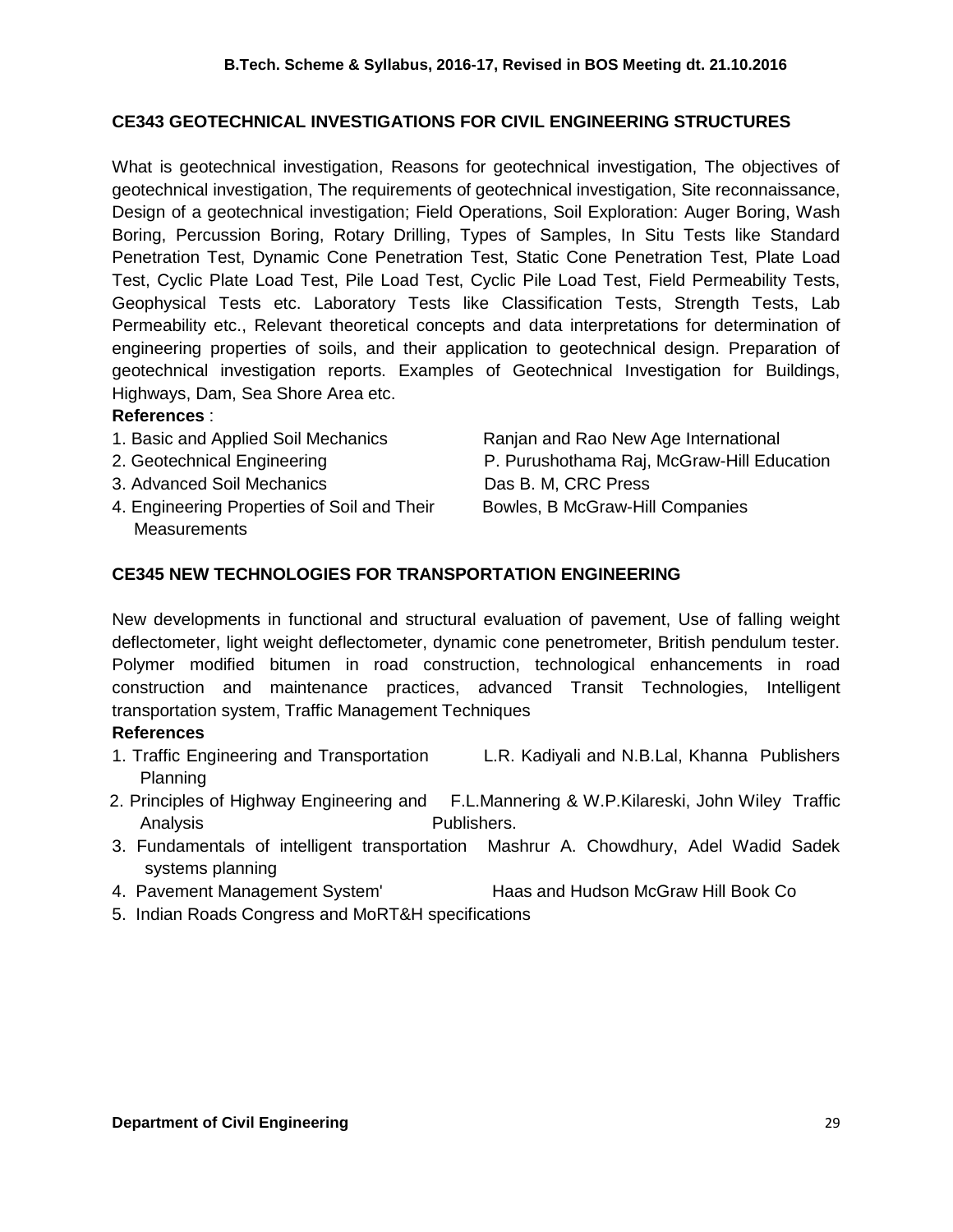## **Open Electives**

## **CE351 REMOTE SENSING AND GIS**

Remote Sensing Technology: Introduction , Concepts & terminology, Passive and active remote sensors.

Geometry, radiometry and pre-processing of remotely sensed imagery. Ground truth collection and geo- referencing of imagery. Characteristics of photographic images, photo-interpretation keys. Digital image classification techniques and extraction of thematic information. Raster to vector data conversion, coordinate systems for the mapping, datum, map projection, analytical transformation, rubber sheet transformation, rectification and registration, manual digitizing and semi-automatic line following digitization

Geographic Information System (GIS) – Definition of Basic concepts and component, Introduction to GPS technology and its role in GIS data input.

GIS data analysis tools and applications of GIS in various natural resources mapping and management and various Civil Engg. projects.

#### **References**

- 1. Remote Sensing and image interpretation Lillesand T.M. and Kiefer R. W, Wiley
- 2. Introduction to remote sensing The Sensing St. B. Campbell, Guilford Press
- 3. Principles of Geographic Information P.A. Burrough, Oxford University Press Systems for land Resources Assessment
- -

## **CE352 ENVIRONMENTAL MONITORING**

Principals of instrumentation: advantages. applications and limitations of the analytical techniques- Spectrophotometry, Atomic absorption and emission spectrophotometry, Flame photometry, Nephelometry, inductively coupled plasma spectrometry, mass spectrometry, FTIR, NMR Electrochemical methods: Polarography, ion selective electrodes

Chromatography: Classification, general ideas about absorption, partition and column chromatography, paper and thin layer chromatography, Gas chromatography, High performance liquid chromatography, ion chromatography

Remote Sensing Application: Basics of remote sensing, Application of remote sensing in environmental monitoring – landforms, soil, vegetation, land use and wetland mapping Monitoring of Air Quality Parameters: Methods, Equipments, Standards Monitoring of Water and Soil Quality Parameters: Methods, Equipments, Units and Standards Environmental modeling, Environmental indices, Noise pollution and its monitoring.

- 1. Quality assurance in environmental [G. Subramanian,](http://www.google.co.in/search?tbo=p&tbm=bks&q=inauthor:%22G.+Subramanian%22) Wiley Monitoring: Instrumental methods
- 
- **3.** Chemical methods in industrial hygiene [Frederick Herbert Goldman,](http://www.google.co.in/search?tbo=p&tbm=bks&q=inauthor:%22Frederick+Herbert+Goldman%22) Interscience
- 
- 2. Environmental Monitoring The C. Bruce Wiersma, CRC Press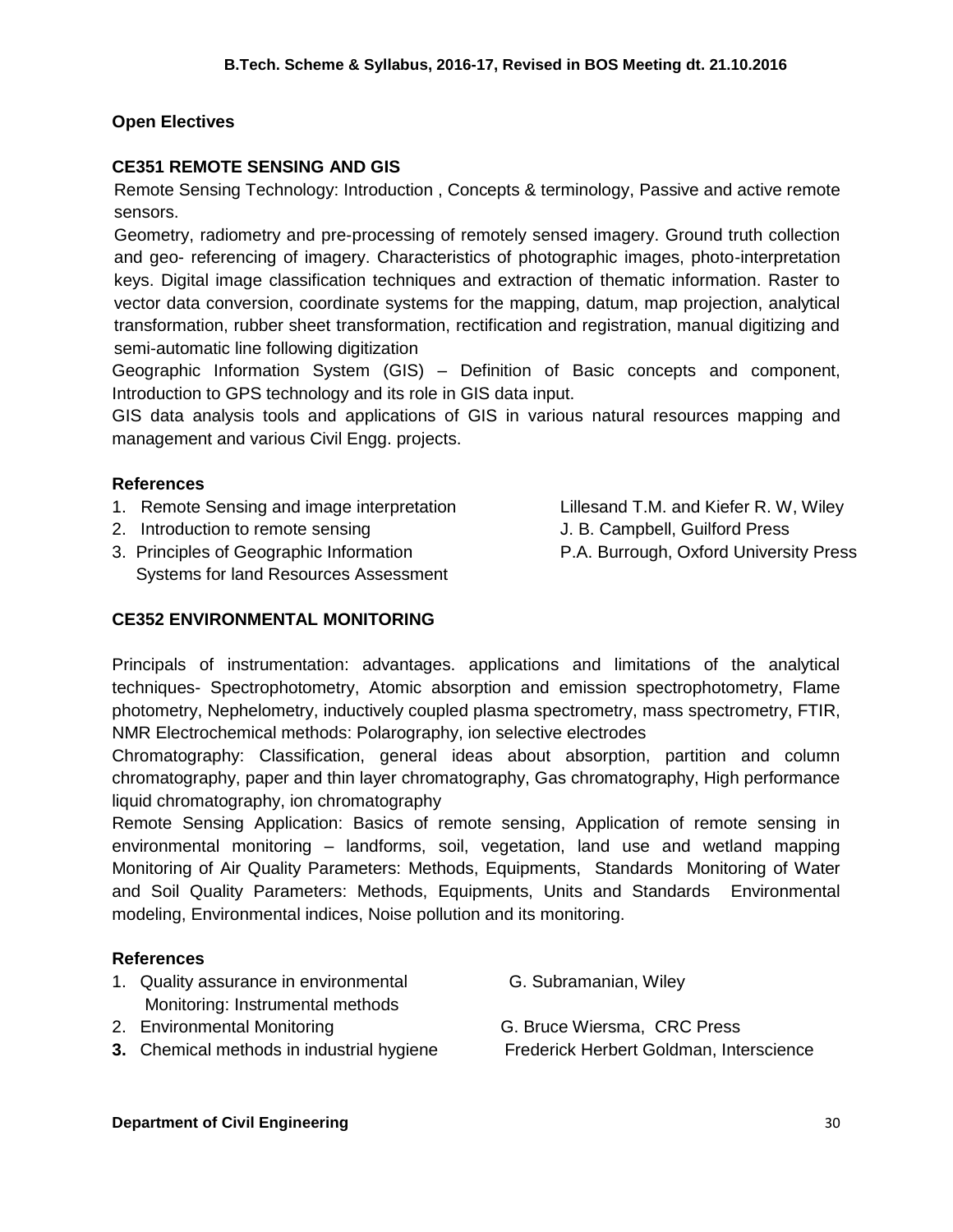## **CE 353 WATER HARVESTINGAND REUSE**

Concept and characteristics of watershed, planning and management of watershed, need for artificial recharge and rainwater harvesting, Selection of artificial recharge zones, estimation of probable runoff from an area including from roof tops, artificial recharge structures: ponds, pits, wells, bore wells.

Rainwater harvesting in urban areas: Roof top rain water harvesting structures – design – construction maintenance and monitoring of RWH structures.

Effect on local groundwater environments -, Recycling of domestic water – sources of water for recharge in urban areas.

#### **Reference**

| 1. Ground Water         | H.M.Raghunath, New Age International        |
|-------------------------|---------------------------------------------|
| 2. Rainwater Harvesting | Kollegal & Maghshyam, J.M. Jaina & Brothers |

## **CE354 FINITE ELEMENT METHOD**

Basic concepts of mathematical models and numerical simulation, Initial and boundary value problems, classification of partial differential equations, features and steps of FEM analysis. Weak formulation, Ritz method, weighted residual methods, discretization of domain, coordinate systems, interpolation functions, element matrix, assembly of element matrices, application of boundary conditions, solution of algebraic equations, numerical integration, parametric formulations, serendipity elements, Jacobians, application of FEM to simple discrete system and continuous domain problems of civil engineering

## **References**

| 1. An Introduction to The Finite Element Method | Reddy J.N., McGraw Hill                        |
|-------------------------------------------------|------------------------------------------------|
| 2. Finite Element Analysis-                     | C.S. Krishnamoorthy, McGraw-Hill Inc.          |
| Theory and Programming,                         |                                                |
| 3. Finite Element Handbook                      | H. Kardestuncer, Cambridge University<br>Press |

## **CE 355 THEORY OF ELASTICITY**

Elasticity, Generalized Hooke's Law, two dimensional stress tensor and transformation, Equilibrium equations in Cartesian system, Plane stress and plain strain problems, Straindisplacement relations, Strain tensors and its transformation, Compatibility conditions, Energy principles, Stress function, stresses and strains in polar coordinate system, equation of equilibrium and compatibility in polar system, stresses in rotating cylinder, disc, stress in curved bars, Normal and tangential stresses on oblique plane, Mohr's circle for evaluation of principal stresses and strains, strain energy.

## **References**

| 1. Theory of Elasticity | Timoshenko and Goodier, McGraw Hill Book Company |
|-------------------------|--------------------------------------------------|
| 2. Applied Elasticity   | Wang, S. N, Publisher                            |

3. Mechanics of deformable solids Irving Shames, Krieger Pub Co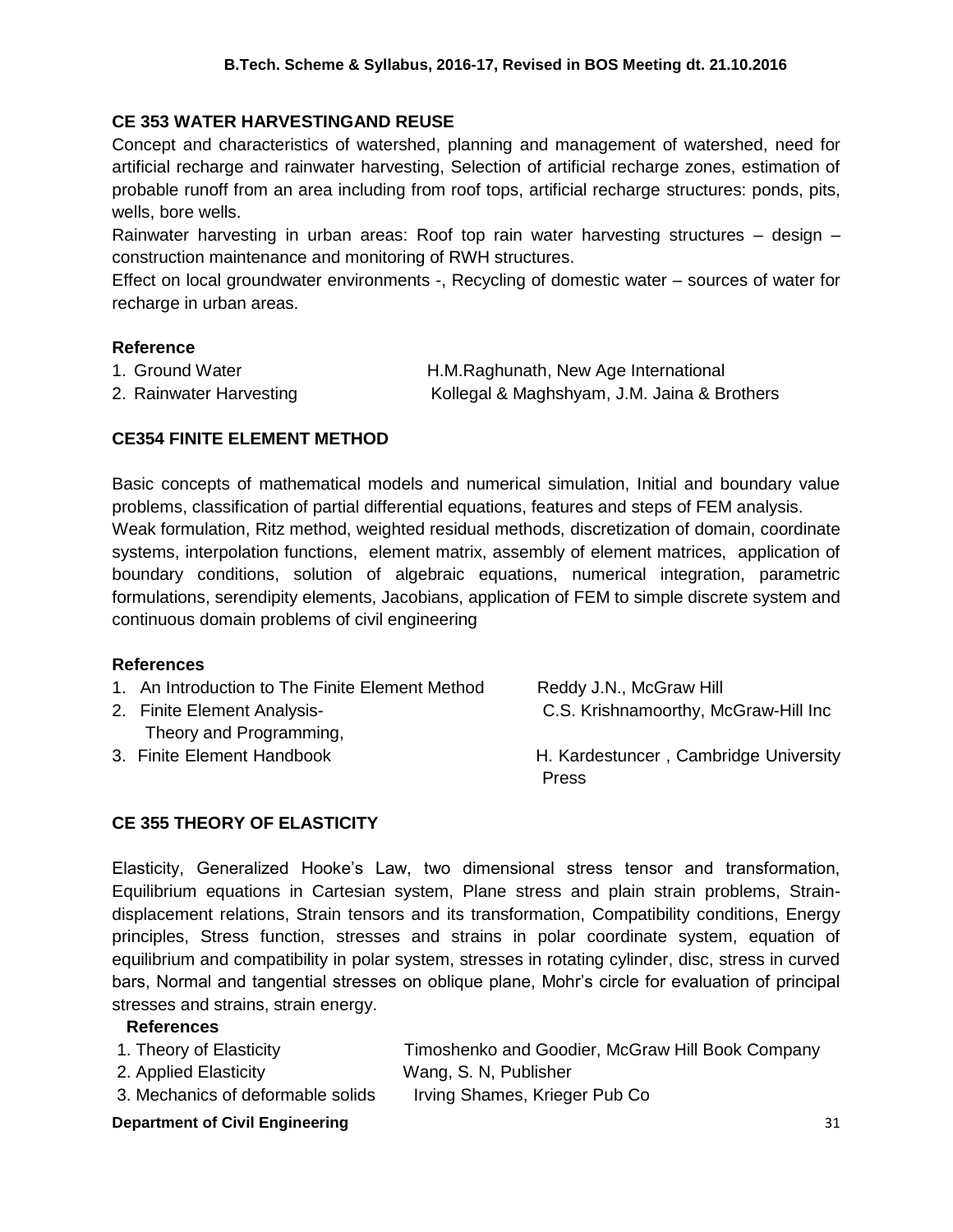## **CE356 INSTRUMENTATION & MEASUMREMENTS**

General character sticks of measurements, errors, Temperature measurement, Pressure measurement, Torque measurement, Speed measurement, Flow measurement, Acoustic & noise measurement, Force measurement, calibration of instruments.

#### **References**

- 1. Instrumentation, The Makra and Choudhary, Tata McGraw-Hill Education Analysis and Measurement,
- 
- Instrumentation Systems

2. Industrial Instruments A.L. Seutko, Thomas Delmer

3. Measurement and W. Bolton, Newnes Publishing

## **CE357 RENEWABLE ENERGY SYSTEMS**

Global & national energy scenario, conventional & renewable energy sources, environmental aspects of renewable energy system, solar energy system, wind energy systems, Bio energy systems, Hydel energy systems, Tidal energy, Geo thermal energy systems, Waste to energy systems.

#### **References**

- 
- 2. Non conventional energy sources GD Rai, Khanna publications
- 
- 4 Solid waste Conversion to Energy Harvey A., Dunn J.J, M. Dekker

1. Energy conservation systems The Rakosh Das Begmudre, New Age International 3 Solar Energy by Padmashree S.P. Sukhatme, Universities Press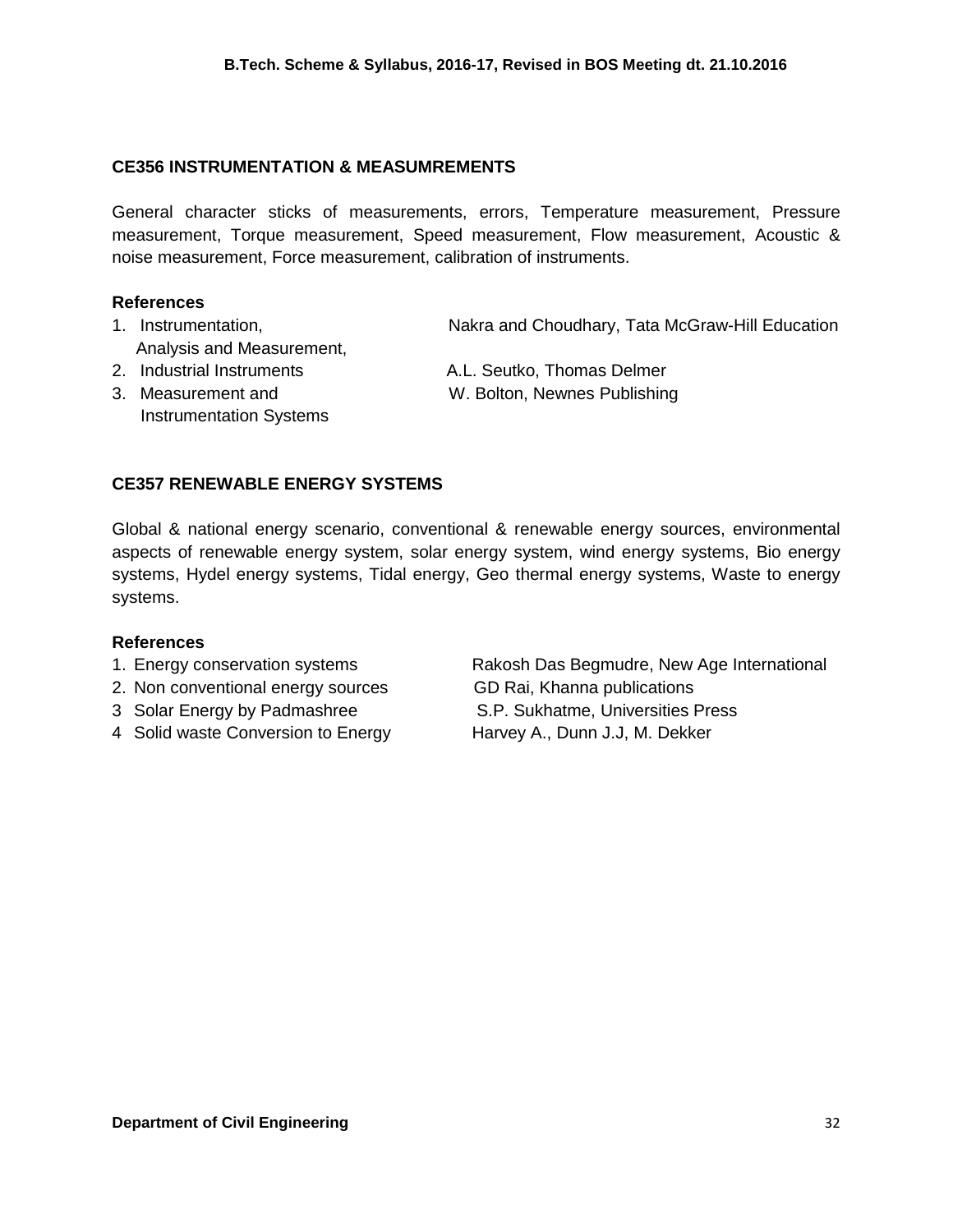## **SEVENTH SEMESTER**

## **CE411 WASTE WATER ENGINEERING**

Wastewater Characteristic & Collection: Biological water quality Parameters, Flow fluctuations and estimations for domestic & industrial sewage, sewerage schemes and design of sewers for both separate and combined systems, sewer appurtenants, construction and maintenance of sewer, pumping stations, effluent standards. Engineered Systems for Wastewater Treatment: Water purification processes in natural systems: physical, chemical and biochemical processes involved, organic discharge and stream ecology. Preliminary and primary treatment methods.

Aerobic Systems for Wastewater Treatment: Theory and design of biological treatment methods such as trickling filters, activated sludge process include their modifications , stabilization ponds, oxidation ditches and aerated lagoons. Anaerobic Systems and Treatment of Sludge: Introduction to Anaerobic process such as Anaerobic filters, UASB etc. , Anaerobic lagoons, septic and Imhoff tanks, Source and Treatment (aerobic/ anaerobic) of sludge, sludge thickening, sludge drying beds and disposal of sludge.

Wastewater Treatment Plants and Advanced Wastewater Treatment: Treatment Plants : site selection, plant design, Hydraulic Profiles, operation and maintenance aspects. Disposal of treated effluents, standards for disposal, reuse of effluents. Advanced Wastewater treatment for Nutrient and Solids removal, tertiary treatment.

Introduction to related software.

#### **References**

| 1. Sewage treatment        | S.K.Garg, Khanna                                |
|----------------------------|-------------------------------------------------|
| 2. Solid waste engineering | W.A.Worrel & P.A.Vesilind . Thomson Brooks/Cole |

3. Manual on Sewer and CPHEEO Sewerage System

## **CE412 WATER AND WASTE WATER ANALYSIS LABORATORY**

## **List of Experiments**

- 1. Determination of Turbidity
- 2. Determination of Total, Dissolved and Suspended Solids
- 3. Determination of Alkalinity
- 4. Determination of Acidity
- 5. Determination of Hardness
- 6. Determination of Dissolved Oxygen
- 7. Jar Test for determination of optimum dose of coagulant
- 8. Most Probable Number (MPN) Test
- 9. Determination of Volatile and Fixed Solids
- 10. Determination of Chlorides
- 11. Determination of Sulphate
- 12. Determination of Biochemical Oxygen Demand
- 13. Determination of Chemical Oxygen Demand

## **CE413 MAJOR PROJECT/SEMINAR**

#### **CE414 EDUCATION TOUR & TRAINING**

**Department of Civil Engineering 33 and 33 and 33 and 33 and 33 and 33 and 33 and 33 and 33 and 33 and 33 and 33 and 33 and 33 and 33 and 33 and 33 and 33 and 33 and 33 and 33 and 33 and 33 and 33 and 33 and 33 and 33 and**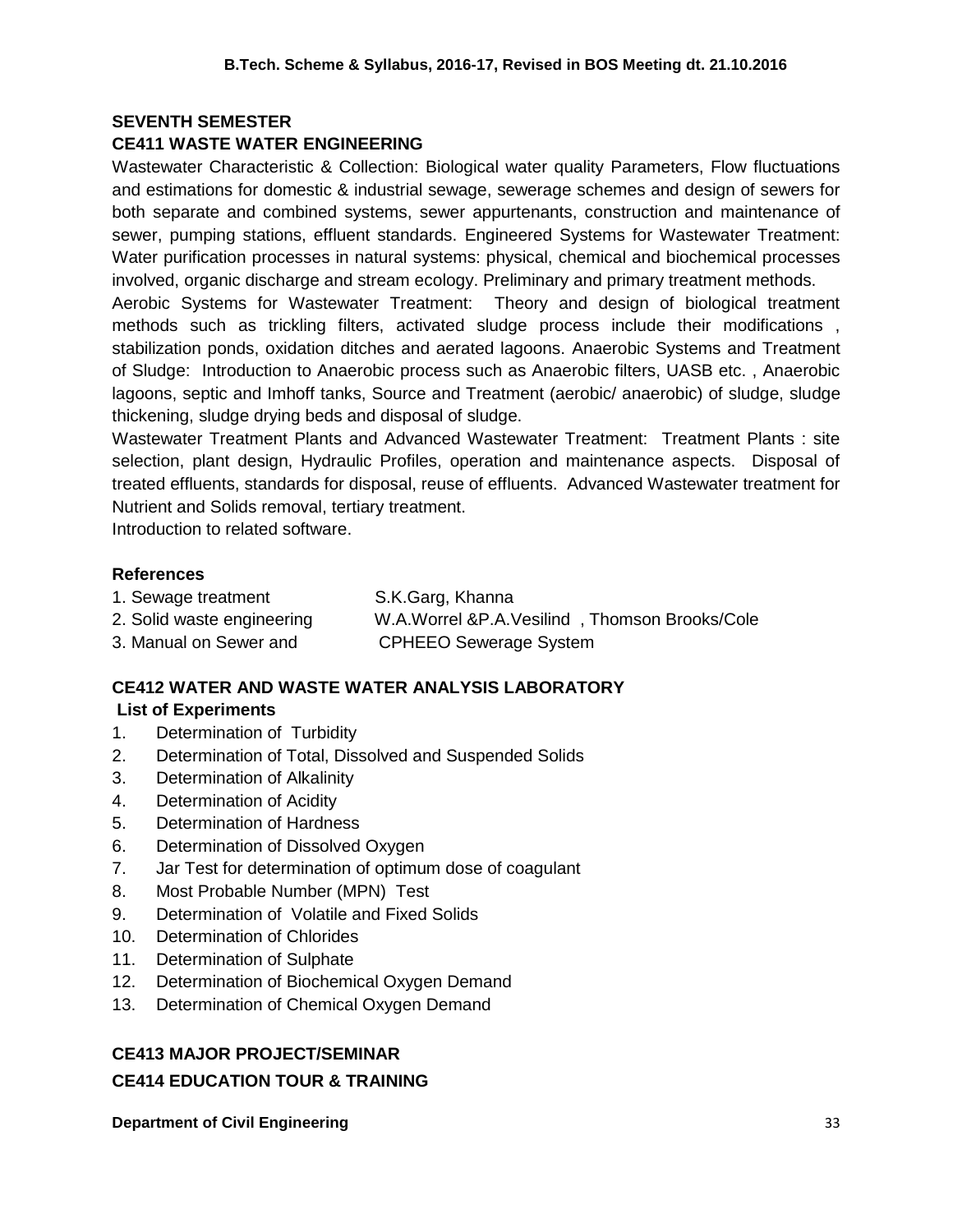## **EIGHTH SEMESTER**

## **CE421 TRANSPORTATION ENGINEERING 2**

Railway engineering: General Introduction to Transportation Engg. - Characteristics and comparison of important modes of Transportation in India. Permanent Way: surveys and alignment, gauges, coning of wheels etc. Components of permanent way, Geometric design, Various tractive resistance, hauling capacity & tractive efforts, Stations & yards, Signaling & interlocking, Modern techniques for safety in railways. Basic concepts of Bridges & tunnels Airport Engineering: Airport site selection, wind rose diagram, basic runway length & corrections, runway and taxi way geometrics, airport lighting & traffic controls etc. Docks & Harbours Engineering: Introduction to docks & harbour & their types, design & construction of break waters, port building, navigational aids etc.

#### **References**

1. A Text Book of Railway Engg S.C. Saxena & S.P.Arora, Dhanpat Rai Publications (p) Ltd 2. Airport planning and design Theorem Containst K Khanna, Arora and Jain, Nem Chand 3.A Course in Docks and Harbour Engineering S.P Bindra, Dhanpat Rai Publications 4. Railway Track Engineering Track Engineering I.S. Mundry.

## **CE422 MAJOR PROJECT&SEMINAR**

## **CE423 GENERAL PROFICIENCY**

## **DEPARTMENTAL ELECTIVES**

## **CE431 REINFORCED EARTH AND GEO-SYNTHETICS ENGG.**

Reinforced Earth: History, field of applications, natural fibers, and overview of Geotextiles, Geomembranes, Geogrids, Geo-nets, Geo-webs, Geo-mats and Geo-composites. Geotextiles, composites, physical, hydraulic and chemical properties. Functions of Geo-synthetics, fluid transmission, filtration, separation, protection.

Soil Reinforcement: Basic principle of soil reinforcement, shear strength of reinforced soil, factors affecting and requirements on synthetic reinforcement, installation techniques.

Use of Geo-synthetics for, embankment on soft soils, internal stability, overall stability ,foundation stability and bearing capacity failures -Construction of the steep slope, retaining walls-external stability, internal stability. Use of Geo-synthetics in Roads and Railways, drainage system - Control of groundwater level, dewatering and reclamation of land , use of Geo-membranes - For lining application, management and maintenance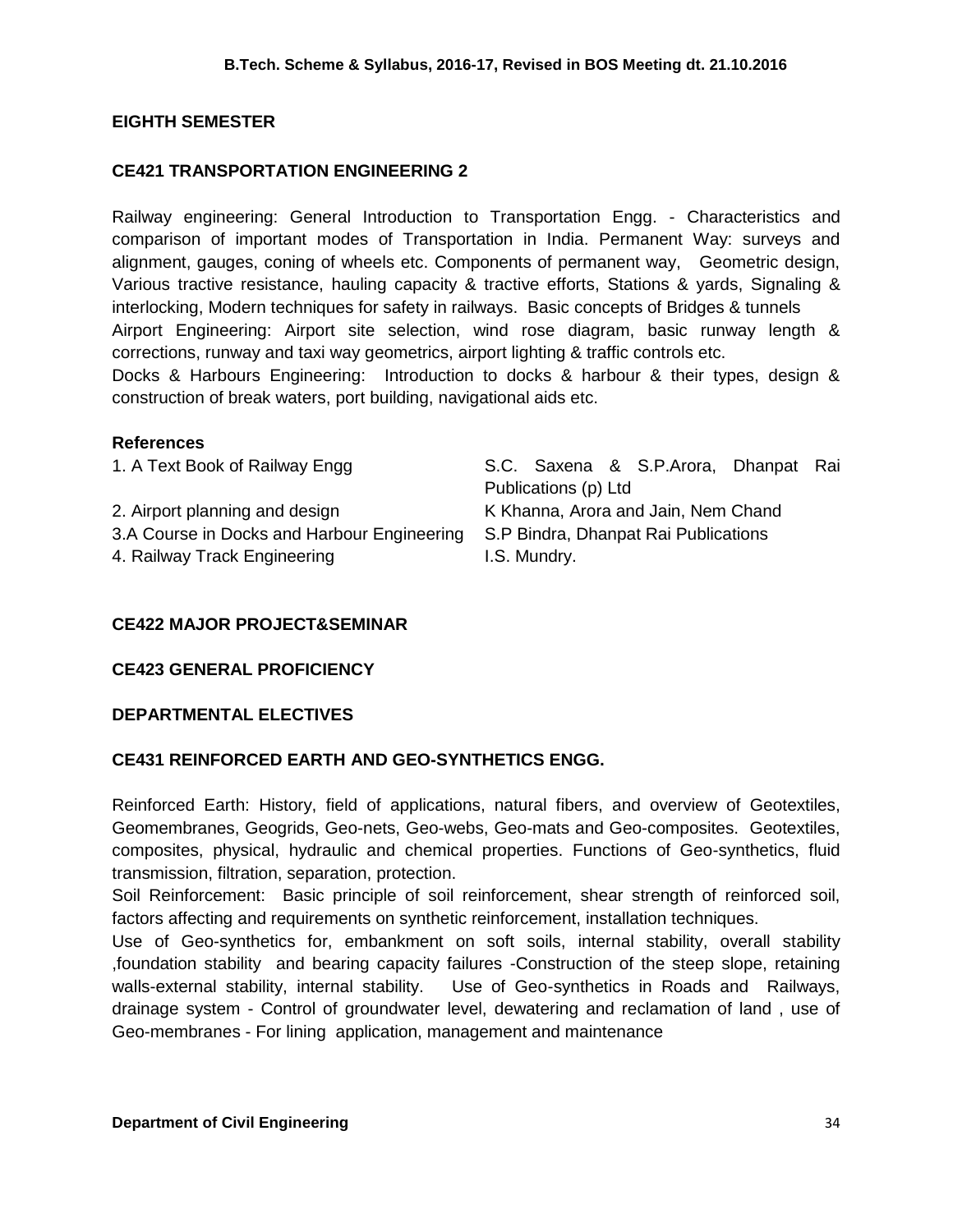## **References**

1 Geotextiles and Geomembranes in Civil Engineering

Gerard P.T.M., A.A. Balkema

|   | 2 Reinforced Soil and Geotextiles     | J.N. Mandal, Oxford and IBH publishing |            |
|---|---------------------------------------|----------------------------------------|------------|
|   |                                       | company private Ltd                    |            |
| 3 | Geosynthetics: Application and Design | R.J. Tarmat, A. A. Balkema,            | publisher- |
|   | Construction                          | <b>Brookfield</b>                      |            |
| 4 | <b>Geosynthetics World</b>            | J.N. Mandal, Willey Eastern Limited    |            |
|   |                                       |                                        |            |

## **CE432 MODERN FOUNDATIONS**

Foundations in difficult terrain, Foundations in expansive soils, foundations in soft and compressible soils, foundations in over consolidated desiccated soils. Modern Foundation Techniques: Drilled piers, reinforced earth, and reinforced concrete retaining walls with relieving shelves. Diaphragm walls and vibrofloation, stone columns, sand piles.

Foundations for special structures: Foundations for water tanks, chimneys and towers,

#### **References**

| 1. Design and construction of Foundations | Kurian. Narosa, New Delhi            |
|-------------------------------------------|--------------------------------------|
| 2. Foundation Analysis and Design         | Bowels, McGraw-Hill Higher Education |

## **CE433 EARTHQUAKE RESISTENT DESIGN OF STRUCTURES**

Introduction: Engineering seismology, the concept of plate tectonics, earthquake damage, intensity & magnitude, seismic waves, seismic instruments. Sub surface exploration, liquefaction, mitigation of liquefaction, ground improvement techniques.

Concepts of seismic design and configuration: Behavior of buildings, response spectra, seismic structural configurations, irregularities, time period, behavior of masonry, R.C.C. and steel, shear walls. Seismic detailing, design procedures, introduction to Indian building codes on earthquake engineering, i.e. IS: 1893, IS:4326, IS:13926 etc.. Seismic assessment, rehabilitation and retrofitting of R.C.C. Masonary buildings.

- 1. Earthquake Resistant Design of Structures S.K. Duggal, Oxford University Press
- 2. Earthquake Design Concepts CVR Murthy, Andrew W. Charleson. NICEE Publications
	-
- 3. Manual of Seismic Design James L. Stratta., Prentice Hall
	-
- 4. Earthquake Dynamics of Structures A Primer Anil K. Chopra, Earthquake Engineering Research Institute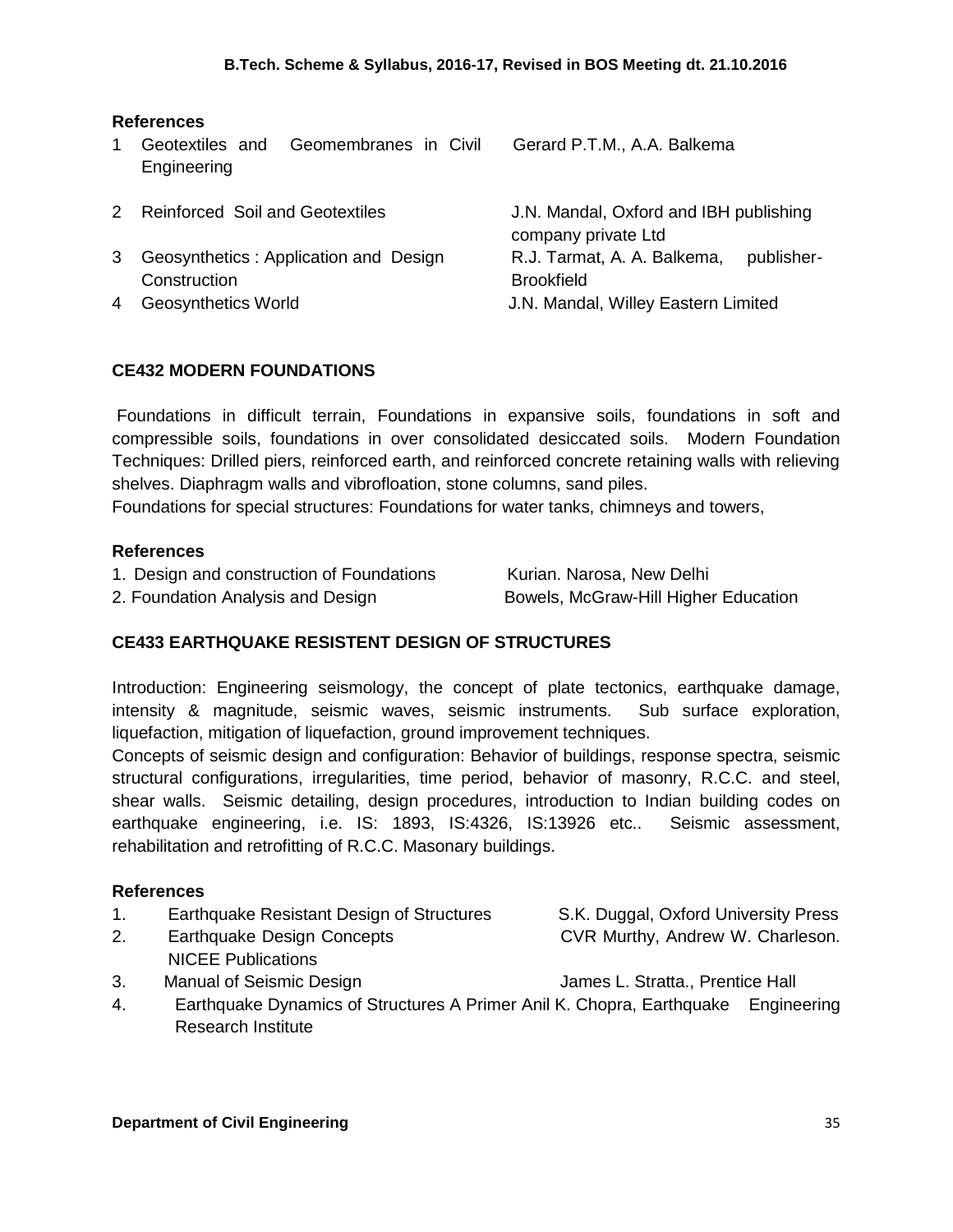## **CE434 SOFTWARE APPLICATION IN GEOTECHNICAL ENGINEERING**

Introduction to modeling, Constitutive models (elasticity, ideal plasticity, Mohr-Coulomb model, plasticity with hardening). FEM Analysis of simple Geotechnical Problems using PLAXIS Software.

Theory and modeling of shallow foundations, deep foundations, retaining walls, reinforcement structures (nail, geosynthetic), embankments and cuttings, and underground structures. Application of ANN Modeling in area of Geotechnical Engg,

#### **References**

1. Neural Networks, Fuzzy Logic and Genetic Algorithm Rajasekaran S., Vijaylakshmi , PHI

2. Synthesis and Applications **Pai G.A, Prentice-Hall of India** 

## **CE435 ADVANCED REINFORCED CONCRETE DESIGN**

Design of slabs, waffle slabs, slab of irregular shape by yield-line theory, circular slabs for different loading and edge conditions, circular slabs with central hole. Design of water tanks, folded plates and cylindrical shells.

#### **References**

1. Reinforced concrete design Superstanding Sinha &Roy, McGraw Hill Education

2. Advanced reinforcement concrete design Krishnaraju, CBS Publisher

**CE436 HYDRO POWER ENGINEERING**

Current scenarios in hydropower development, Hydropower Project Planning, Site selection, Hydropower development schemes. Hydropower potential of a basin - estimation of available power, storage, pondage, load & power factor.

Types of hydraulic turbines, their parts and selection of turbines.

Hydraulic design of various components of hydropower plants: Dams, intakes, water conveyance systems, Surge tanks, Types of Power houses. Project feasibility, Impact of hydropower development on water resources systems, and environment.

- 
- 
- 
- Academy of Sciences
- 1. Water Power Engineering, M.M.Desmukh, Dhanpat Rai & Sons
- 2. Water Power Engineering M.M.Dandekar & K.N.Sharma, Vikas Publisher
- 3. Water Power Engineering H.K.Barrows, New York: McGraw-Hill Book Company,
- 4. Water Power Development E. Mosoyni, Vol. I & II, Pub. House of the Hungarian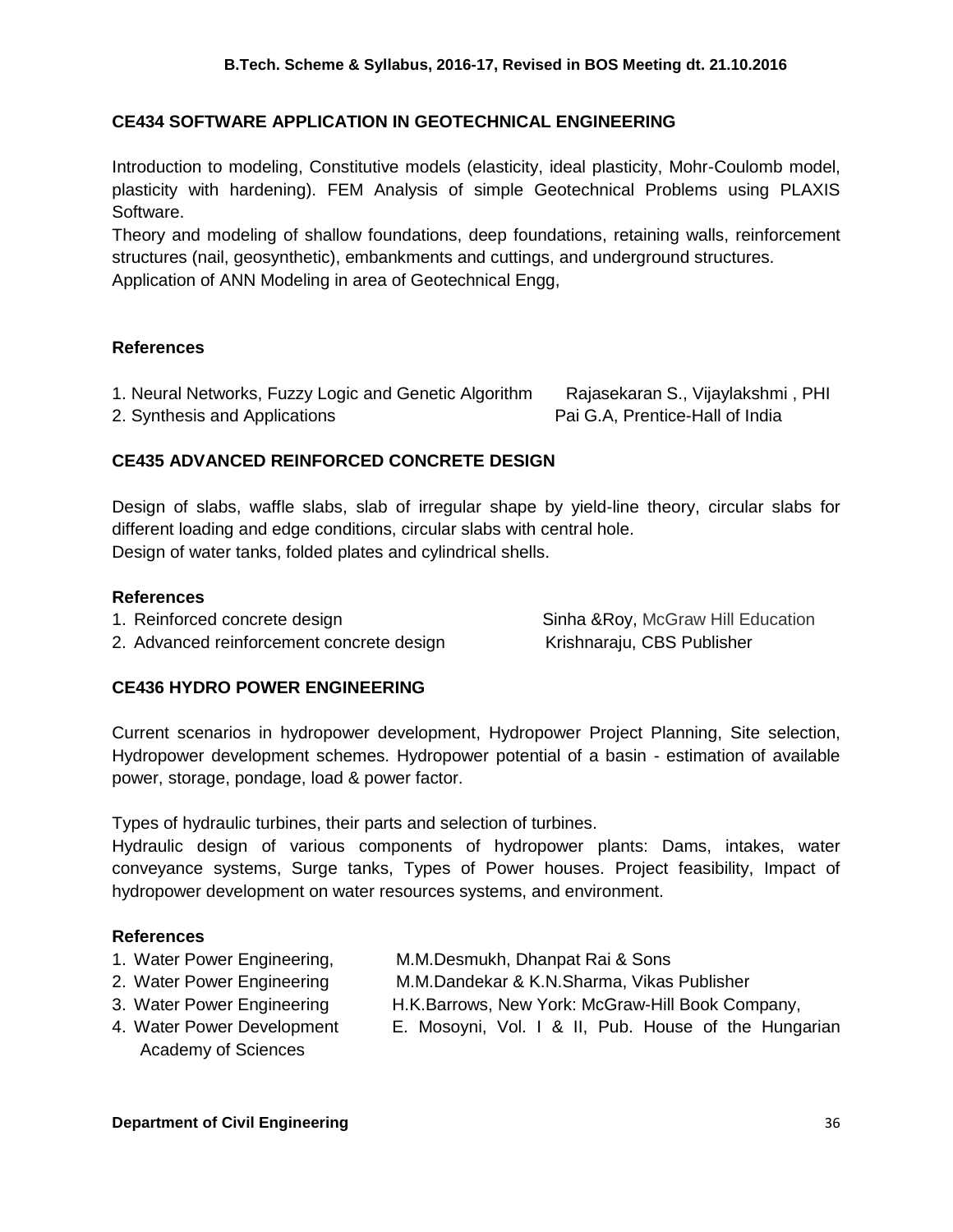## **CE437 SEDIMENT TRANSPORTATION ENGINEERING**

**I**ntroduction to sediment & fluvial hydraulics. Properties of sediments, movement of sediments Flow regimes and velocity distribution, bed load transport, suspended load transport, total load transport , design of stable channels sediment control in canals.

#### **References**

- 
- 2. Hydraulics Transport of Bulky Materials I. Zandi, Pergamon Press Ltd.
- 
- and alluvial Stream Problems,.

1. The Flow of Complex Mixtures in Pipes G.W. Govier & K.Aziz, Van Nostrand Reinhold

- 
- 3. Hydraulics of Sediment Transport W.H.Graf, [Water Resources Publications, LLC](http://www.bookdepository.com/publishers/Water-Resources-Publications-LLC) 4. Mechanics of Sediment Transportation R.J.Garde & K.G.Ranga , Taylor & Francis

## **CE438 ANALYSIS AND DESIGN OF SUBSTRUCTURES**

Geotechnical Exploration–Penetration Tests, plate load test, field vane shear, large box shear, pressure meter test, foundation instrumentation – settlement and displacement gauges. Shallow Foundation: Bearing capacity & settlement analysis, Design for shallow Foundation under vertical, horizontal and moment loading. Pile Foundation – pile capacity and settlement analysis for individual and group piles under vertical, horizontal and moment loading, pile load test, Foundation under Uplift Loads, negative skin friction, Foundations on rocky strata.

#### **References**

- 
- 
- 

1. Foundation Engineering Hand book, Winterkorn & Fang, Van Nostrand Reinhold 2. Foundation Design Manual, N.V. Nayak, Dhanpat Rai and Sons, Delhi. 3. Foundation Analysis and Design Joseph E. Bowels, McGraw-Hill Book Company 4. Foundation Design & Construction M.J.Tomlinson, Prentice Hall Publication.

## **CE439 ADVANCED STRUCTURAL ANALYSIS**

Analysis of redundant frames (Castigliano's Theorem), Deflection of perfect frames. Moment Distribution Method (Non sway analysis)

Advance Plastic Analysis

Rolling load and Influence Line diagram (for indeterminate structures) Matrix Method of Structural Analysis (flexibility method & stiffness method)

## **Reference** :

- 1. Analysis of Structure Vazirani and Ratwani, Khanna publishers
- 2. Theory of Structure Ramamurutham, Dhanpat Rai publishing company
	- 3. Theory of Structures B.C., Punmia Vol. 2, Laxmi Publications
- 4. Indeterminate Structure R.L.Jindal, S. Chand

#### **Department of Civil Engineering 37 and 37 and 37 and 37 and 37 and 37 and 37 and 37 and 37 and 37 and 37 and 37 and 37 and 37 and 37 and 37 and 37 and 37 and 37 and 37 and 37 and 37 and 37 and 37 and 37 and 37 and 37 and**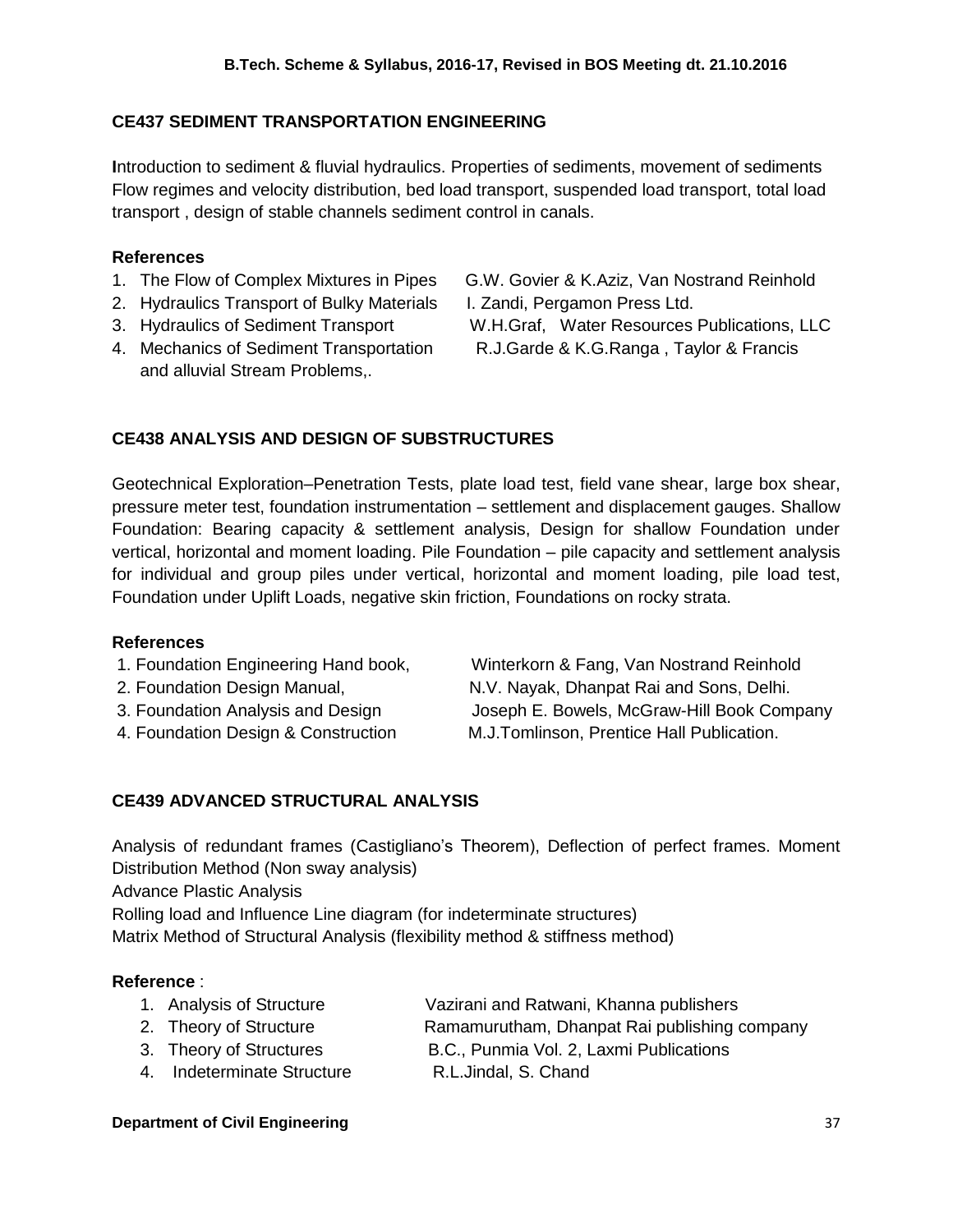## **CE 441- THEORY OF PLASTIC ANALYSIS**

Analysis of Structures for Ultimate Load: Fundamental Principles, statistical method of Analysis Mechanism method of analysis , Method of analysis, Moment check, Carry over factor ,Moment Balancing Method. Design of Continuous Beams, Continuous Beams of uniform section throughout, Continuous Beams with different cross-sections, Secondary Design Problems: Introduction, Design of Connections, Design of Steel Frames, Ultimate Deflections.

## **References**

- 1. Plastic Design of Steel Frames, L.S.Beedle. John Wiley & Sons Inc
- 2. Design of steel structure S. Subramanyam., Oxford
- 3. Plastic Analysis B.G.Neal, John Wiley & Sons, Inc.

## **CE442 HYDRAULIC STRUCTURES**

Design of gravity and Arch Dam, Design of Earth & Rock fill Dams. Causes of failure and design criteria, Estimation and prevention of seepage, Stability analysis.

Spillways: Type and selection of spillway, Design of Ogee Spillway, Energy dissipation, Introduction to Hydro Power Structures.

## **References**

|                               | 1 Theory & Design of Irrigation Structure R.S.Varshney, S.C Gupta & R.L. Gupta, Nem Chand |
|-------------------------------|-------------------------------------------------------------------------------------------|
| 2. Hydraulic Structures       | Narayanan & Novak., CRC Press                                                             |
| 3. Hydraulic Structures       | R.S. Varshney, Nemchand & Brother, Roorkee                                                |
| 4. Irrigation Engineering and |                                                                                           |
| <b>Hydraulic Structures</b>   | S.K.Garg, Khanna Publisher                                                                |

## **CE443 SITE INVESTIGATION AND GROUND IMPROVEMENT**

Site Investigation, Planning, Drilling methods, Geophysical methods: electrical resistivity, seismic refraction methods. Sampling disturbances, Sub Soil Investigation Report writing. Compaction: Compaction control. Field methods for shallow surface compaction, Deep

compaction methods for cohesion less and cohesive soils.

Soil Stabilization: Mechanical Stabilization: method of mixing soil to get designed plasticity Index Stabilization with Additives: Lime, flyash, cement and other chemicals and bitumen. Deep stabilization: Preloading, sand drains and sand columns.

Grouting: Grout materials, Grouting techniques.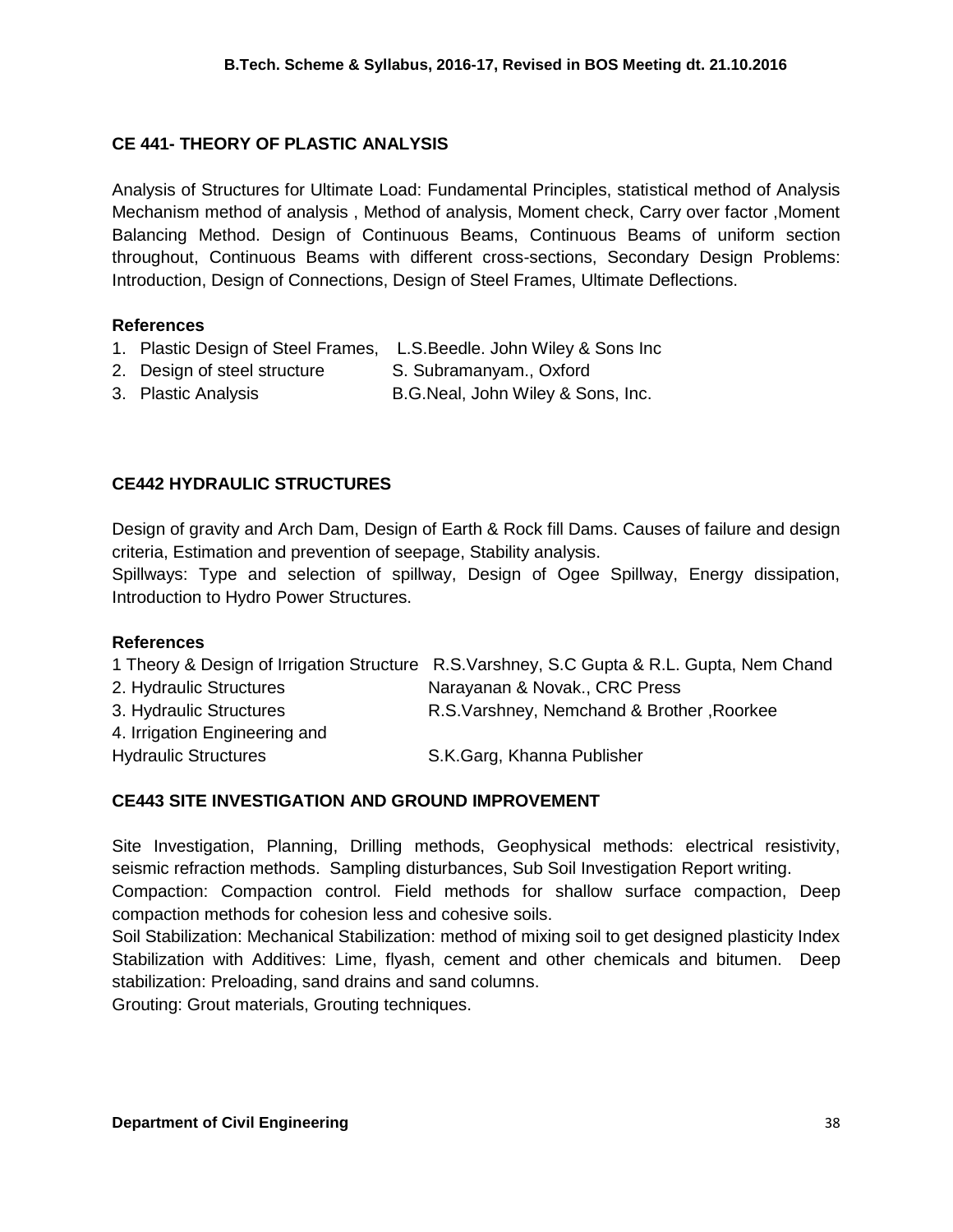## **References**

- 1. Modern Geotechnical Engineering Alam singh., CBS Publishers & Distributors
- 3. Analysis and Design of Substructures Swami Saran. Oxford & IBH Publishing
- 

## **CE444 SOIL DYNAMICS AND MACHINE FOUNDATION**

Soil dynamics importance, applications, dynamic soil parameters, factor affecting, wave propagation through soils. Theory of Vibration : Free and forced vibrations – un-damped and damped for single degree of freedom system. Harmonic and transient conditions. Mass Spring-Dashpot model and calculation of response magnification. Transmissibility vibration isolation. Determination of dynamic Soils constants  $C_u$ ,  $C_v$ ,  $C_v$ ,  $C_w$ , G and D etc and approximate values. Machine Foundations, types, nature of dynamic forces produced by common machines, design criteria and permissible amplitudes, design approaches. Design of machine foundation, for impact and reciprocating machine.

Effects of dynamic loads on bearing capacity and earth pressure and slope stability.

## **References**

- 1. Soil Dynamics and Machine Foundation Swami Saran, Galgotia Publications Pvt Ltd
- 
- 3. Principles of Soil Dynamics B.M.Das. Thomsons Engineering
- 
- 2. Soil Dynamics Shamsher Prakash. McGraw Hill Higher Education
	-
- 4. Handbook of M/c Foundation Srinivasan & Vaidanathaln, McGraw Hill Education

## **CE445 HAZARDOUS WASTE MANAGEMENT AND RISK ANALYSIS**

Hazardous wastes: Landmark episodes, classification, generation, guidelines of HWM, Regulatory frame work, Basal Convention, Monitoring of critical parameters/provide risk analysis. HAZON, HAZOP, Consequence analysis. Fault and inventory analysis, Emergency Management: Indian and international legislation in respect of the above. Case Studies, leakage, explosion, oil spills and fire of hazardous chemical storage. Leakage in atomic plants.

Hazardous chemicals: Physical properties, chemical composition, lethal dose and concentration. Storage, collection and transport.

Hazardous waste treatment: Characterization of waste, compatibility and flammability of chemicals, Physico-chemical and biological treatment of Hazardous Waste including waste reduction, neutralization, incineration, combustion and pyrolysis, stabilization , solidification, bioremediation . Precautions in collection, reception, transport, storage and disposal. Import procedure for environmental surveillance.

Radioactive Waste Management -Sources, measures, health effects; nuclear power plants and fuel production; waste generation from nuclear power plants; disposal options. Hazardous waste management system. Environmental Risk Assessment: Defining risk and environmental risk, methods of risk assessment, case studies, dose-response assessment, risk exposure assessment

## **Department of Civil Engineering 39 and 200 and 200 and 200 and 39 and 39 and 39 and 39 and 39 and 39 and 39 and 39 and 39 and 39 and 39 and 39 and 39 and 39 and 39 and 39 and 39 and 39 and 39 and 30 and 30 and 30 and 30 a**

Company Pvt. Limited 4. Foundation Analysis and Design Bowels. McGraw-Hill Higher Education;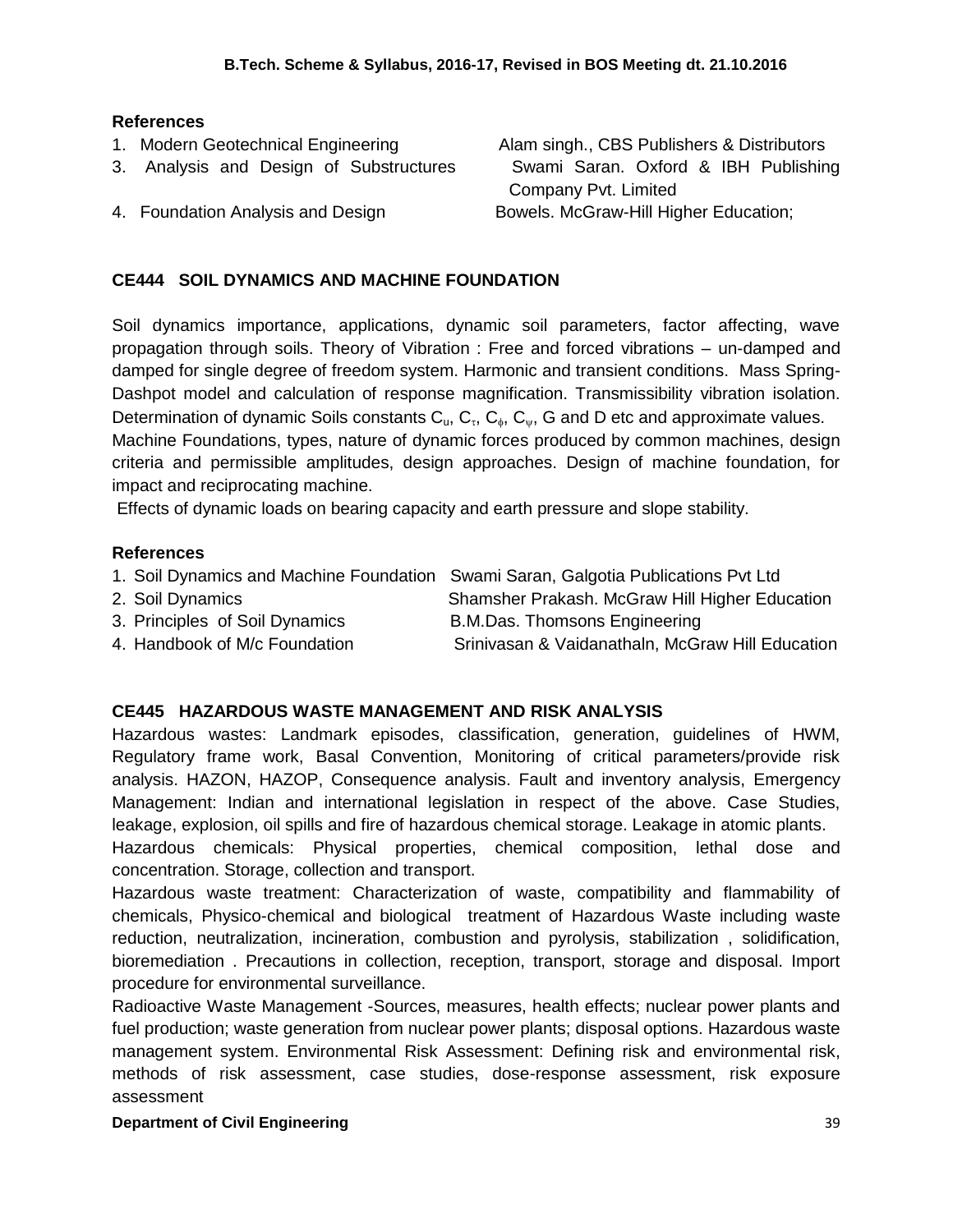## **References**

- 
- **Chemistry**

1. Hazardous Waste Management **[Michael LaGrega,](http://www.amazon.com/s/ref=ntt_athr_dp_sr_1?_encoding=UTF8&sort=relevancerank&search-alias=books&ie=UTF8&field-author=Michael%20LaGrega) Waveland Pr Inc**; 2. Risk Assessment and Management: R E Hester, R M Harrison Royal Society of

3. Hazardous waste management [Charles A. Wentz,](http://www.google.co.in/search?tbo=p&tbm=bks&q=inauthor:%22Charles+A.+Wentz%22) McGraw-Hill Inc

## **CE446 ADVANCED HIGHWAY CONSTRUCTION**

Introduction: Types of Highway constructions, construction equipments, safety during construction, Bituminous Mixes- Design of bituminous mixes and methods of testing, concrete paving mixes- mix design methods

Construction techniques and quality control of embankment, subgrade, sub-base and base course construction. Low Cost Road Construction, Construction of WBM and gravel roads etc. Bituminous Road Construction, construction techniques and quality control etc. Concrete Road Construction.

## **References**

| 1. Highway Engineering<br>4. Principles of Pavement Design | 2. Principles of Transportation Engineering<br>3. Principles & Practice of Highway Engg       | S.K.Khanna & C.E.G. Justo, Khanna Pub.<br>Chakroborti and Das, PHI Learning Pvt Ltd.<br>L.R. Kadiyali, Khanna Publishers<br>E.J. Yoder And M.W. Witczak, John Wiley &<br>Sons |
|------------------------------------------------------------|-----------------------------------------------------------------------------------------------|-------------------------------------------------------------------------------------------------------------------------------------------------------------------------------|
|                                                            | 5. Guidelines for Design of Flexible Pavements<br>6. Guidelines for Design of Rigid Pavements | IRC:37-2012<br>IRC:58-2011                                                                                                                                                    |

## **CE447 PAVEMENT DESIGN**

Introduction: Important types of pavement, Component parts of the pavement structures and their functions, design factors etc, Design of Flexible Pavements: stresses in flexible pavements, various design methods, design as per latest Indian standards guidelines.

Design of Rigid Pavements: stresses in rigid pavements, various design methods, design as per latest Indian standards guidelines: Design parameters and their estimation, design procedure etc., Design of Joints etc. Rigid and flexible overlays and their design Procedures etc.

## **References**

- 
- 
- 3. Principles of Transportation Engineering Chakraborti and Das, Prentice Hall India
- 4. Concrete Road Design New York HMSO

1. Highway Engineering S.K.Khanna & C.E.G.Justo., Khanna Publisher 2. Pavement Design Yoder & Witczak, Wiley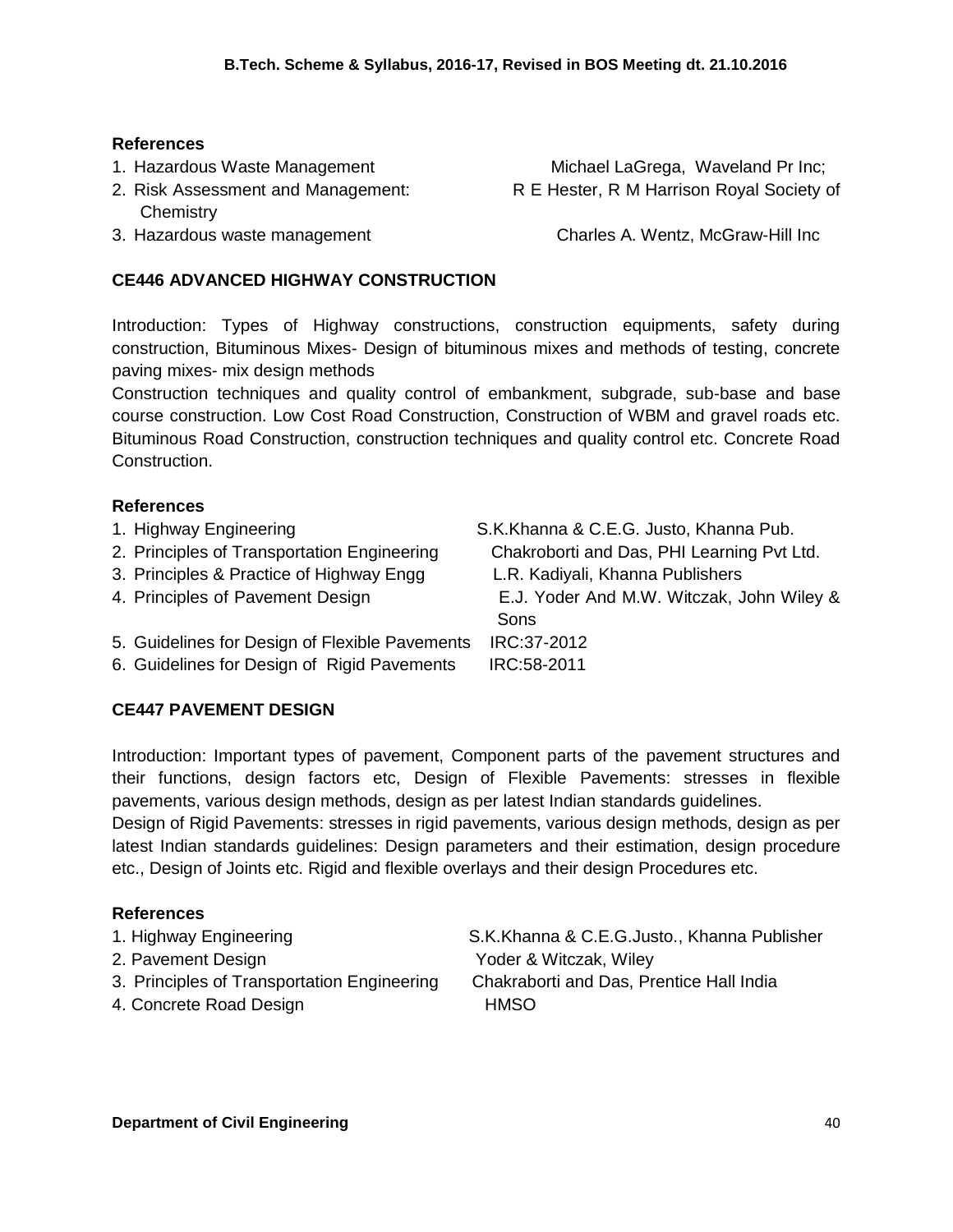## *C***E448 DESIGN OF STEEL - CONCRETE COMPOSITE STRUCTURES**

Introduction to steel concrete composite structures their advantages and applications, types of composite beams and their design, types of composite floors & their design, various types of composite columns and their design, study of Indian and European codes.

#### **References**

1. Composite structures of steel and concrete Johnson, R. P, Wiley

2. IS: 11384 and Eurocode -8.

## **CE449 BRIDGE DESIGN**

Bridge system, planning, economic considerations, aesthetics and selection of type of bridge. Introduction to IRC Bridge Design Course, loading standards, super structure analysis, effective width method of analysis , Pigeaud's theory, Courbon's method of analysis of girder bridges, design of solid slab bridges, t-beam, girder bridge, bearings, design of box culverts.

## **References**

- 1 Concrete Bridge Practice **Raina, V. K., Shroff Publishers and Distributors Pvt. Ltd**
- 2. Essentials of Bridge Engineering Victor, D.J., Oxford & IBH

3. Bridge Engineering Demetrios E. Tonias, McGraw-Hill Education

# **Open Electives**

## **CE451 FLUID MEASUREMENT SYSTEMS**

General characteristics of a measurement system, characteristics of measuring instruments, pressure and vacuum measurements, velocity measurement, flow measurement, Force Power measurement, Viscosity measurement, mass flow measurement, level measurement, calibration of measuring instruments.

#### **References**

- 1. Instrumentation, Analysis and Measurement Nakra and Choudhary , Tata McGraw Hill
- 
- 3. Measurement and Instrumentation Systems W. Bolton, Newnes

## **CE452 FLUID POWER SYSTEM**

Type of prime movers, their selection criteria, positive displacement pumps, rotary pumps, air lift pumps, compressors, hydraulic ram, hydraulic accumulator, hydraulic intensifier, hydraulic press and lift, hydraulic coupling.

#### **References**

1. Hydraulic Machines Jagdish Lal Metropolitan Book Co.Pvt Ltd. 2. Fluid Mechanics and Hydraulic machines Modi & Seth, Standard Book House

#### **Department of Civil Engineering 41 and 200 and 200 and 200 and 200 and 30 and 41 and 41 and 41 and 41 and 41 and 41 and 41 and 41 and 41 and 41 and 41 and 41 and 41 and 41 and 41 and 41 and 41 and 41 and 41 and 41 and 41**

- 2. Industrial Instruments A.L. Seutko, Thomas Delmer, Vikas publisher
	-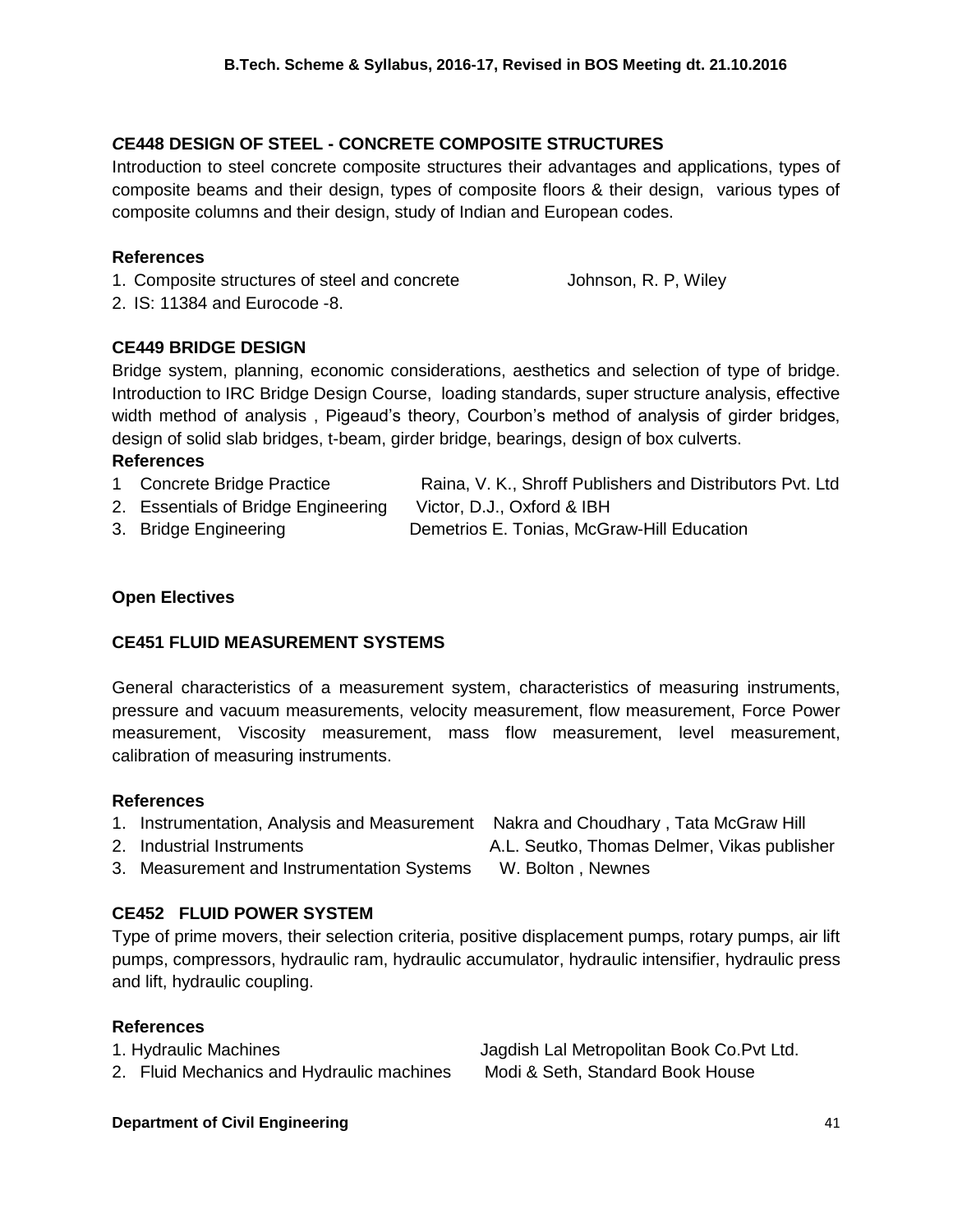## **CE453 COMPUTATIONAL FLUID DYNAMICS (CFD)**

Introduction and overview of CFD, need, accuracy, consistency, stability, convergency, mathematical models of fluid dynamics, finite difference methods, explicit and implicit formulations, finite element methods, finite volume method, turbulence models, boundary conditions, coordinate transformations, numerical integration, grid generation, element geometries, structured and unstructured mesh, mesh refinement, conformal mapping.

## **References**

- 1. An Introduction to Computational Fluid Dynamics Versteeg H.K., Malalasekera W., PHI
- 2. Computational Techniques for Fluid Dynamics Fletcher C.A.J, Springer
- 3. Computational Methods for Fluid Flow Peyrate R., Taylor T.D. Springer
- 4. Fluid Dynamics-Theoretical and Computational Warsi Z.U.A. CRC Press Approaches

## **CE454 ROAD SAFETY ENGINEERING**

Introduction, road safety scenario etc, Causes of accidents and measures to reduce accident, Accident studies and record, Analysis of Accident, Road Safety Audit: advantages, procedure. Checklist, Safety during construction of road projects

#### **References**

| 1. Principles of Transportation Engineering | Chakroborti and Das, PHI                     |
|---------------------------------------------|----------------------------------------------|
| 2. Traffic Engineering and                  | L.R. Kadiyali, Khanna Publishers             |
| <b>Transport Planning</b>                   |                                              |
| 3. Principles of Pavement Design            | E.J. Yoder & M.W. Witczak, John Wiley & Sons |
| 4. Highway Engineering                      | S.K.Khanna & C.E.G. Justo, khanna Publishers |

## **CE455 DIGITAL PROCESSING OF REMOTELY SENSED DATA**

Basic Concepts of Digital images: Commercial image processing system software. Image rectification and restoration: Geometric and radiometric correction, establishing, spatial transformation, model using GCP's, intensity interpolation techniques (nearest neighbour, bilinear and cubic convolution.

Image Enhancements: Contrast manipulation: Grey Level threshold, level slicing and contrast stretching. Spatial feature manipulation: spatial filter, edge enhancement and Fourier analysis. Point, local and regional operation –Fourier transform, scale- space transform, wavelet transform –principle component analysis- Multi image manipulation: Multi-band rationing and differencing principal components, vegetation indexes, color composition and Intensity Hue Saturation (IHS).

Initial statistics extraction from digital images: Image histogram, mean, standard deviation, variance, covariance matrices. Image display alternatives: mono and color, composites of MSS, Band Combination and optimum index factor (OIF), Variance-Covariance and correlation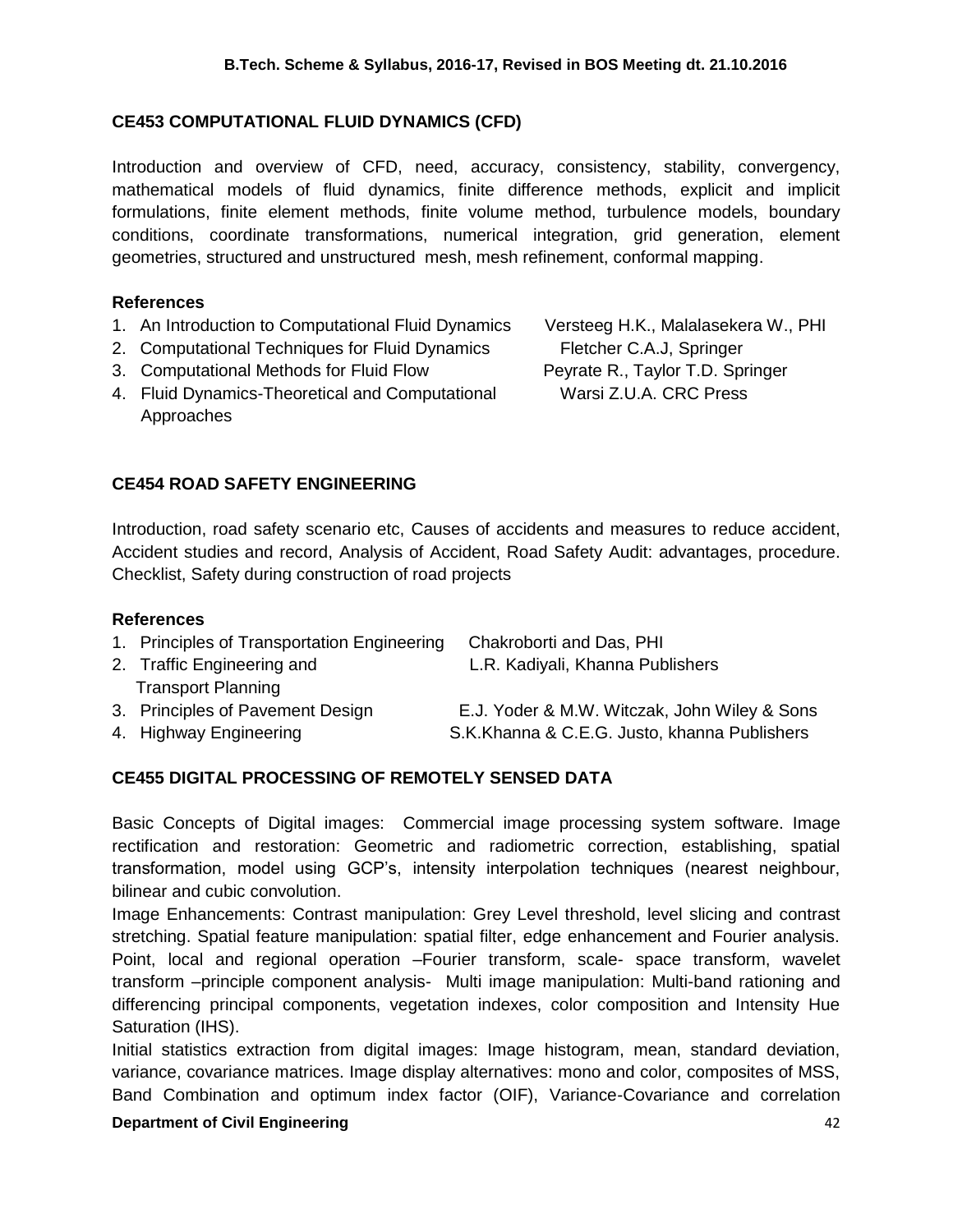matrices. Pattern recognition, boundary detection and representation, textural and contextual analysis, Image Classification and thematic information extraction, General steps for land cover information extraction, classification levels and supervised and unsupervised classification techniques, selection of appropriate algorithms for classification: Parallelopiped, Minimum distance, Maximum likelihood, Isodata, fuzzy classification, classification accuracy assessment. Hybrid training, Non- parametric, and sub-pixel classification, Hyper – spectral image analysis.

#### **References**

- 1. Physical Principles of Remote Sensing, W.G.Rees Cambridge University Press
- methods for image processing,
- 3. Digital Image Processing (3rd Edition) Rafael C. Gonzalez , Richard E. Woods,
- 4. Remote Sensing Digital Image Analysis John A.Richards, Springer

2. Remote sensing models & Robert Shcowebgerdt, Academic Press

Pearson

#### **CE 456 WATER RESOUCES SYSTEMS**

Water Resources Management – Water supply, water budget, water quality management. System Approach – Types of systems, stages in water resources systems. Optimization principles, objective functions and constraints, Optimization methods and problems, linear programming, dynamic programming economic considerations project feasibility and optimality, cost allocations. Single purpose and multipurpose systems, Dam –break analysis. Introduction to soft computing techniques.

#### **References:**

| 1. Water Resources Systems   | Subhas Chander and Rajesh Prasad, Jain         |
|------------------------------|------------------------------------------------|
| <b>Brothers</b>              |                                                |
| 2. Water Resources System    | S.K.Jain and V.P.Singh, Elsevier               |
| Planning and Management      |                                                |
| 3. Water Resources Systems   | S. Vedula and P. P. Majumdar, Tata McGraw-Hill |
| 4. Water Resources System    | D.P.Loucks, J.R.Stedinger, D.A.Haith., Moskva: |
| <b>Planning and Analysis</b> |                                                |

## **CE457 ENVIRONMENTAL LEGISLATION**

Environmental Acts - Their need, historical background, National and International Acts and Agreements.

Major National Acts – The Water (prevention and control of pollution) Act, The Air Act, The Environment (protection) Act, Hazardous waste Rules, Biomedical Waste (Management and Handling) Rules,, Municipal Solid Waste Rules, Batteries (Management and Handling) Rules, e-waste (management and handling) Rules, Prevention of Cruelty to Animals (Slaughter House) Rules, Slaughter Act. ISO: 14000 - its need, procedure and significance, ISO: 14000 Certification, National Certifications, Role of BIS. Role of Public Hearing, Non Governmental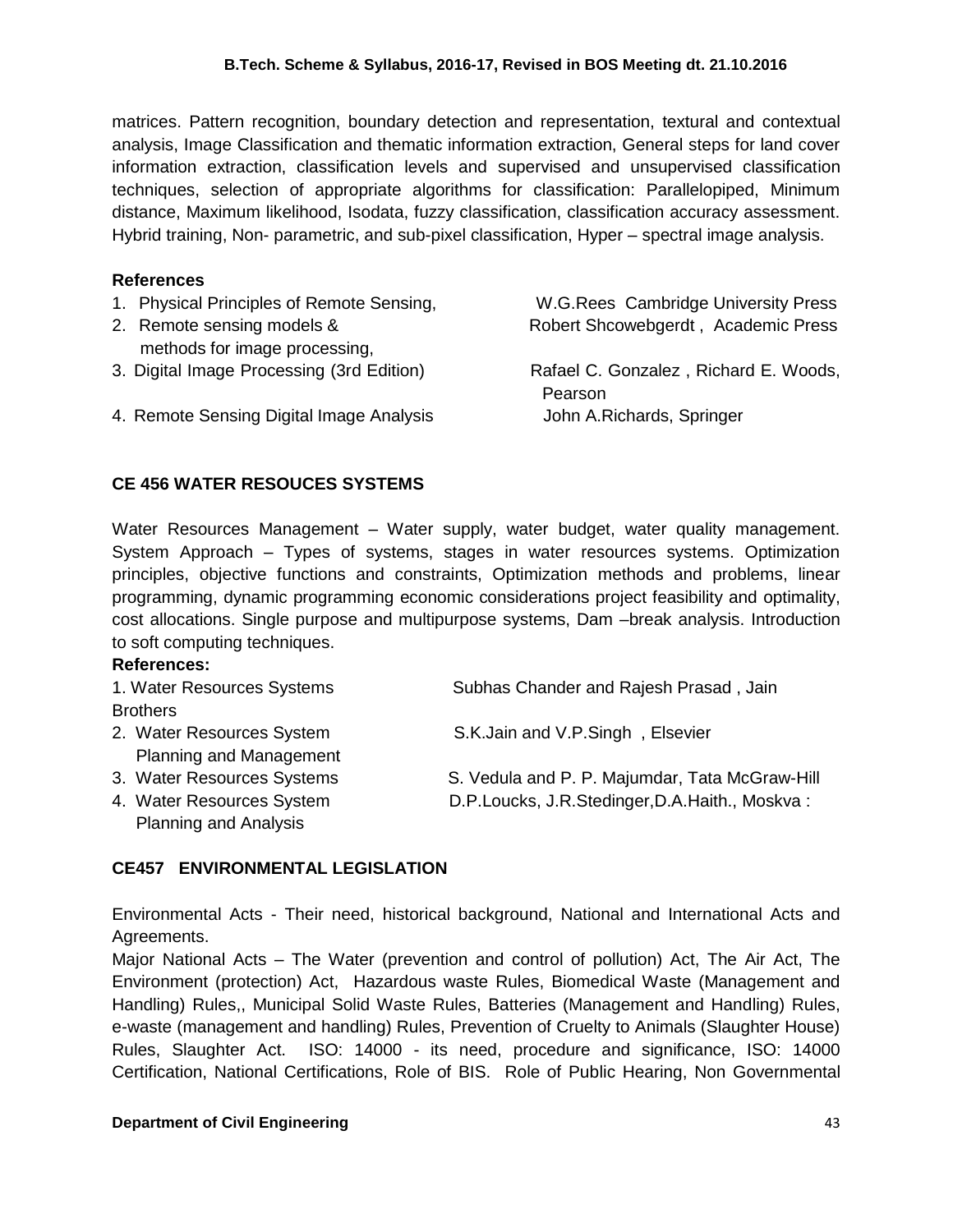Organisations and their role, Role of Civil Society, and Judiciary. Amendments to various Acts from time to time.

Environmental legislation rules for management of fly ash and nuclear waste.

## **References**

- 1. [Environmental Legislation](http://books.google.co.in/books?id=dXP37Q9VEp4C&printsec=frontcover&dq=environmental+legislation&hl=en&sa=X&ei=SsQ8T6q5LYSnrAfWwrC6Bw&ved=0CFYQ6AEwBg) in India [K.R. Gupta,](http://www.google.co.in/search?hl=en&sa=G&tbm=bks&tbm=bks&q=inauthor:%22K.R.+Gupta%22&ei=SsQ8T6q5LYSnrAfWwrC6Bw&ved=0CFcQ9Ag) Atlantic
- 
- 3. ISO 14001 and beyond: environmental [Christopher Sheldon,](http://www.google.co.in/search?tbo=p&tbm=bks&q=inauthor:%22Christopher+Sheldon%22) Greenleaf management systems in the real world

2. [Environmental Law](http://books.google.co.in/books?id=oKyuy3QmJ2oC&printsec=frontcover&dq=environmental+LAW&hl=en&sa=X&ei=ycQ8T8bhO8OzrAeQ68i_Bw&ved=0CEEQ6AEwAQ) DS [Sengar,](http://www.google.co.in/search?hl=en&sa=G&tbm=bks&tbm=bks&q=inauthor:%22Sengar%22&ei=ycQ8T8bhO8OzrAeQ68i_Bw&ved=0CEIQ9Ag) Prentice-Hall of India

## **CE458 ENVIRONMENTAL IMPACT ASSESSMENT**

Role of EIA as a tool for Sustainable Development. Concept of Carrying Capacity and Limits to growth in terms of population, Food, Resources, Capital, Energy, Land Services etc.

Impact Assessment: Environmental, Social and Economic issues, Issues in collection of baseline data, preliminary concept of Natural Resource Accounting, Concept of Screening, Initial environmental examination (IEE), Environmental Impact Assessment (EIA), Environmental Impact Statement (EIS).

Rapid and Comprehensive EIA. Methodologies: Including Checklists, Matrices and Networks.

EIA: Case studies and Issues. Procedures for Environmental Clearance by the Government of India.

Mitigation Strategies, Environmental Management, Appropriate Siting of Industries and Projects for minimizing impacts. Concept of Zoning Atlas,

## **References**

1 [Introduction to environmental impact assessment](http://books.google.co.in/books?id=7cZ6Sxd9gR4C&printsec=frontcover&dq=eia&hl=en&sa=X&ei=lMU8T8KsNYfYrQed4LHRBw&ved=0CD4Q6AEwAQ) [John Glasson,](http://www.google.co.in/search?hl=en&sa=G&tbm=bks&tbm=bks&q=inauthor:%22John+Glasson%22&ei=lMU8T8KsNYfYrQed4LHRBw&ved=0CD8Q9Ag) [Riki Therivel,](http://www.google.co.in/search?hl=en&sa=G&tbm=bks&tbm=bks&q=inauthor:%22John+Glasson%22&q=inauthor:%22Riki+Therivel%22&ei=lMU8T8KsNYfYrQed4LHRBw&ved=0CEAQ9Ag) Routledge

| 2. Methods of environmental impact assessment | Peter Morris, Riki Therivel, Taylor & |
|-----------------------------------------------|---------------------------------------|
|                                               | <b>Francis</b>                        |
| 3. Environmental impact assessment: theory    | Peter Wathern, Routledge              |
| and practice                                  |                                       |

## **CE459 ADVANCED GEOLOGY**

Soil description and classification, Flow of water through Soils, Influence of mineralogy and fabric on strength of soils, Engineering & geological characteristics of Sediments, Problematic Soils.

Physical and mechanical properties of Rocks, Stress and Strain in rocks, Strength and deformability of rock & rock masses, Discontinuity, Field description for rock mass characterization, Rock mass classification.

Hydrologeological behavior of Soils and rocks, Hydrogeological parameters, Darcy's law and fundamental flow equations in porous media, Chemical properties of water, Evaluation methods of hydrogeological parameters.

Site investigation- Planning and design, Procedure, Remote sensing application and interpretation, Preliminary Investigation Report, Geophysical surveys- Electrical methods,

## **Department of Civil Engineering 44** and 5 and 5 and 5 and 5 and 44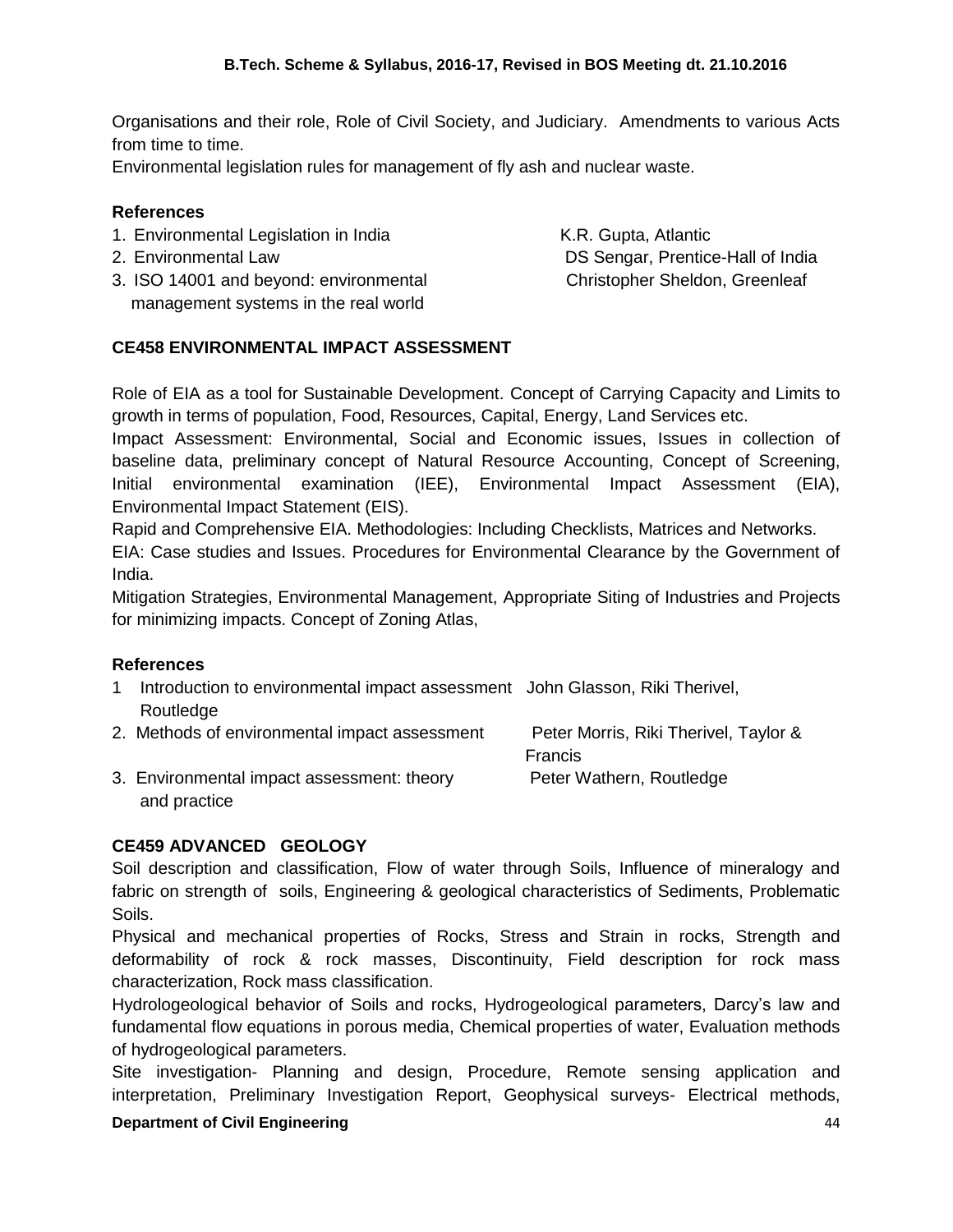Seismic methods, Gravity methods, Magnetic methods, Electromagnetic methods, Ground penetrating Radar methods.

Engineering Geological Mapping – Types of Maps, Mapping methods, Data collection, Applications and Engineering geological criteria for various structures like foundation, dams and reservoirs, tunnels, slopes.

#### **Reference:**

- 1. Geological Engineering Luis I , Gonzalez De Vallejo CRC Press
- 2. Principles of Engineering Geology Rebert B Johnson, Jesome V. Degraff., Wiley
- 
- 3. Engineering and General Geology Parbeen Singh, S K Kataria & Sons
- 
- 4. Geology for Engineers Joseph M.Trefethen, Van Nostrand Reinhold Inc.,U.S

## **CE461 CONSTRUCTION PROJECT MANAGEMENT**

CPM- project management, bar chart mile stone charts, element of network and its analysis. Project Organization, Construction Economics, Construction Planning, Project scheduling and resources leveling ,contractor's Estimation of cost and bidding strategy, construction accounts management, project cost and value management, construction quality management, risk and insurance in construction, construction safety management, project monitoring and control system, construction claims, disputes, and project closure, factors behind the success of a construction project. Equipment management, Inventory management.

## **References**

- 1. Construction Project Management Kumar Neeraj Jha, Pearson Education India
- 2. Construction engineering and Management S. Seetharaman, Umesh Publications
- 3. Construction Planning and Management U.K. Shrivasatava, Galgotia Publications Pvt Ltd
- 4. Principles of construction management Roy Pilcher, McGraw Hill Higher Education

## **CE462 EXPERIMENTAL STRESS ANALYSIS**

Basic concepts of theory of elasticity: Stress and strain at a point, equations of equilibrium, stress-strain relationships plane stress and plain strain, equations of equilibrium and compatibility, transformation of strains, principal stresses

Measurement of Strains: Various types of strain gauges, requirement of an ideal strain gauge, working principle of electrical strain gauge, strain sensitivity, strain gauge materials, installation procedure for strain gauges, temperature compensation, gauge factor, axial, normal and cross strain sensitivities, determination of actual strains

Strain Gauge Rosette: Concept of rosette, types of rosette, Rosette analysis using rectangular rosette, delta rosette, Tee-D-delta rosette

Strain Measuring Circuits: Potentiometer circuit, circuit sensitivity of potentiometer, temperature compensation, wheatstone bridge, sensitivity of wheatstone bridge, active and dummy strain gauges, analysis of strains using wheatstone bridge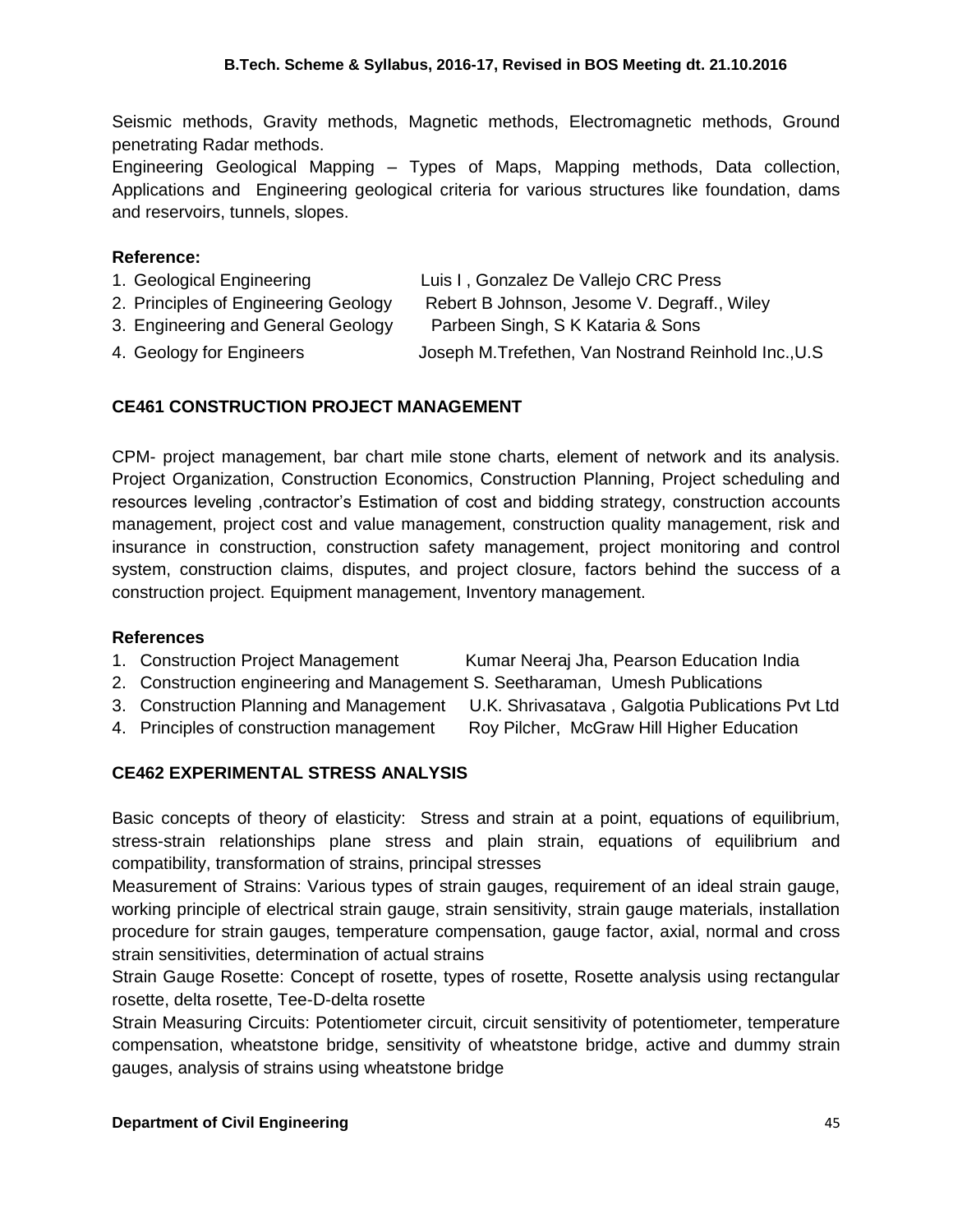Photoelasticity: Basic principle, wave theory of light, plane polarized and elliptically polarized light, stress-optic law, analysis of light vector through plane and circular polariscope,, requirements of ideal photoelastic material, concept of fringe and fringe order, Interpretation of isoclinics, isochromatics and fractional fringe orders, calibration of photoelastic material, transition from model to prototype, various methods of separation of principal stresses, oblique incidence method, shear difference method

Brittle Coating Method: Concept of brittle coating, various types of coating materials, calibration of coating, threshold strain application of failure theory to brittle coating, advantages and limitations of brittle coating method

## **References:**

Experimental stress analysis- Dr. Sadhu Singh, Khanna Publishers Experimental stress analysis – Dr. A. Mubeen, Dhanpat Rai & Co (P) Ltd Experimental stress analysis of stress and strain T.K. Ray, S. Chand,

## **CE463 DISASTER MITIGATION AND MANAGEMENT**

Natural Disasters- Meaning and nature of natural disasters, their types and effects. Floods, drought, cyclone, earthquakes, landslides, avalanches, Volcanic eruptions, Heat and cold waves, Climatic change: global warming, Sea level rise, ozone depletion.

Man Made Disasters- Nuclear disasters, chemical disasters, biological disasters, building fire, coal fire, forest fire, oil fire, air pollution, water pollution, deforestation, industrial waste water pollution, road accidents, rail accidents, air accidents, sea accidents.

Disaster Management- International strategy for disaster reduction. Concept of disaster management, national disaster management framework; financial arrangements; role of NGOs, community –based organizations and media. Central, state, district and local administration; Armed forces in disaster response; Disaster response; Police and other organizations. Disaster preparedness.

## **References**

- 
- 
- Through the New Millennium
- 4. Modern Encyclopedia of **B. C Bose, Rajat publishers** Disaster and Hazard Management,

1. Disaster Management G.K. Ghosh, APH Publishing Corporation 2. Disaster Management B Narayan APH Publishing Corporation 3. Disaster Management: Ayaz Ahmad, Anmol Publications Pvt. Ltd.

## **CE464 DIGITAL MAPPING AND CARTOGRAPHY**

Definition of GIS, Cartography and GIS, GIS database: spatial and attribute date; Spatial models: Semantics, spatial information, temporal information, conceptual models of spatial information, representation of geographic information: point, line and area futures, top logy, raster and vector data, raster to vector data conversion, map projection, analytical transformation, rubber sheet transformation, manual digitizing and semi-automatic line following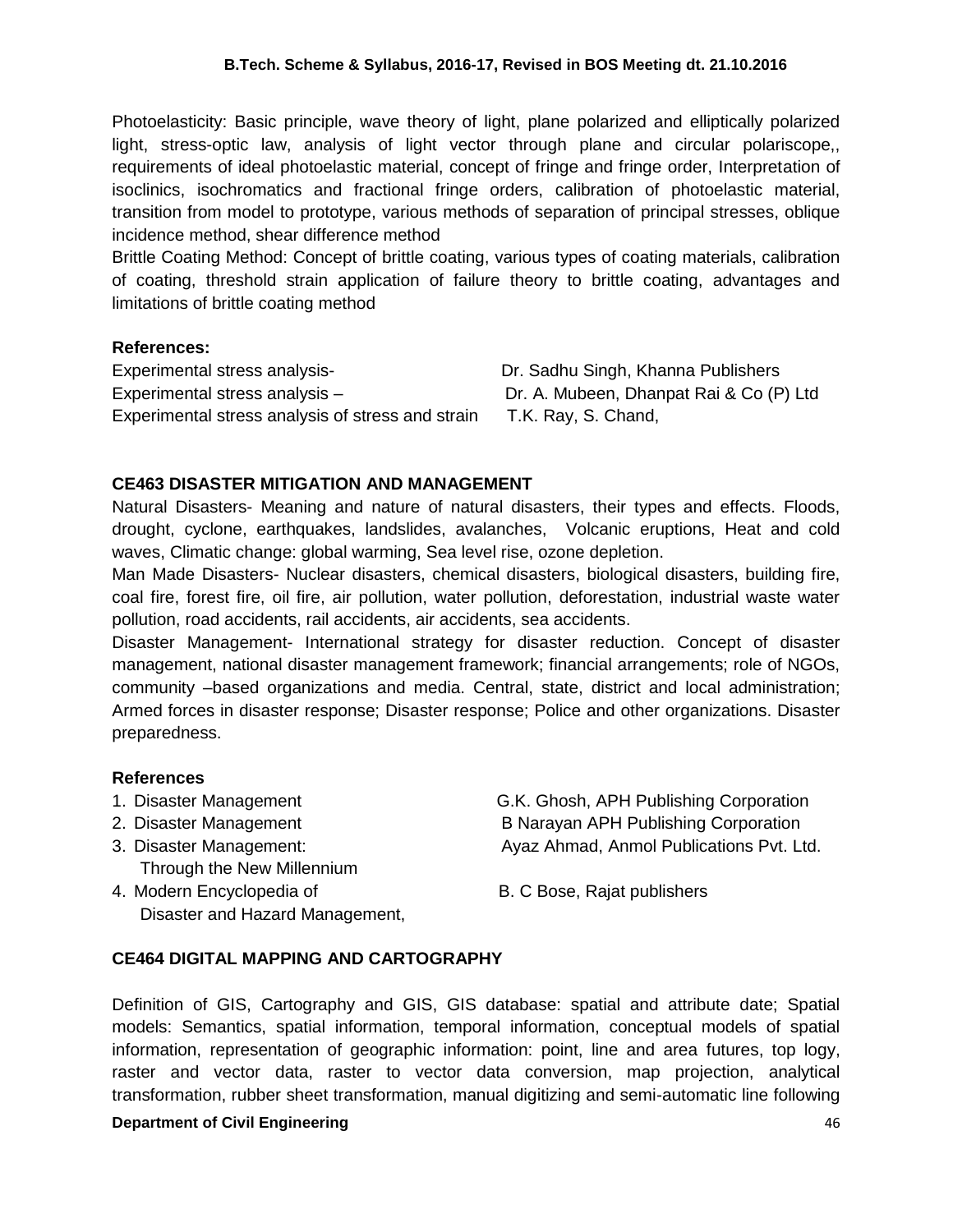digitizer; Remote sensing data as an input to GIS data; Attribute database: scale and source of inaccuracy; GIS functionality; data storage and data retrieval through query, generalization, classification, containment search within a spatial region; Overlay: arithmetical, logical and conditional overlay, buffers, inter visibility, aggregation; Network analysis; Applications of GIS in planning and management of utility lines and in the filed of environmental engineering, geotechnical engineering, transportation engineering and water resources engineering.

## **References**

| 1. Geographic Information Systems: A Management Perspective Stan Arnoff, Wdl Pubns |      |                          |      |
|------------------------------------------------------------------------------------|------|--------------------------|------|
| 2. Fundamentals of Spatial Information Systems                                     |      | Robert laurini and Derek |      |
|                                                                                    |      | Thompson, Academic Press |      |
| 3. Geographical Information Systems, Vo. I and II edited                           | Paul | Longely.                 | M.F. |
|                                                                                    |      | Goodchild, Wiley         |      |

## **CE465 INDUSTRIAL WASTE TREATMENT**

Problem of Water Pollution: Effects of wastes on streams and sewage treatment plant, stream standards and effluent standards, Sampling of waste waters, grab and composite samples. analysis of waste water Biochemical oxygen demand, chemical oxygen demand and pH value of waste, toxicity of waste by bio-assay method.

treatment of Wastes : Volume and strength reduction, recovery of bye products , reuse of wastewater, regulation. Sewer rental charge instrumentation in wastewater treatment plants, collection of data, operation and maintenance of plants, water pollution control board.

Brief study of industrial processes and treatment methods of waste water from common industries, such as textile dairy, paper and pulp, tannery, distillery.

## **References**

| 1. Industrial Water Pollution Control          | Eckenfelder, McGraw-Hill Higher Education |
|------------------------------------------------|-------------------------------------------|
| 2. Environmental Industrial Pollution control  | P.R.Trivedi and Gurdeep Raj. Akashdeep    |
|                                                | <b>Publishing House</b>                   |
| 3. Pollution Control in process industries     | S.P.Mahajan. Tata McGraw-Hill Education   |
| 4. Waste Water Treatment for Pollution Control | J. Arcieivala, McGraw Hill Education      |
|                                                |                                           |

## **CE466 ANALYSIS & DESIGN OF PIPING SYSTEM**

Pipe materials and sizes, laminar and turbulent flow in pipes, pipe fittings, losses in pipes and fittings, pipes in series and parallel, Methods of steady and transient analysis of pipe networks Pipe network analysis software.

## **References**

| 1. Fluid mechanics & Hydraulic machines | Modi & Seth, Standard Book House        |
|-----------------------------------------|-----------------------------------------|
| 2. Fluid mechanics                      | Streeter & Wylie, McGraw Hill Education |
| 3. Water Transmission and Distribution  | AWWA, American Water Works Association  |

4. Piping - Handbook Nayyor, McGraw-Hill Education

# **Department of Civil Engineering 47 and 2008 10 and 2008 10 and 2008 10 and 47 and 47 and 47 and 47 and 47 and 47 and 47 and 47 and 47 and 47 and 47 and 47 and 47 and 47 and 47 and 47 and 47 and 47 and 47 and 47 and 47 and**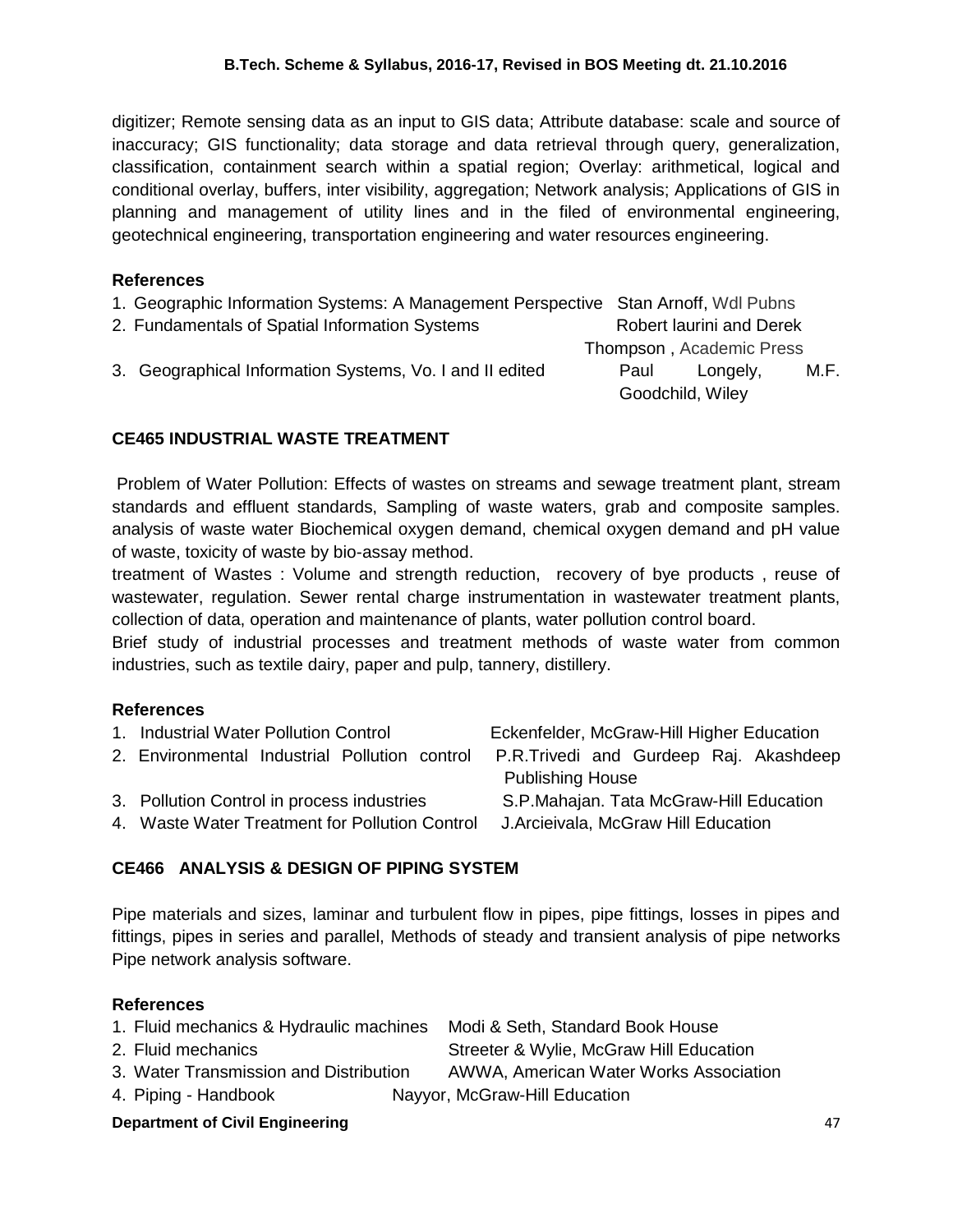## **CE467 ORGANIZATIONAL BEHAVIOUR**

Definition, need and importance of organizational behaviour – Nature and scope – Frame work – Organizational behaviour models. Personality – types – Factors influencing personality – Theories – Learning – Types of learners – The learning process – Learning theories – Organizational behaviour modification. Misbehaviour – Types – Management Intervention. Emotions - Emotional Labour – Emotional Intelligence – Theories. Attitudes – Characteristics – Components – Formation – Measurement- Values.

Perceptions – Importance – Factors influencing perception – Interpersonal perception-Impression Management. Motivation – importance – Types – Effects on work behavior.

Organization structure – Formation – Groups in organizations – Influence – Group dynamics – Emergence of informal leaders and working norms – Group decision making techniques – Team building - Interpersonal relations – Communication – Control.

Meaning – Importance – Leadership styles – Theories – Leaders Vs Managers – Sources of power – Power centers – Power and Politics.

Organizational culture and climate – Factors affecting organizational climate – Importance. Job satisfaction – Determinants – Measurements – Influence on behavior. Organizational change – Importance – Stability Vs Change – Proactive Vs Reaction change – the change process – Resistance to change – Managing change.

Stress – Work Stressors – Prevention and Management of stress – Balancing work and Life. Organizational development – Characteristics – objectives –. Organizational effectiveness

## **References**

| 1. Organizational Behavior               | Stephen P. Robins, Prentice Hall     |
|------------------------------------------|--------------------------------------|
| 2. Organizational Behavior               | Fred Luthans, McGraw-Hill Education; |
| 3. Organizational behavior               | Schermerhorn, Hunt and Osborn, Wiley |
| 4. Understanding Organizational Behavior | Udai Pareek, Oxford University Press |

## **CE468 GLOBAL ENVIRONMENTAL ISSSUES AND SUSTAINABLE DEVELOPMENT**

Overview of Environmental Concepts, State of the World, Human Population and its role in a limited closed system in terms of supportive and assimilative capacities of nature.

Global Warming, Ozone Layer & UV Radiations, Biodiversity & Introduced Species, Carbon sequestration, Acid rain, depletion of Fossil fuels and Non-conventional energy.

Deforestation, Energy & Matter Cycles, Genetically modified foods, Urbanization and its consequences, Case Studies of Significant Environmental Problems and Disasters and the lessons learnt, Historical role of Technology, and the consequences of modern technology.

Role of environmental ethics, Anthropo-Centric versus Eco-centric world views, Ecological traditions, Religio-philosophical approaches, Semitic versus non-Semitic perceptions of Environment and their fallouts, Role of Science and Technology in Environmental degradation and Conservation, the Concept of Deep ecology and Gaia hypothesis.